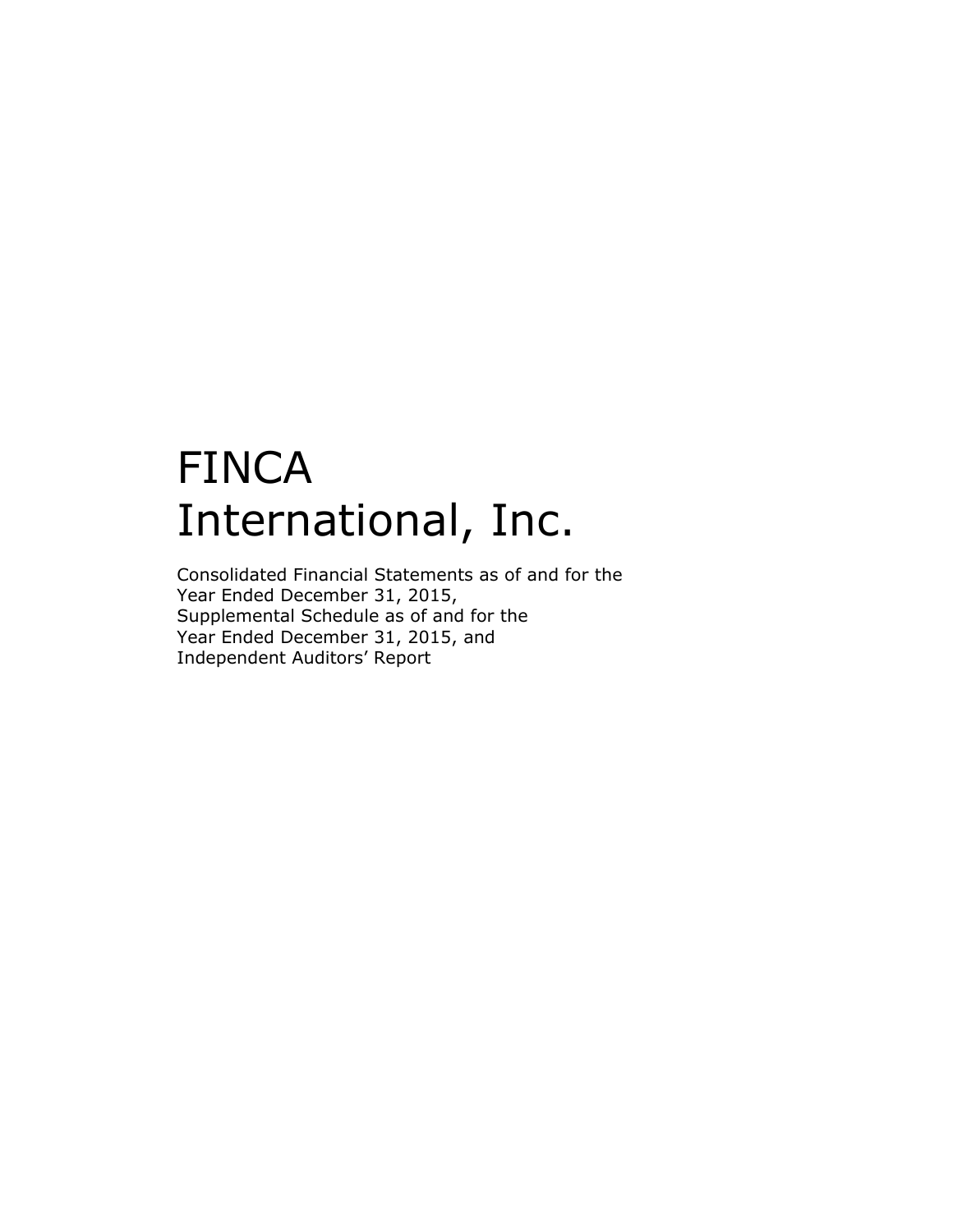## **TABLE OF CONTENTS**

|                                                                                                              | Page     |
|--------------------------------------------------------------------------------------------------------------|----------|
| INDEPENDENT AUDITORS' REPORT                                                                                 | $1 - 2$  |
| CONSOLIDATED FINANCIAL STATEMENTS AS OF AND FOR THE<br>YEAR ENDED DECEMBER 31, 2015:                         |          |
| Consolidated Statement of Financial Position                                                                 | 3        |
| Consolidated Statement of Activities                                                                         | 4        |
| Consolidated Statement of Cash Flows                                                                         | $5 - 6$  |
| Notes to Consolidated Financial Statements                                                                   | $7 - 44$ |
| SUPPLEMENTAL SCHEDULE AND NOTES TO SUPPLEMENTAL SCHEDULE:<br>AS OF AND FOR THE YEAR ENDED DECEMBER 31, 2015: | 45       |
| Consolidating Schedule of Functional Expenses                                                                | 46       |
| Notes to the Supplemental Schedule                                                                           | 47       |
|                                                                                                              |          |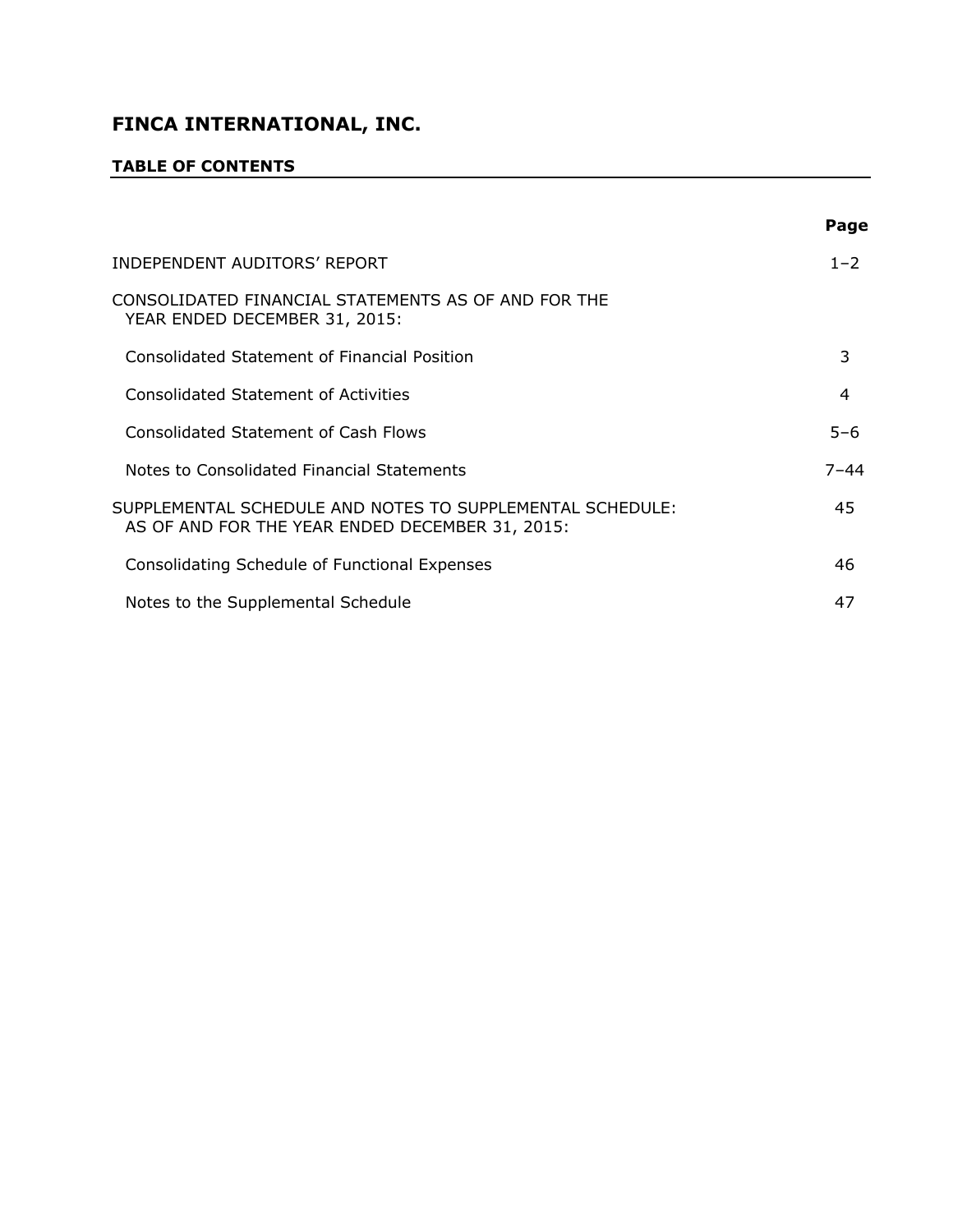

**Deloitte & Touche LLP** 7900 Tysons One Place Suite 800 McLean, VA 22102-5974 **USA** 

Tel: +1 703 251 1000 www.deloitte.com

#### **INDEPENDENT AUDITORS' REPORT**

To the Board of Directors of FINCA International, Inc. Washington, D.C.

We have audited the accompanying consolidated financial statements of FINCA International, Inc. and its subsidiaries ("FINCA"), which comprise the consolidated statement of financial position as of December 31, 2015, and the related consolidated statement of activities, and statement of cash flows for the year then ended, and the related notes to the consolidated financial statements.

Management's Responsibility for the Consolidated Financial Statements

Management is responsible for the preparation and fair presentation of these consolidated financial statements in accordance with accounting principles generally accepted in the United States of America; this includes the design, implementation, and maintenance of internal control relevant to the preparation and fair presentation of consolidated financial statements that are free from material misstatement, whether due to fraud or error.

#### **Auditors' Responsibility**

Our responsibility is to express an opinion on these consolidated financial statements based on our audit. We conducted our audit in accordance with auditing standards generally accepted in the United States of America. Those standards require that we plan and perform the audit to obtain reasonable assurance about whether the consolidated financial statements are free from material misstatement.

An audit involves performing procedures to obtain audit evidence about the amounts and disclosures in the consolidated financial statements. The procedures selected depend on the auditor's judgment, including the assessment of the risks of material misstatement of the consolidated financial statements, whether due to fraud or error. In making those risk assessments, the auditor considers internal control relevant to the FINCA's preparation and fair presentation of the consolidated financial statements in order to design audit procedures that are appropriate in the circumstances, but not for the purpose of expressing an opinion on the effectiveness of the FINCA's internal control. Accordingly, we express no such opinion. An audit also includes evaluating the appropriateness of accounting policies used and the reasonableness of significant accounting estimates made by management, as well as evaluating the overall presentation of the consolidated financial statements.

We believe that the audit evidence we have obtained is sufficient and appropriate to provide a basis for our audit opinion.

#### **Opinion**

In our opinion, the consolidated financial statements referred to above present fairly, in all material respects, the financial position of FINCA and its subsidiaries as of December 31,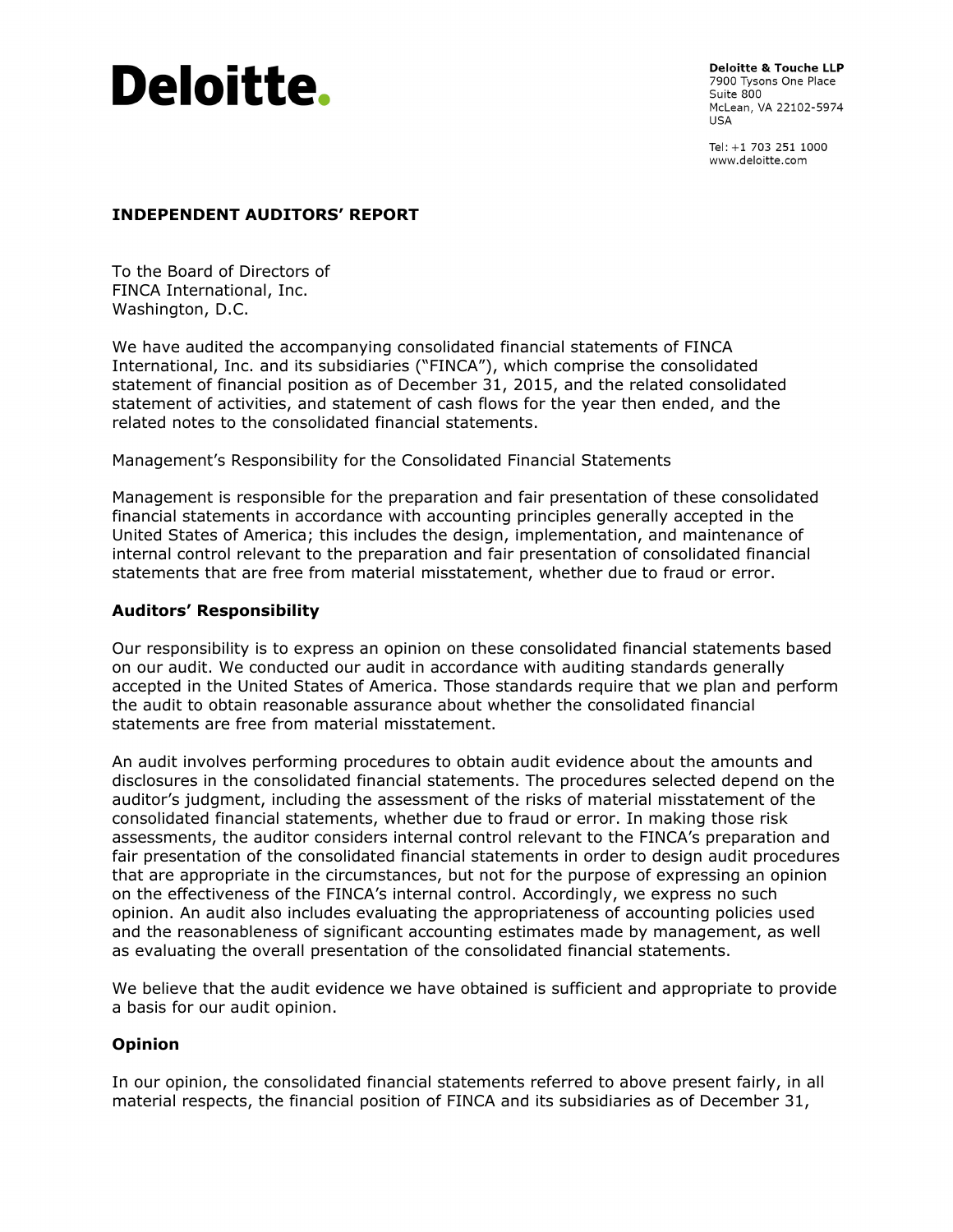2015, and the changes in their net assets and their cash flows for the years then ended in accordance with accounting principles generally accepted in the United States of America.

#### **Other Matters**

Report on Supplemental Schedule and Notes to the Supplemental Schedule

Our audit was conducted for the purpose of forming an opinion on the consolidated financial statements as a whole. The consolidated schedule of functional expenses is presented for the purpose of additional analysis and is not a required part of the consolidated financial statements. Such schedule and corresponding notes are the responsibility of FINCA's management and were derived from and relate directly to the underlying accounting and other records used to prepare the consolidated financial statements. Such schedule and corresponding notes to the supplemental schedule have been subjected to the auditing procedures applied in the audit of the consolidated financial statements and certain additional procedures, including comparing and reconciling such schedule directly to the underlying accounting and other records used to prepare the consolidated financial statements or to the consolidated financial statements themselves, and other additional procedures in accordance with auditing standards generally accepted in the United States of America. In our opinion, such schedule and corresponding notes to the supplemental schedule are fairly stated, in all material respects, in relation to the consolidated financial statements as a whole.

Deloite +Touche LLP

October 3, 2016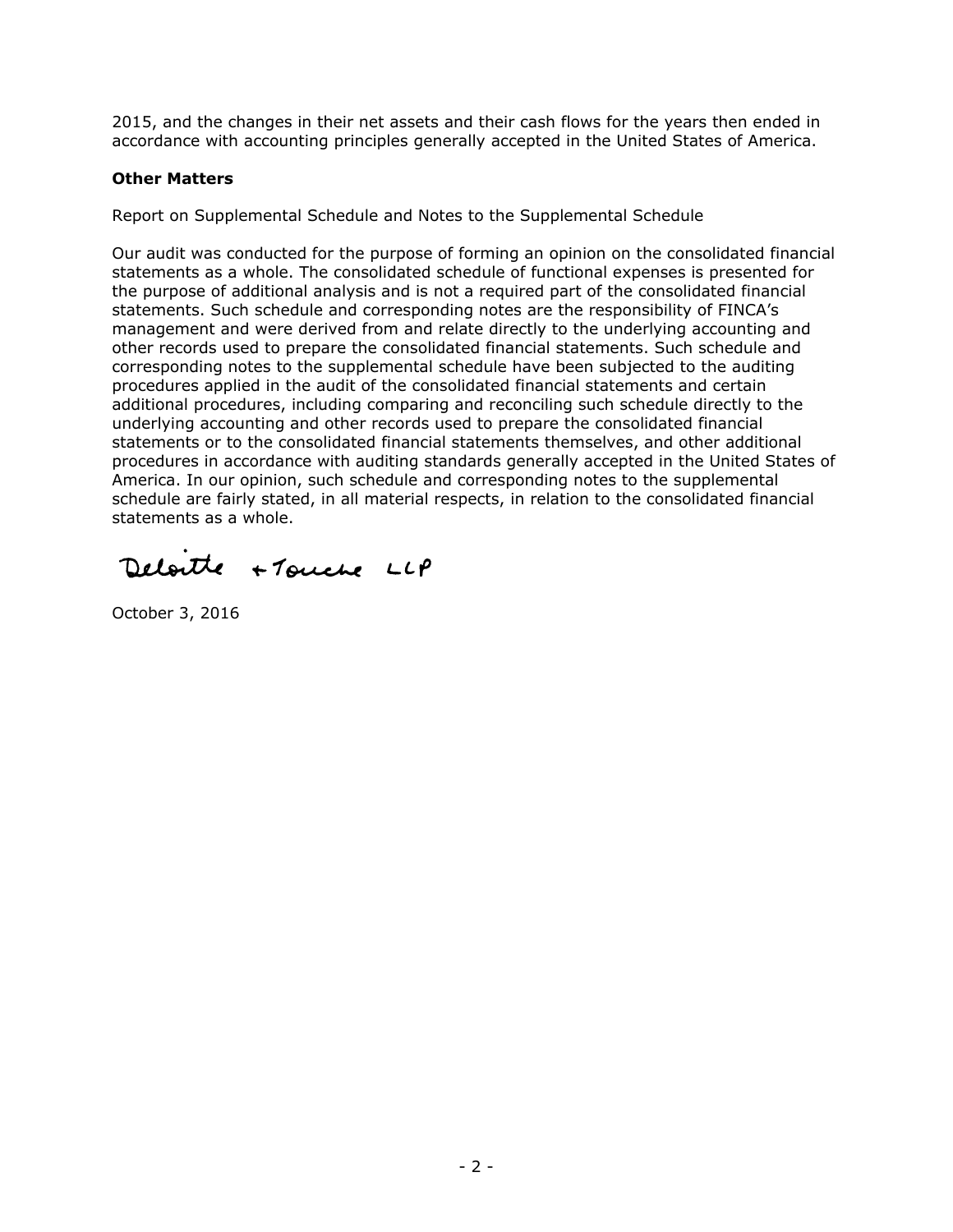#### **CONSOLIDATED STATEMENT OF FINANCIAL POSITION AS OF DECEMBER 31, 2015**

|                                                                                                                                                                                                                                                                                                                                                                                                                                                           | 2015                                                                                                                                                                  |
|-----------------------------------------------------------------------------------------------------------------------------------------------------------------------------------------------------------------------------------------------------------------------------------------------------------------------------------------------------------------------------------------------------------------------------------------------------------|-----------------------------------------------------------------------------------------------------------------------------------------------------------------------|
| <b>ASSETS</b>                                                                                                                                                                                                                                                                                                                                                                                                                                             |                                                                                                                                                                       |
| CASH AND CASH EQUIVALENTS                                                                                                                                                                                                                                                                                                                                                                                                                                 | \$<br>137,325,636                                                                                                                                                     |
| RESTRICTED CASH AND CASH EQUIVALENTS (Note 8)                                                                                                                                                                                                                                                                                                                                                                                                             | 24,876,413                                                                                                                                                            |
| INVESTMENTS (Note 9)                                                                                                                                                                                                                                                                                                                                                                                                                                      | 19,898,961                                                                                                                                                            |
| DERIVATIVE ASSETS (Note 10)                                                                                                                                                                                                                                                                                                                                                                                                                               | 29,973,025                                                                                                                                                            |
| LOANS RECEIVABLE-Net (Note 11)                                                                                                                                                                                                                                                                                                                                                                                                                            | 793,927,099                                                                                                                                                           |
| DUE FROM BANKS                                                                                                                                                                                                                                                                                                                                                                                                                                            | 3,933,334                                                                                                                                                             |
| OTHER RECEIVABLES, PREPAID AND OTHER ASSETS (Note 12)                                                                                                                                                                                                                                                                                                                                                                                                     | 22,475,965                                                                                                                                                            |
| PROPERTY AND EQUIPMENT (Note 13)                                                                                                                                                                                                                                                                                                                                                                                                                          | 31,056,503                                                                                                                                                            |
| INTANGIBLE ASSETS (Note 14)                                                                                                                                                                                                                                                                                                                                                                                                                               | 11,058,837                                                                                                                                                            |
| <b>GOODWILL</b>                                                                                                                                                                                                                                                                                                                                                                                                                                           | 1,041,608                                                                                                                                                             |
| DEFERRED TAX ASSETS (Note 7)                                                                                                                                                                                                                                                                                                                                                                                                                              | 6,901,755                                                                                                                                                             |
| ASSETS OF DISPOSAL GROUP CLASSIFIED AS HELD FOR SALE (Note 22)                                                                                                                                                                                                                                                                                                                                                                                            | 11,089,682                                                                                                                                                            |
| <b>TOTAL</b>                                                                                                                                                                                                                                                                                                                                                                                                                                              | \$1,093,558,818                                                                                                                                                       |
| <b>LIABILITIES AND EQUITY</b>                                                                                                                                                                                                                                                                                                                                                                                                                             |                                                                                                                                                                       |
| LIABILITIES:<br>Accounts payable and other accrued liabilities (Note 15)<br>Derivative liabilities (Note 10)<br>Client deposits (Note 16)<br>Bank deposits<br>Notes payable (Note 17)<br>Subordinated debt (Note 18)<br>Deferred revenue (Note 19)<br>Employee benefits (Note 20)<br>Current income tax liability<br>Deferred tax liabilities (Note 7)<br>Liabilities of disposal group classified as held for sale (Note 22)<br><b>Total liabilities</b> | \$<br>33,727,715<br>1,152,086<br>168,340,679<br>19,704,318<br>584,814,387<br>24,453,715<br>6,038,938<br>3,599,046<br>3,880,606<br>997,302<br>3,035,692<br>849,744,484 |
| <b>NET ASSETS:</b><br>Unrestricted net assets-FINCA<br>Unrestricted net assets-non-controlling interest                                                                                                                                                                                                                                                                                                                                                   | 146,096,258<br>96,636,199                                                                                                                                             |
| Total unrestricted net assets                                                                                                                                                                                                                                                                                                                                                                                                                             | 242,732,457                                                                                                                                                           |
| Temporary restricted net assets (Note 24)                                                                                                                                                                                                                                                                                                                                                                                                                 | 1,081,877                                                                                                                                                             |
| Total net assets                                                                                                                                                                                                                                                                                                                                                                                                                                          | 243,814,334                                                                                                                                                           |
| <b>TOTAL</b>                                                                                                                                                                                                                                                                                                                                                                                                                                              | \$1,093,558,818                                                                                                                                                       |
| See notes to consolidated financial statements.                                                                                                                                                                                                                                                                                                                                                                                                           |                                                                                                                                                                       |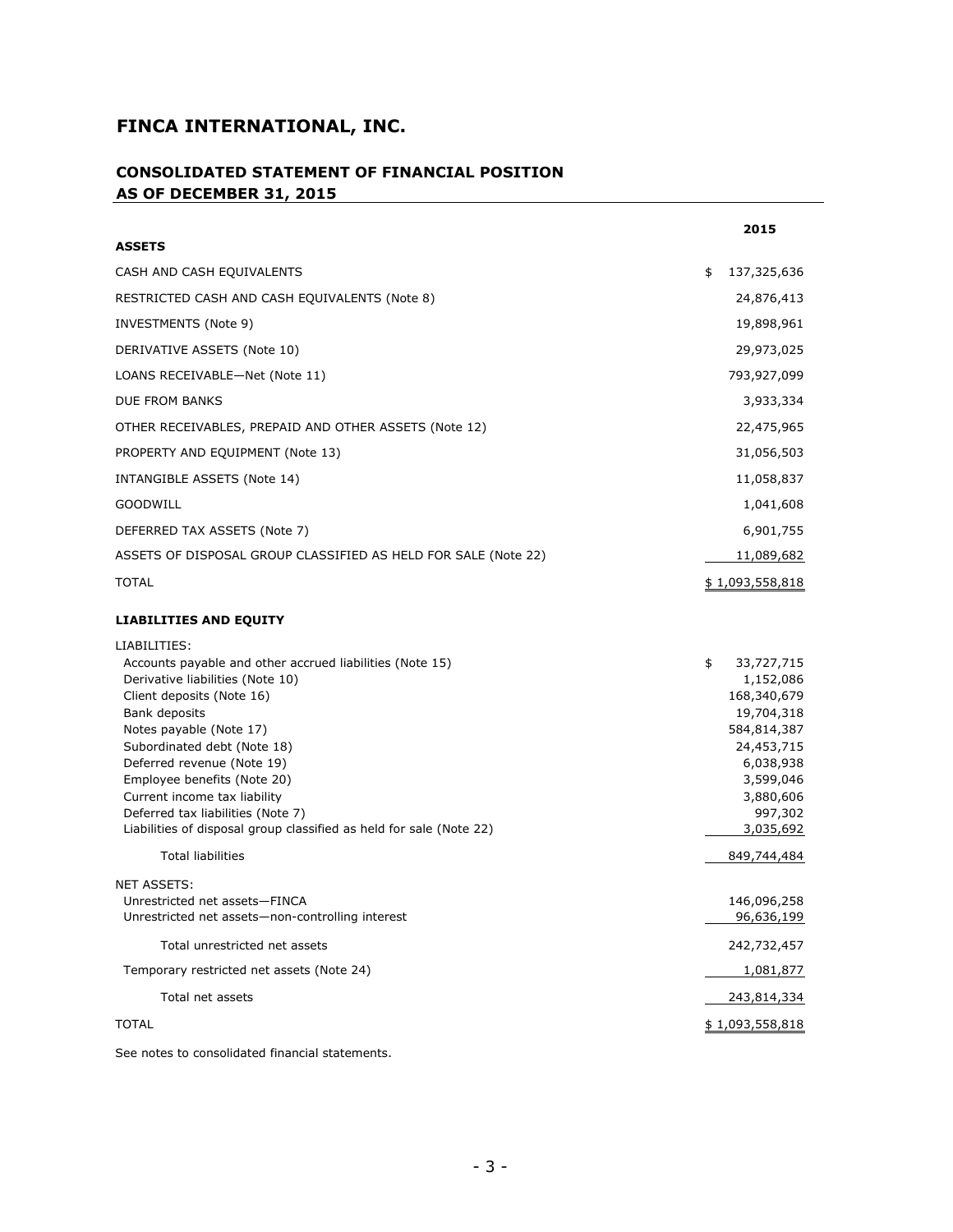## **CONSOLIDATED STATEMENT OF ACTIVITIES AS OF DECEMBER 31, 2015**

|                                                    | <b>Unrestricted</b> | <b>Temporary</b><br><b>Restricted</b> | <b>Total</b><br>2015     |
|----------------------------------------------------|---------------------|---------------------------------------|--------------------------|
| <b>OPERATING REVENUES:</b>                         |                     |                                       |                          |
| Contributions:                                     |                     |                                       |                          |
| Corporate, foundation, and individual giving       | \$11,386,712        | \$1,263,881                           | \$12,650,593             |
| Services and gifts in kind                         | 3,512,786           |                                       | 3,512,786                |
| Program:                                           |                     |                                       |                          |
| Interest income                                    | 354,910,230         |                                       | 354,910,230              |
| Grants and contracts, including federal government | 11,255,153          |                                       | 11,255,153               |
| Fees and other income                              | 15,530,017          |                                       | 15,530,017               |
| Net assets released from restrictions              | 1,495,704           | (1,495,704)                           | $\overline{\phantom{a}}$ |
| Total operating revenues                           | 398,090,602         | (231, 823)                            | 397,858,779              |
| <b>OPERATING EXPENSES:</b>                         |                     |                                       |                          |
| Program expenses:                                  |                     |                                       |                          |
| Program services                                   | 374,234,427         |                                       | 374,234,427              |
| Fundraising                                        | 3,691,502           |                                       | 3,691,502                |
| General and administrative                         | 12,903,274          |                                       | 12,903,274               |
| Total operating expenses                           | 390,829,203         |                                       | 390,829,203              |
| INCOME TAX EXPENSE (Note 7)                        | 9,391,977           |                                       | 9,391,977                |
| CHANGE IN NET ASSETS BEFORE                        |                     |                                       |                          |
| <b>NON-OPERATING ITEMS</b>                         | (2, 130, 578)       | (231, 823)                            | (2,362,401)              |
| INVESTMENT AND FOREIGN EXCHANGE GAIN               | 25,284,084          |                                       | 25,284,084               |
| PENSION-RELATED CHANGES OTHER THAN                 |                     |                                       |                          |
| NET-PERIODIC BENEFIT COST GAIN                     | 634,253             |                                       | 634,253                  |
| TRANSLATION LOSSES OF FOREIGN OPERATIONS           | (76, 206, 217)      |                                       | (76, 206, 217)           |
| FAIR VALUE REVALUATION RESERVE                     | (41, 937)           |                                       | (41, 937)                |
|                                                    |                     |                                       |                          |
| CHANGE IN NET ASSETS FROM                          |                     |                                       |                          |
| CONTINUING OPERATIONS AND                          |                     |                                       |                          |
| BEFORE NON-CONTROLLING INTERESTS                   | (52, 460, 395)      | (231, 823)                            | (52,692,218)             |
| LOSS FROM DISCONTINUED OPERATIONS                  | (1,055,958)         |                                       | (1,055,958)              |
| ISSUE OF FMH INTERESTS TO NON-CONTROLLING          |                     |                                       |                          |
| <b>SHAREHOLDERS</b>                                | 148,000             |                                       | 148,000                  |
|                                                    |                     |                                       |                          |
| CHANGE IN NET ASSETS                               | (53, 368, 353)      | (231, 823)                            | (53,600,176)             |
| NET ASSETS-Beginning of year                       | 296,100,810         | 1,313,700                             | 297,414,510              |
| NET ASSETS-End of year                             | \$242,732,457       | \$1,081,877                           | \$243,814,334            |

See notes to consolidated financial statements.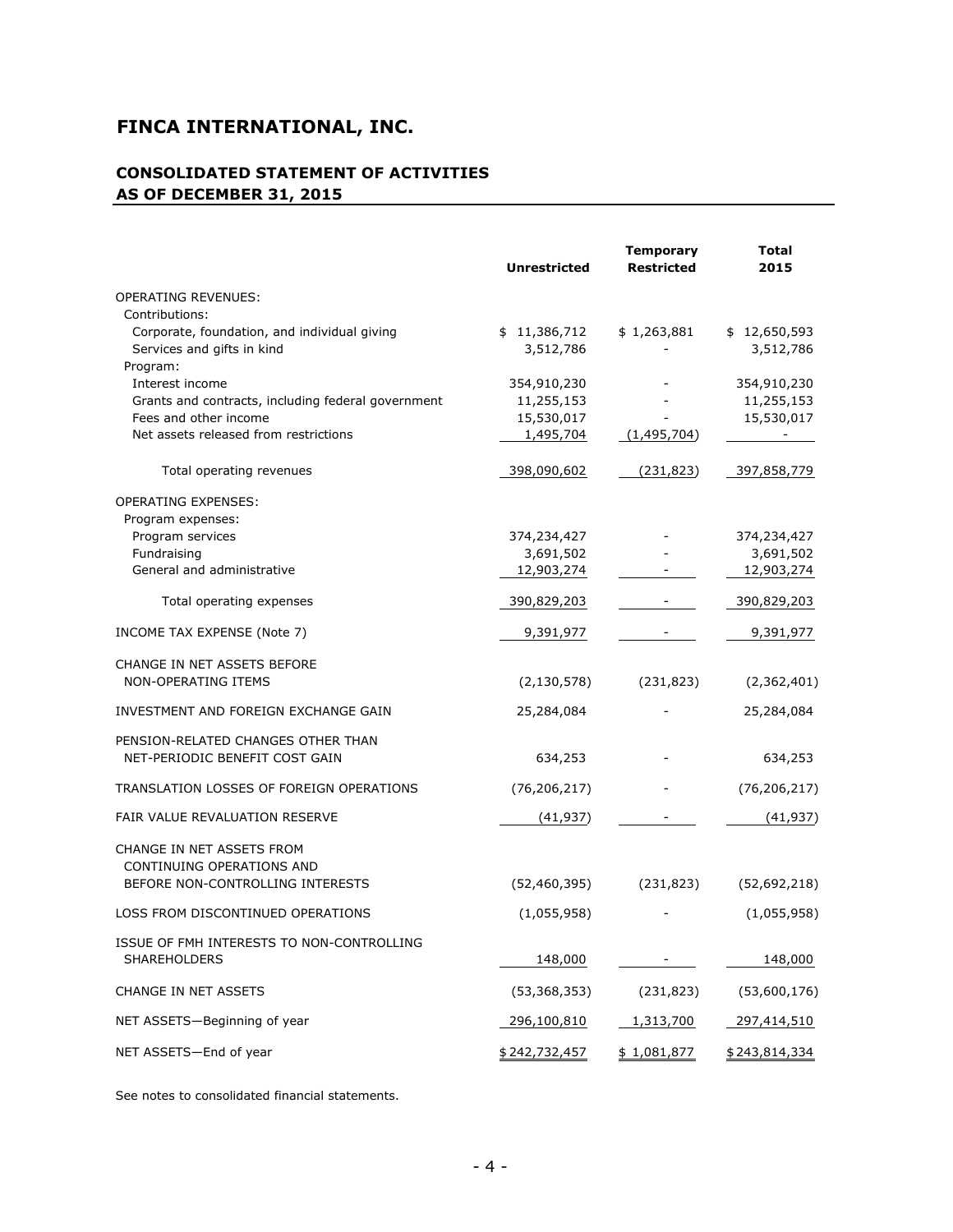## **CONSOLIDATED STATEMENT OF CASH FLOWS FOR THE YEAR ENDED DECEMBER 31, 2015**

|                                                                    | 2015                        |
|--------------------------------------------------------------------|-----------------------------|
| CASH FLOWS FROM OPERATING ACTIVITIES:                              |                             |
| Change in net assets before non-controlling interest               | \$ (53,748,176)             |
| Adjustments to reconcile net profit for the period after tax to    |                             |
| net cash used in operating activities:                             |                             |
| Foreign currency translation loss                                  | 76,206,217                  |
| Pension-related changes other than net-periodic benefit cost       | (634, 253)                  |
| Fair value revaluation reserve                                     | 41,937                      |
| Depreciation and amortization (Notes 13 and 14)                    | 12,229,982                  |
| Loss on disposal of fixed assets and intangibles (Notes 13 and 14) | 157,043                     |
| Impairment on loan losses and other financial assets (Note 11)     | 40,894,280                  |
| Impairment of other assets                                         | 1,896,096                   |
| Foreign exchange losses                                            |                             |
| Changes in deferred tax assets and liabilities                     |                             |
| Other non-cash adjustments                                         | 2,487,719<br>(12, 446, 527) |
| (Decrease) increase of assets and liabilities from                 |                             |
| operating activities after non-cash items:                         |                             |
| Change in interest receivable and fees                             |                             |
| Change in other receivables and other assets                       | 804,830<br>4,905,353        |
| Change in other liabilities                                        |                             |
| Change in deferred revenue                                         | 3,026,674<br>(4, 562, 224)  |
| Change in employee benefits                                        | (916, 824)                  |
| Change in current income tax liability                             | 198,650                     |
|                                                                    |                             |
| Net cash provided by operating activities                          | 70,540,777                  |
| CASH FLOWS FROM INVESTING ACTIVITIES:                              |                             |
| Proceeds from sales of financial assets                            | 17,286,280                  |
| Net change in loans to customers                                   | (75,066,999)                |
| Purchase of property and equipment (Note 13)                       | (12,784,178)                |
| Purchase of intangible assets (Note 14)                            | (3,615,480)                 |
| Proceeds from sales/disposals of fixed assets (Note 13)            | 857,838                     |
| Net cash provided by investing activities                          | (73, 322, 539)              |
| CASH FLOWS FROM FINANCING ACTIVITIES:                              |                             |
| Issue of shares                                                    | 148,000                     |
| Net change in customers' and other deposits                        | 66,315,288                  |
| Proceeds from lenders                                              | 297,126,208                 |
| Repayment of loans and borrowings to lenders                       | (361, 942, 205)             |
| Net cash used in financing activities                              | 1,647,291                   |
|                                                                    |                             |

(Continued)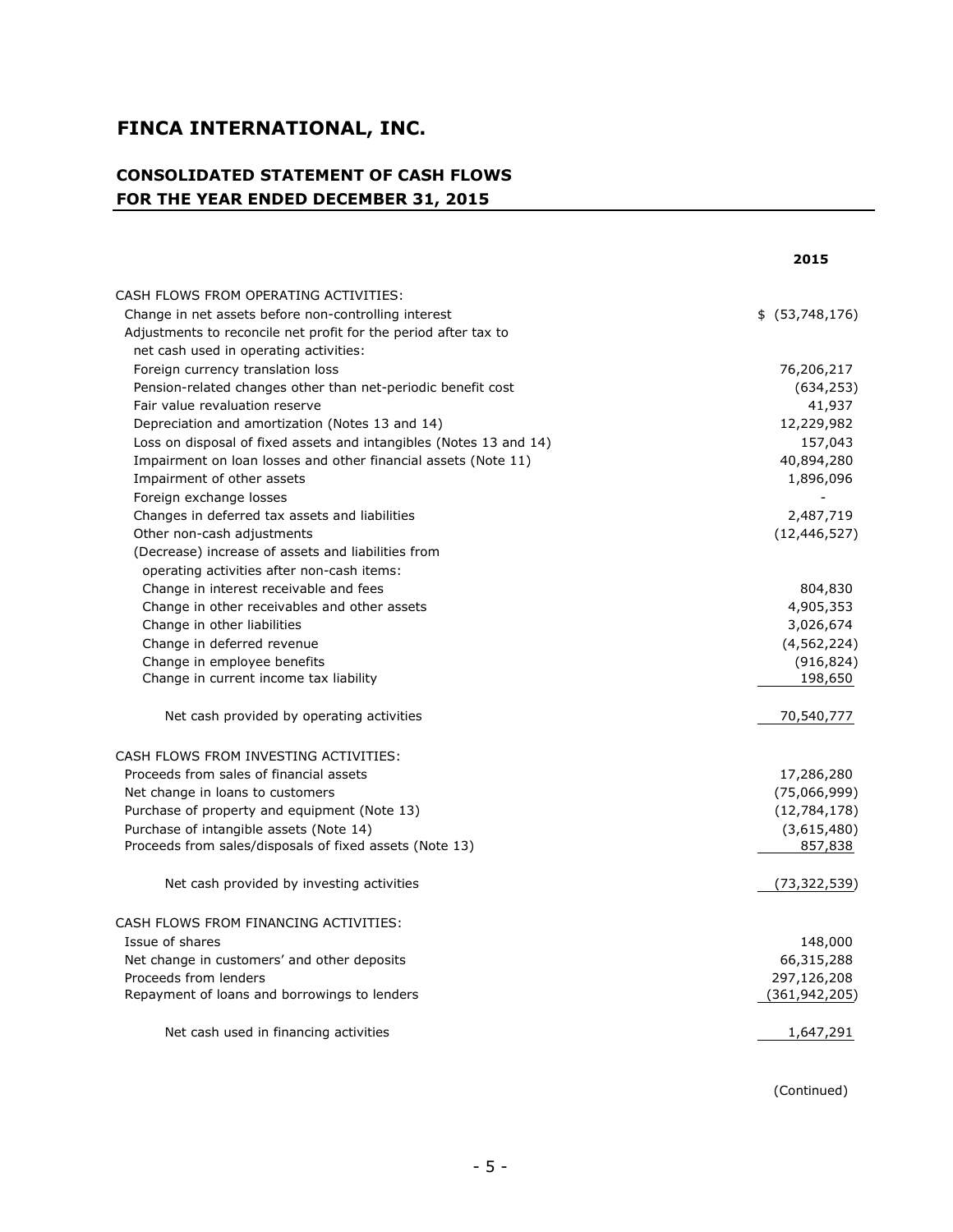## **CONSOLIDATED STATEMENTS OF CASH FLOWS FOR THE YEARS ENDED DECEMBER 31, 2015 AND 2014**

|                                                                                        | 2015                 |
|----------------------------------------------------------------------------------------|----------------------|
| NET DECREASE IN CASH AND CASH EQUIVALENTS                                              | (1, 134, 471)<br>\$  |
| CASH AND CASH EQUIVALENTS-Beginning of the year                                        | 149,154,910          |
| EFFECT OF EXCHANGE RATE CHANGES ON CASH AND CASH EQUIVALENTS                           | (9,801,815)          |
| CASH HELD FOR SALE (Note 22)                                                           | (892,988)            |
| CASH AND CASH EQUIVALENTS-End of the year                                              | \$137,325,636        |
| SUPPLEMENTAL DISCLOSURES TO CASH FLOWS FROM OPERATING ACTIVITIES:<br>Interest received | \$344,248,793        |
| Interest paid                                                                          | (90, 596, 230)<br>\$ |
| Income taxes paid                                                                      | (7,089,947)<br>\$    |
| See notes to consolidated financial statements.                                        | (Concluded)          |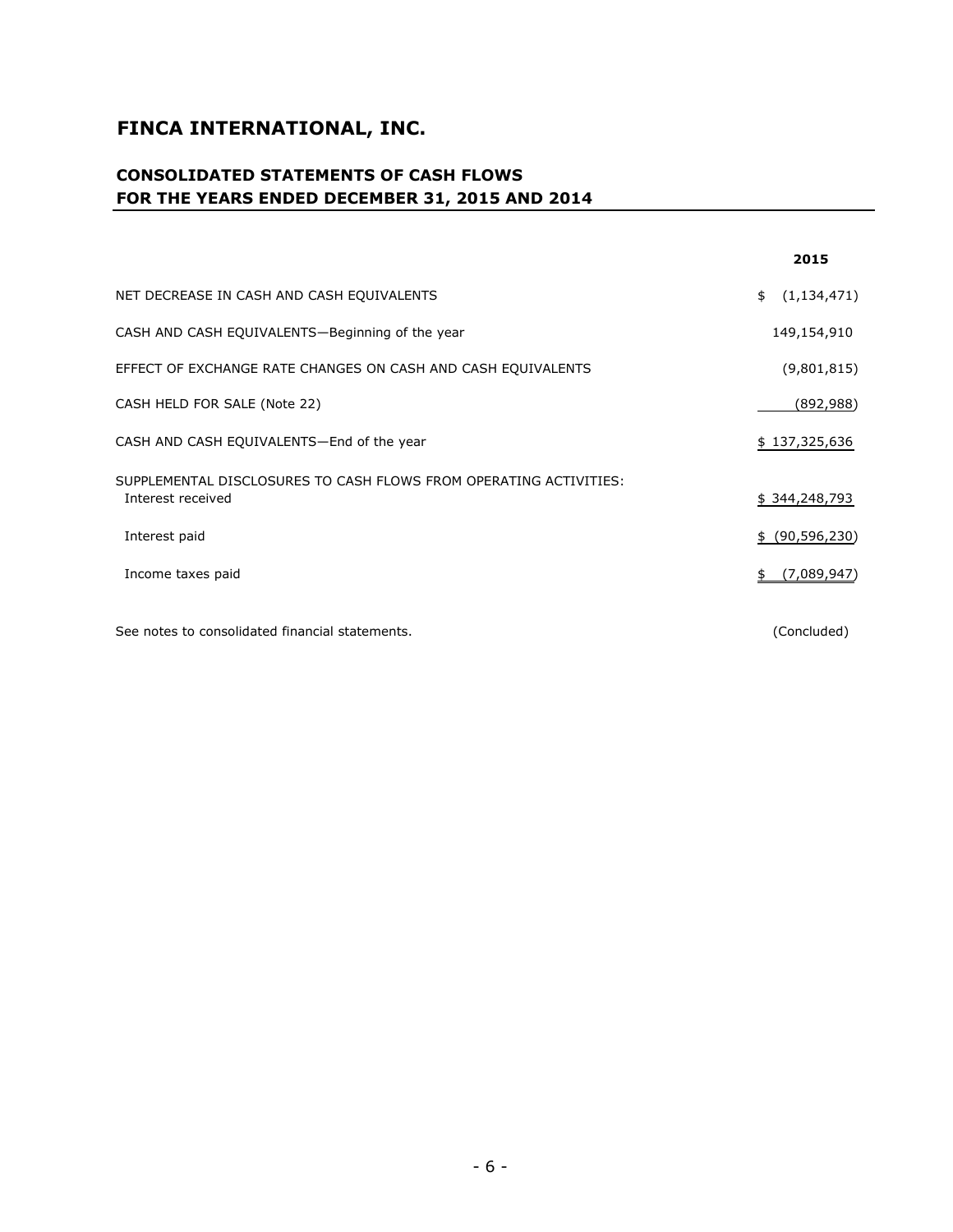#### **NOTES TO CONSOLIDATED FINANCIAL STATEMENTS AS OF AND FOR THE YEAR ENDED DECEMBER 31, 2015**

#### **1. NATURE OF ACTIVITIES**

FINCA International, Inc. (FINCA or "FINCA International" or the "Company") is a not-forprofit corporation, incorporated in New York, United States of America (USA), that has received a determination letter from the United States Internal Revenue Service classifying it as a tax-exempt public charity described in Section  $501(c)(3)$  of the United States Internal Revenue Code of 1986, as amended. Founded in 1984, FINCA's mission is to alleviate poverty through lasting solutions that help people build assets, create jobs and raise their standard of living. FINCA's headquarters is located in Washington, D.C., USA.

In December 2011, FINCA completed the reorganization of its organizational structure by forming a 100%-owned subsidiary in October 2010, FINCA Microfinance Holding Company LLC (FMH), a holding company incorporated in the USA, through which it could obtain additional capital for expansion of FINCA's mission. FMH is a limited liability company formed under the laws of the State of Delaware. FINCA International is the substantial majority shareholder, with minority positions held by social and development institutions. In exchange for its majority ownership in FMH, FINCA contributed the ownership of all of its microfinance operating subsidiaries to FMH, in which all operating subsidiaries became wholly owned subsidiaries of FMH. Upon completion of this group reorganization, FINCA obtained equity funding of approximately \$70.3 million. In 2013, FINCA completed its second capital raise for FMH. FMH received \$50 million in additional equity primarily from its existing shareholders. In 2014, one of the existing members contributed an additional \$1.7 million in equity to FMH.

The proceeds are used by FINCA to expand outreach, enter additional countries, and provide a greater range of needed products, including savings accounts. FINCA operates FMH with existing FINCA employees and provides stewardship services that include management, accounting, administrative, personnel, and legal functions. FMH follows FINCA's mission of poverty alleviation, and no changes may be made to the corporate purpose without the consent of FINCA. In order to ensure complete alignment of interests with the microentrepreneur clients that it serves, no FINCA employee, board member, or officer may hold any equity interest in FINCA or any of the subsidiaries. FINCA, as the controlling entity, remains a not-for-profit corporation and maintains its designation as a Section 501(c)(3) charitable entity.

As of December 31, 2015, FINCA through FMH operates in 23 developing countries in Latin America (Ecuador, El Salvador, Guatemala, Haiti, Honduras, Mexico, and Nicaragua), Africa (Democratic Republic of the Congo, Malawi, Nigeria, Tanzania, Uganda, and Zambia), Eurasia (Armenia, Azerbaijan, Georgia, Kosovo, Kyrgyzstan, Russia, and Tajikistan), and the Middle East (Afghanistan, Jordan, and Pakistan). FINCA operates through local entities ("subsidiaries") that are owned and/or controlled by FINCA through FMH, including predominantly corporations and, in some cases, nongovernmental organizations, or as branches of FINCA International.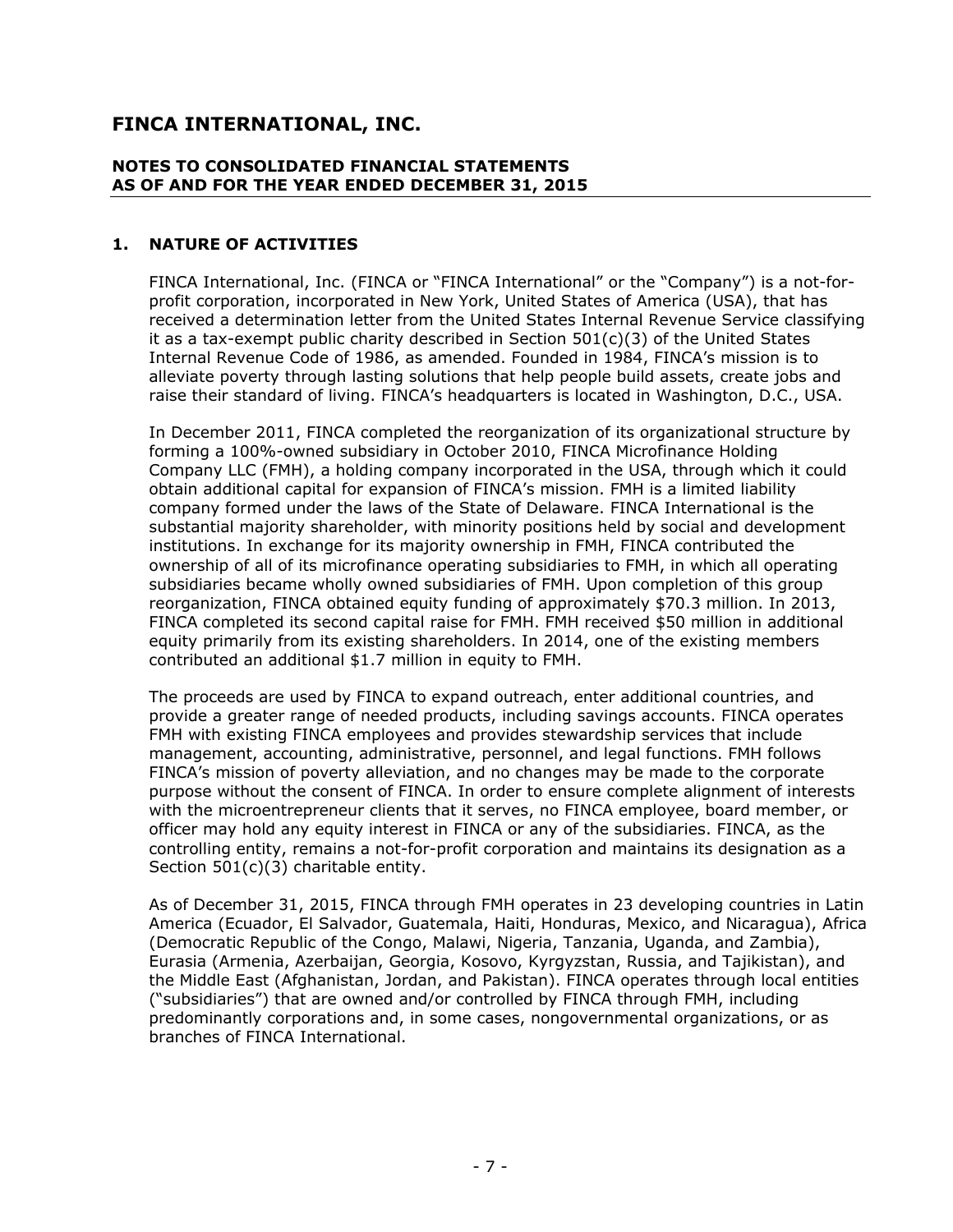Subsidiaries principally provide small loans to individuals and to groups of individuals that lack access to traditional financial institutions. In most cases, FMH loans are made to either groups, individuals or small and medium-sized enterprises ("SME"). Other loans consist of agricultural loans, education loans and other micro-finance loans. Group and village loans consist of individuals that know each other, guarantee each other's loans and provide a network of support for the group members. Individual loans, typically larger in size, are made where individual small businesses demonstrate adequate need and creditworthiness. In addition to loans, FMH, through a growing number of its Subsidiaries, provides other financial services needed by the working poor, including savings deposits, remittances, and micro insurance.

The majority of FINCA's clients worldwide are generally women (by number of clients) who often lack the ability to secure employment and who, in many cultures, are the primary providers for a family. FINCA's loans are a renewable resource that can improve the economy of an entire community. FINCA operates on a twin bottom line approach of sustainability and social outreach.

#### **2. BASIS OF PREPARATION**

The accompanying consolidated financial statements have been prepared in accordance with accounting principles generally accepted in the United States of America ("US GAAP") and are presented in U.S. dollars, which is FINCA's functional currency.

The consolidated financial statements have been prepared on an accrual basis and under the historical cost convention, unless stated otherwise.

Net assets, revenues, gains, and losses are classified based on the existence or absence of donor-imposed restrictions. Accordingly, the net assets of FINCA and changes therein are classified and reported as follows:

*Unrestricted Net Assets*—Net assets that are not subject to any donor-imposed stipulations.

*Temporary Restricted Net Assets*—Net assets subject to donor-imposed restrictions on their use that may be met either by actions of FINCA or the passage of time.

#### **3. SUMMARY OF SIGNIFICANT ACCOUNTING POLICIES**

Management discussed with FINCA's Audit Committee the development, selection and disclosure of FINCA's critical accounting estimates and judgments, and the application of these policies and estimates.

All intragroup transactions and balances are eliminated in full upon consolidation.

#### **Revenue Recognition**

*Contributions*—Contributions, which include unconditional promises to give (pledges) are recognized as revenues in the period received or promised. Conditional contributions are recorded when conditions have been substantially met. Contributions are considered to be unrestricted, unless specifically restricted by the donor.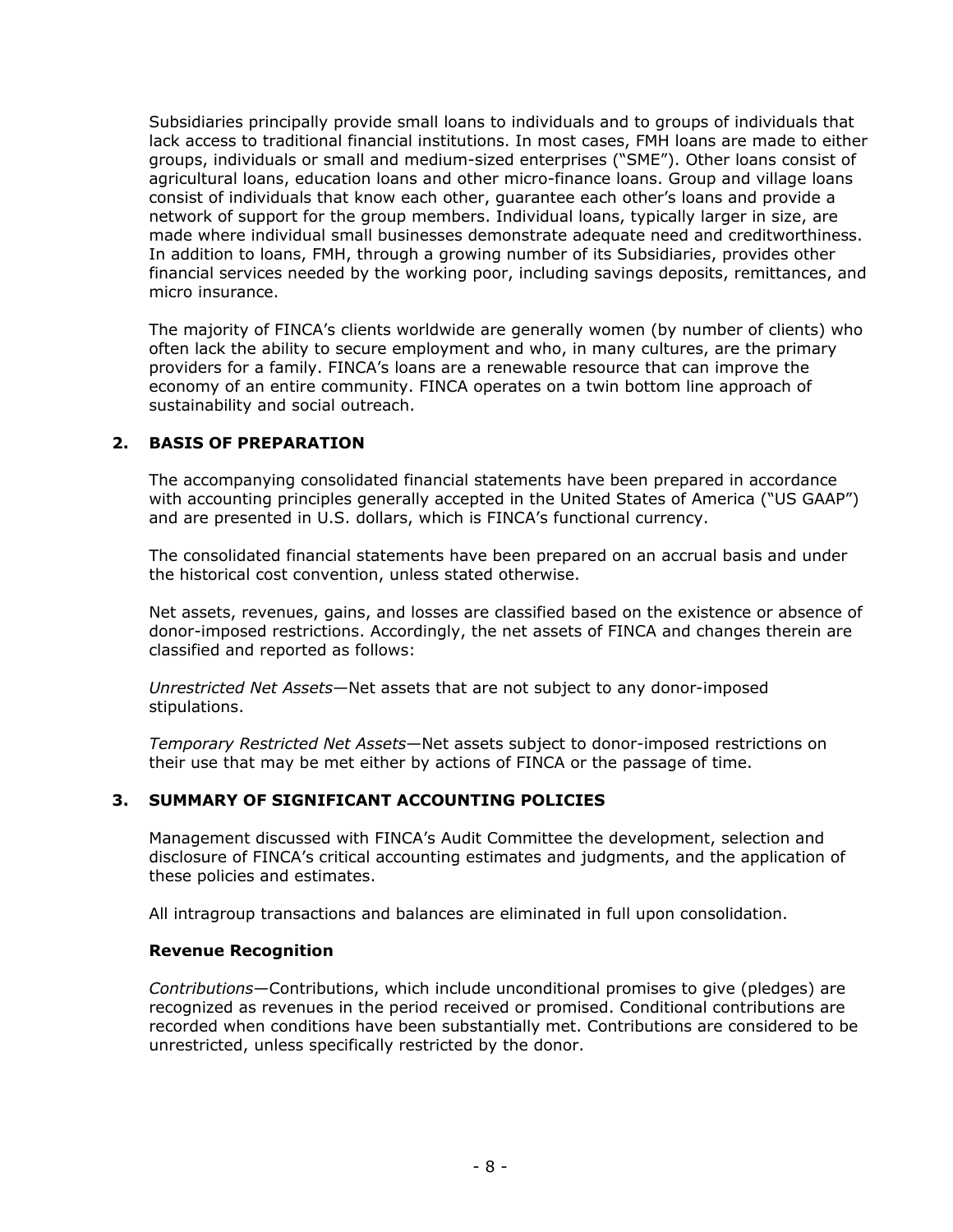FINCA reports contributions in the temporary or permanently restricted net assets class if they are received with donor stipulations as to their use. When a donor restriction expires, that is, when a stipulated time restriction ends or purpose restriction is accomplished, temporary restricted net assets are released and reclassified to unrestricted net assets in the consolidated statement of activities. Donor restricted contributions are initially reported in the temporary restricted net assets, even if it is anticipated such restrictions will be met within the current reporting period.

Gains and losses on investments and other assets and liabilities are reported as increases or decreases in unrestricted net assets unless their use is restricted by explicit donor stipulation or by law.

*Contributed Services and Gifts*—Contributed services and gifts are reported at fair value in the consolidated statement of activities when these (1) create or enhance non-financial assets or (2) require specialized skills provided by individuals possessing these skills and are services, which would be typically purchased if not provided by donation. FINCA recorded contributed services and gifts revenue and related expense for the year ended December 31, 2015 of approximately \$3.5 million.

*Interest Income*—The revenue on interest-earning assets is recognized in the consolidated statement of activities using the effective interest method. The calculation of the effective interest rate includes using all fees received or paid on the basis of contractual future cash flows through the life of the loan. Therefore, loan origination fees, direct loan origination costs, premiums, and discounts are deferred and the net fee or cost is amortized and recognized as an adjustment to the interest income using the effective interest rate over the contractual term of the loan.

*Fees and Other Program Income*—Fees and commission income are recognized on an accrual basis when the service has been provided.

**Expenses**—The cost of providing the program services and supporting services is summarized on a functional basis in the consolidated schedule of functional expenses. Certain costs are allocated among program and supporting services benefited.

#### **Foreign Currency**

*Foreign Currency Transactions and Balances*—Transactions in foreign currencies are translated to the respective functional currencies of FINCA foreign operations at exchange rates at the dates of the transactions. Assets and liabilities of these foreign operations are translated into U.S. dollars using the current exchange rates at the date of the consolidated statement of financial position.

Changes in net assets are translated using the average exchange rate for the fiscal year. Foreign currency differences arising on foreign currency transactions and translation at year-end are recognized in the consolidated statement of activities. Translation adjustments of foreign operations are reported under the non-operating section of the consolidated statement of activities.

With the exception of certain material transactions, the cash flows from FINCA's operations in foreign countries are translated at the weighted average rate for the applicable period in the consolidated statement of cash flows. The impact of material transactions generally are recorded at the applicable spot rates in the consolidated statement of activities and cash flows. The effects of exchange rates on cash balances held in foreign currencies are separately reported in FINCA's consolidated statement of cash flows.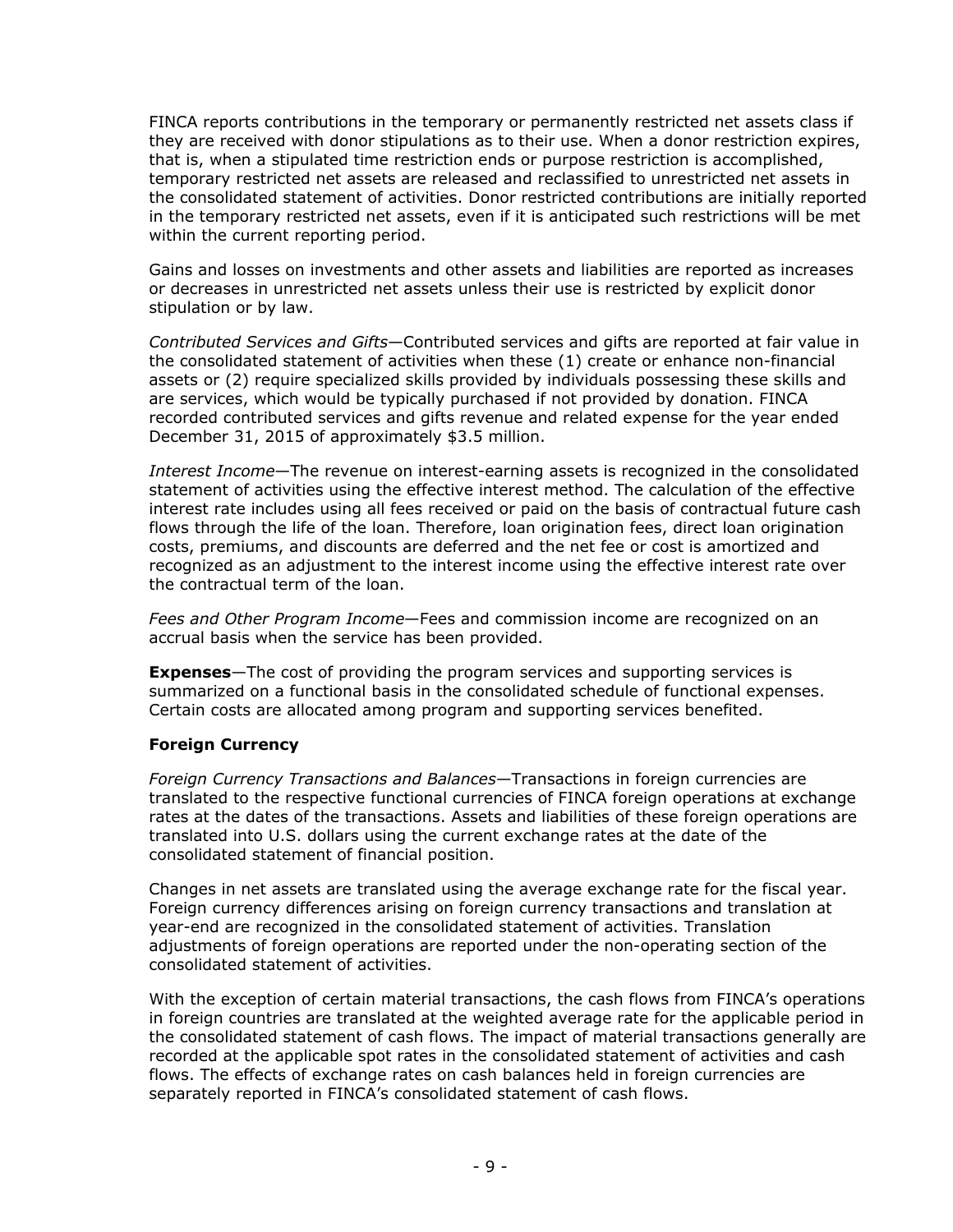**Acquisitions and Business Combinations**—FINCA includes the results of the business it has acquired in its consolidated results as of the respective date of acquisition. FINCA allocates the fair value of the purchase consideration of its acquisition to the tangible assets acquired, liabilities assumed, and identifiable intangible assets acquired based on their estimated fair values. The excess of the fair value of purchase consideration over the fair values of these identifiable assets and liabilities is recorded as goodwill. Identifiable intangible assets other than goodwill are capitalized at fair value on the date of acquisition and are amortized over their respective estimated useful life in FINCA's consolidated statement of activities. Non-controlling interest is measured at fair value on the date of acquisition. FINCA does not expect to predominantly support the operations of the acquired company by contributions and returns on its investments. As a result and in accordance with Accounting Standards Codification (ASC) 958 (subtopic 805), *Business Combinations*, FINCA records the goodwill as an asset on the acquisition date.

Acquisition-related expenses and restructuring costs are recognized separately from the business combination and are expensed as incurred. There were no acquisitions in 2015.

As of December 31, 2015, FINCA holds 62.64% interest on FMH, a holding company, initially established in 2011 with non-controlling interest held by other investors. Subsequent changes of the ownership percentage in the controlled entity that do not result in the loss of control are counted for as equity transactions with no gain or loss in the consolidated statement of activities.

**Non-Controlling Interest**—FINCA's subsidiary, FMH was formed with other investors for the purpose of raising capital to fund the assets growth of FINCA Subsidiaries. In 2015, FMH issued additional membership interests to its members, which resulted in the ownership of FINCA to change from 62.07% to 62.64% at December 31, 2015. The change did not result in the loss of control. The non-controlling interest reflects the net investment by non-controlling members in the consolidated Subsidiaries, along with their proportional share of earnings or losses. A reconciliation of non-controlling interest as of December 31, 2015 is summarized as follows:

|                                   |               | <b>Changes in Unrestricted Net Assets Attributable to</b><br><b>FINCA International and Non-Controlling Interest</b> |                        |
|-----------------------------------|---------------|----------------------------------------------------------------------------------------------------------------------|------------------------|
|                                   |               | <b>FINCA</b>                                                                                                         | <b>Non-Controlling</b> |
|                                   | <b>Total</b>  | <b>International Inc.</b>                                                                                            | <b>Interest</b>        |
| Beginning balance-January 1, 2015 | \$297,414,510 | \$177,855,065                                                                                                        | \$119,559,445          |
| Membership interests issued to    |               |                                                                                                                      |                        |
| non-controlling Members           | 148,000       |                                                                                                                      | 148,000                |
| Attributable change in net assets | (53,748,176)  | (30,676,930)                                                                                                         | (23,071,246)           |
| Ending balance-December 31, 2015  | \$243,814,334 | \$147,178,135                                                                                                        | 96,636,199             |

**Goodwill and Purchased Intangible Assets**—Goodwill is not amortized but is tested for impairment at least annually. FINCA reviews goodwill for impairment in the fourth quarter and whenever events or changes in circumstances indicate that the carrying value of an asset may not be recoverable. For goodwill, FINCA performs a two-step impairment test once events and changes in circumstances indicate that carrying value of an asset may not be recoverable. In the first step, FINCA compares the fair value of the reporting unit to its carrying value. FINCA uses the income approach to determine the fair value of its reporting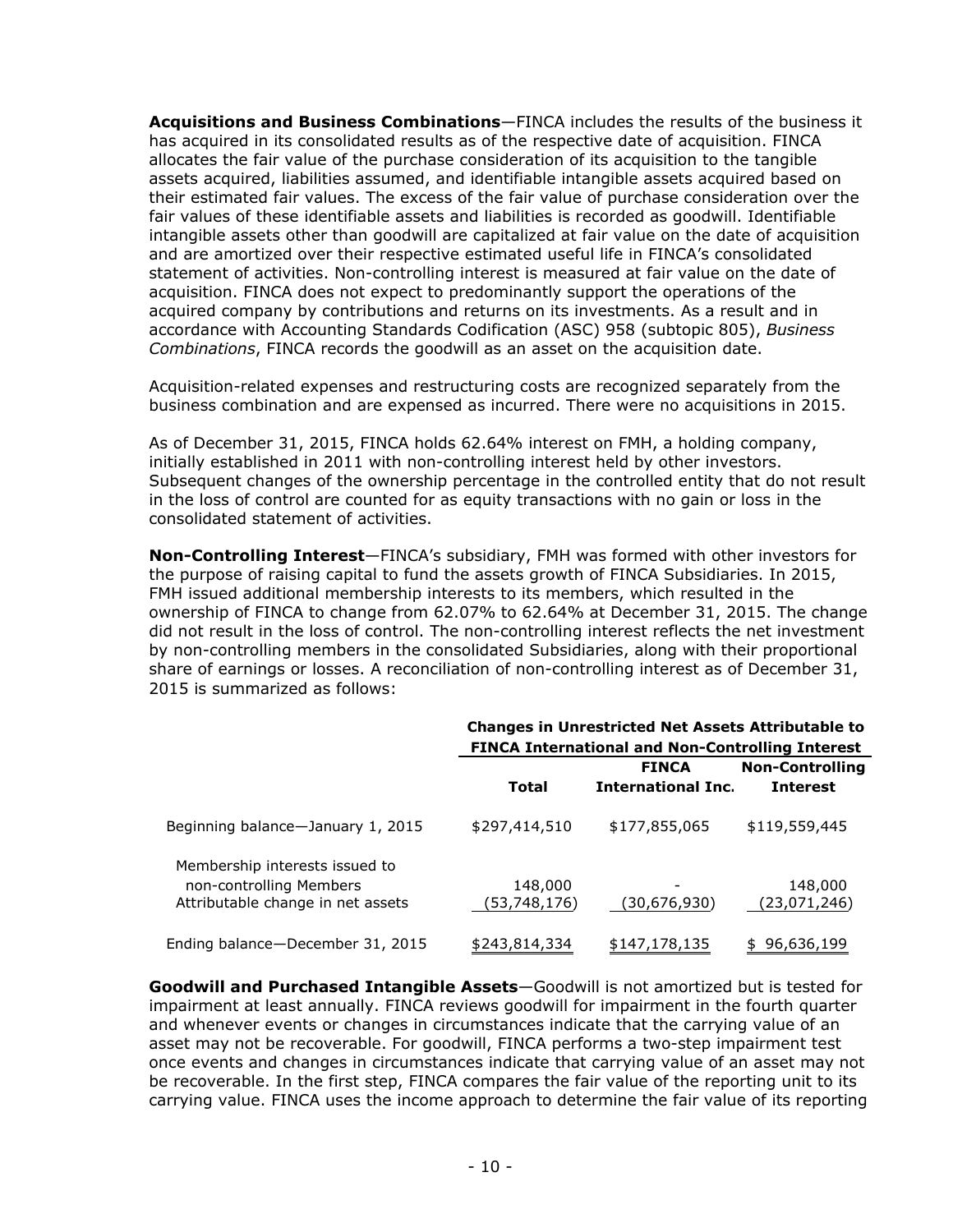units, based on the present value of the estimated cash flows for a period of three years and the present value of the terminal value at the end of year three. Cash flows are based on FINCA's management estimates of revenue growths taking into consideration industry and market conditions. The discount rate used is based on the cost of capital adjusted for relevant risk associated with business-specific characteristics and the uncertainty related to the business's ability to execute on the projected cash flows. If the fair value of the reporting unit exceeds the carrying value of the net assets of the reporting unit, goodwill is not impaired and no further testing is required. If the carrying value of the reporting unit exceeds the fair value of the reporting unit, FINCA performs the second step to measure the amount of impairment. During this step, the reporting's unit fair value is allocated to all of the assets and liabilities of the reporting unit, including any unrecognized intangible assets, in a hypothetical analysis that calculates the implied fair value of goodwill in the same manner as if the reporting unit was being acquired in a business combination. If the implied fair value of the reporting unit's goodwill is less that its carrying value the difference is recorded as an impairment loss in the consolidated statement of activities. Impairment testing of goodwill recognized upon acquisition of FINCA Microfinance Bank Limited, Pakistan, did not result in any impairment loss.

**Income Tax Expense**—FINCA is a not-for-profit organization and is exempt from federal income tax, except on net income derived from unrelated business income. However, some of the foreign operations of the Subsidiaries are subject to local income tax in the jurisdictions where they operate, and certain cross-border payments are subject to foreign withholding taxes.

Income tax expense consists of current and deferred tax. Income tax expense is recognized in the consolidated statement of activities.

Deferred taxes are determined based on the difference between the financial statement and tax basis of assets and liabilities using enacted tax rates. According to ASC 740, *Income Taxes*, all deferred tax assets are generally given full recognition for deductible temporary differences, operating loss carryforwards, and tax credit carryforwards. A valuation allowance is recognized when management believes that it is more likely than not that all or a portion of the deferred tax assets will not be realized. Deferred tax liabilities are generally recognized for taxable temporary differences.

FINCA records uncertain tax positions in accordance with ASC 740 on the basis of a twostep process whereby (1) it determines whether it is more likely than not that the tax positions will be sustained on the basis of the technical merits of the positions and (2) for those tax positions that satisfy the more likely than not recognition threshold, it recognizes the largest amount of tax benefit that is more than 50% likely to be realized upon settlement with the relevant tax authority. Positions are evaluated independently of each other without offset or aggregation. FINCA recognizes interest and penalties related to unrecognized tax benefits within the interest expense line and other expense line, respectively, in the accompanying consolidated statement of activities. Accrued interest and penalties are included within the related liability lines in the consolidated statement of financial position.

**Cash and Cash Equivalents**—FINCA considers all cash on hand and unrestricted balances held with banks, and highly liquid financial assets with original maturities of less than three months to be cash and cash equivalents. Amounts restricted by donors and designated for long-term purposes are excluded from cash and cash equivalents category.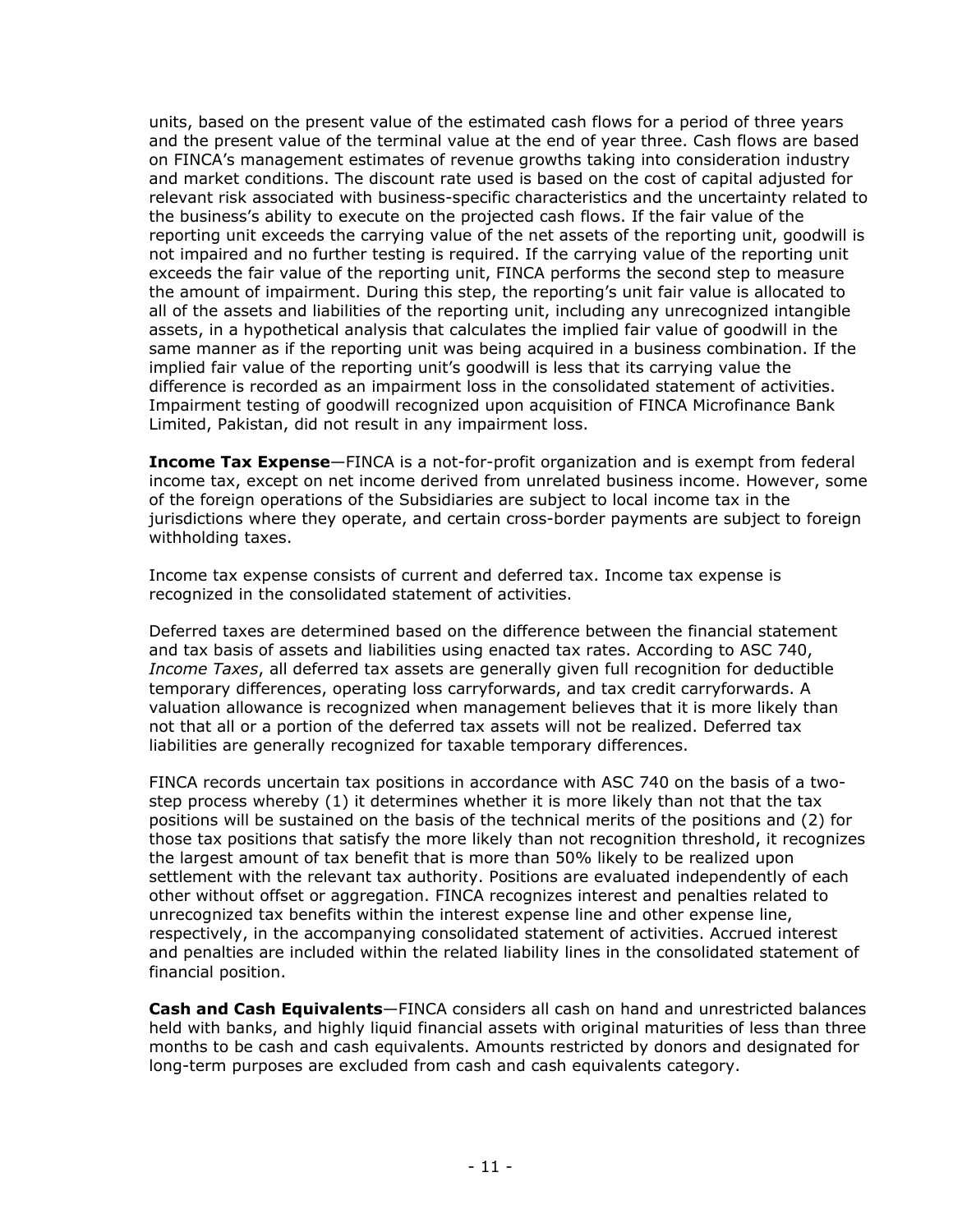**Restricted Cash and Cash Equivalents**—The restricted cash balances include undisbursed funds received from United States Department of Agriculture (USDA) and private sector grants. In addition, included in these balances are cash restricted for country-specific regulatory requirements, and pledged collateral related to local borrowings and deposits.

**Investments**—FINCA classifies its investments as short term when management intends to sell them in the near future. Short-term investments include current investments that are available for operations in the next fiscal year. Long-term investments include investments available for sale that are not available in the next fiscal year, or that management has no intention to trade in the next fiscal year.

Investments are reported at fair value in FINCA's consolidated financial statements with the exception of held to maturity investments. Held to maturity investments include investments in debt securities, for which management has the intention and the ability to hold to maturity. Held to maturity investments are reported at amortized cost in the consolidated statement of financial position. The fair values of marketable securities are based on readily determinable quoted market prices and exchange rates. The fair values of non-marketable equity investments are based on valuations of external investment managers. These investments are generally less liquid than other investments and the values reported may differ from the values that would have been reported, had a ready market for these securities existed. Other equity investments are accounted for either using the equity method or at cost, depending on FINCA's ownership interest in the investee and are reported under Long-term investments and other assets line item.

Investment income classified as operating revenue on the consolidated statement of activities consists of interest and dividend income. Any changes in fair values are reported as non-operating activities in the consolidated statement of activities.

At each reporting date, FINCA assesses the appropriate classification of its investment in the categories above, and in accordance with management intent, the investment may be reclassified from one category to the other. The transfer of the investment from one category to the other is accounted for at fair value.

**Impairment of Investments Available for Sale**—In accordance with ASC 320, *Investments*—*Debt and Equity Securities*, FINCA determines whether a decline in fair value below the cost basis of an investment has occurred and if it is other than temporary. FINCA considers all relevant evidence when determining if an investment has been other than temporarily impaired, such as:

- The length of time and the extent to which the fair value has been less than the cost basis
- Adverse conditions specifically related to the security, an industry, or geographic area
- The historical and implied volatility of the fair value of the debt security
- The payment structure of the debt security and the likelihood of the issuer being able to make payments that increase in the future
- Failure of the issuer of the security to make scheduled interest or principal payments
- Any changes to the rating of the security by a rating agency
- Recoveries or additional declines in fair value after the balance sheet date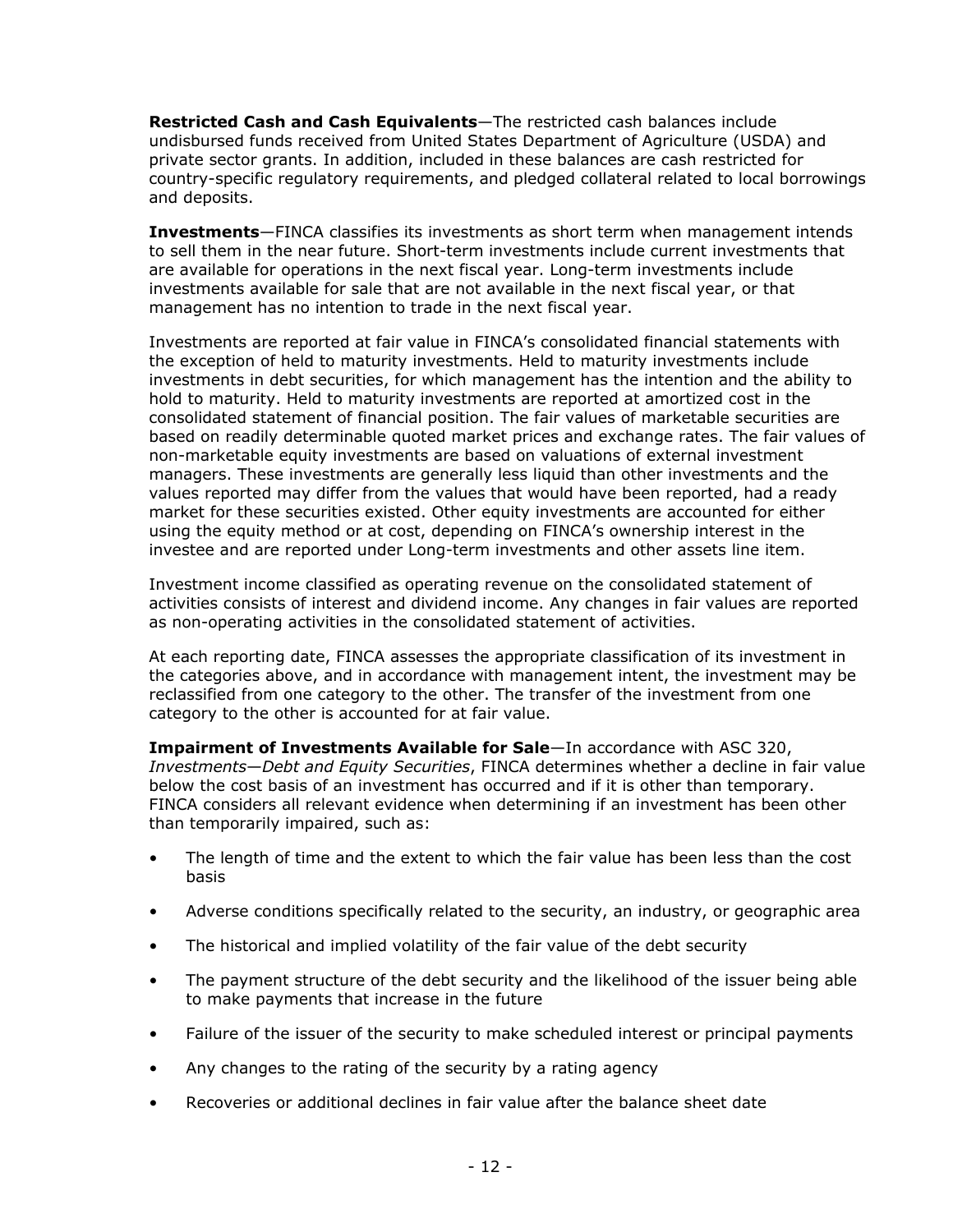ASC 320 outlines a three-step approach for identifying and accounting for an other than temporary impairment of an individual investment asset classified as available for sale that consists of (1) determining when an investment is considered impaired, (2) evaluating whether an impairment is other than temporary, and (3) measuring and recognizing an other than temporary impairment.

An investment is impaired when its fair value is less than its carrying cost. Under ASC 320, an impaired debt security will be considered other than temporarily impaired if (a) the entity has the intent to sell the impaired debt security, (b) it is more likely than not that the entity will be required to sell the impaired debt security before recovery, or (c) the entity does not expect to recover the entire cost basis of the security even if it does not intend to sell the security.

Impairment is measured as the difference between the present value of expected future cash flows discounted at the effective interest rate implicit in the debt security at the date of acquisition and the cost basis of the debt security. If an other than temporary impairment has occurred, the amount of the other than temporary impairment is recognized in the consolidated statement of activities under the non-operating change in net assets.

Reversal of impairment losses attributed to credit losses is not permitted. Reversals attributed to losses other than credit losses are recorded under the non-operating change in net assets. In consideration of all the relevant evidence mentioned above, FINCA's management concluded that its investments available for sale were not impaired at December 31, 2015.

**Investment in Life Insurance**—Investments in life insurance policies are measured at their cash surrender value, which at December 31, 2015 was \$158 thousand.

**Currency Swap Agreement**—FINCA makes use of derivative financial instruments in order to mitigate certain currency risk exposures. Derivative financial instruments are recorded at fair value. Derivatives in an asset and liability position are offset against each other and reported in net investments in the consolidated statement of financial position.

Derivatives involve counterparty credit exposure. To minimize this exposure, FINCA carefully monitors counterparty credit risk and requires only uses those counterparties with strong credit ratings for these derivatives.

**Fair Value Measurement**—FINCA applies the provisions of ASC 820, *Fair Value Measurement and Disclosures*, for fair value measurements of investments that are recognized and disclosed at fair value in the financial statement on a recurring basis. ASC 820 defines fair value as the exchange price that would be received for an asset or paid to transfer a liability (an exit price) in the principal or most advantageous market for the asset or the liability in an orderly transaction between market participants on the measurement date. ASC 820 also establishes a fair value hierarchy that requires FINCA to maximize the use of observable inputs when measuring fair value. Observable inputs reflect market data obtained from independent sources, while unobservable inputs reflect the organizations' market assumptions. The three levels of fair value hierarchy are as follows:

*Level 1*—Quoted prices (unadjusted) for identical assets or liabilities in active markets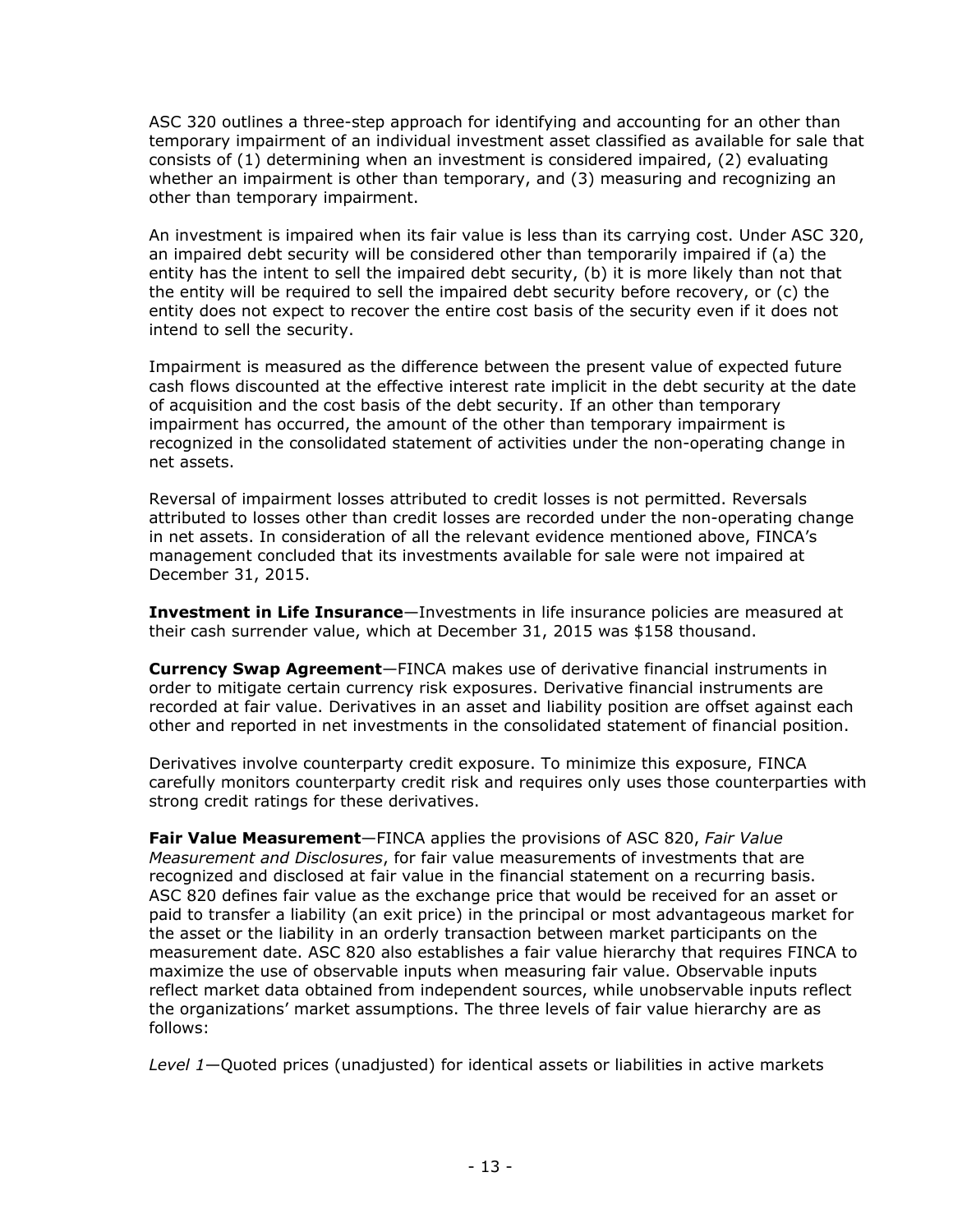*Level 2*—Quoted prices for similar assets or liabilities in active markets, quoted prices for identical or similar assets or liabilities in markets that are not active, inputs other than quoted prices that are observable for the assets or liability, or market—corroborated inputs

*Level 3*—Unobservable inputs for the asset or liability that are supported by little or no market activity and that are significant to the fair value of the assets or liabilities

In certain cases, the inputs to measure fair value may result in an asset or liability falling into more than one level of fair value hierarchy. In such cases, the determination of the classification of an asset or liability within the fair value hierarchy is based on the least determinate input that is significant to the fair value measurement. FINCA's assessment of the significance of a particular input to the fair value measurement in its entirety requires judgment and considers factors specific to the asset or liability.

**Loans Receivable**—Loans receivable are financial instruments with fixed or determinable payments that FINCA intends to hold for the foreseeable future or until maturity or payoff. Loans receivable are measured at the outstanding principal balance adjusted for any charge-offs, the allowance for doubtful accounts, plus accrued interest and any net deferred origination fees, premiums, and discounts. These fees are recognized over the life of the loan as an adjustment to the interest income.

**Notes Payable**—Notes payable are financial instruments, initially recorded at the amount of cash proceeds received. Subsequent to initial recognition, notes payable are measured at amortized cost. Fees paid on the establishment of loan facilities are recognized as transaction costs of the facility, to the extent it has been determined that the note or the facility will be drawn down. In this case, the fee is deferred until the draw down occurs. To the extent there is no evidence that some or all of the facility will be drawn down, the fee is capitalized as a prepayment for liquidity services and amortized over the period of the facility to which it relates.

**Subordinated Debt**—Subordinated debt consists mainly of liabilities to other international financial institutions, which in the event of insolvency or liquidation are not repaid until all non-subordinated creditors have been satisfied. There is no obligation to repay early. Subsequent to initial recognition for the amount of cash proceeds, the subordinated debt is measured at amortized cost. Premiums and discounts are accounted for over the respective terms of the debt in the consolidated statement of activities using the effective interest method.

**Client Deposits**—Client deposits are initially recognized at the amount of proceeds received. Subsequently to initial recognition, client deposits are measured at amortized cost. Any difference between proceeds net of transaction costs and the redemption value is recognized in the consolidated statement of activities over the period of the deposit term using the effective interest rate method.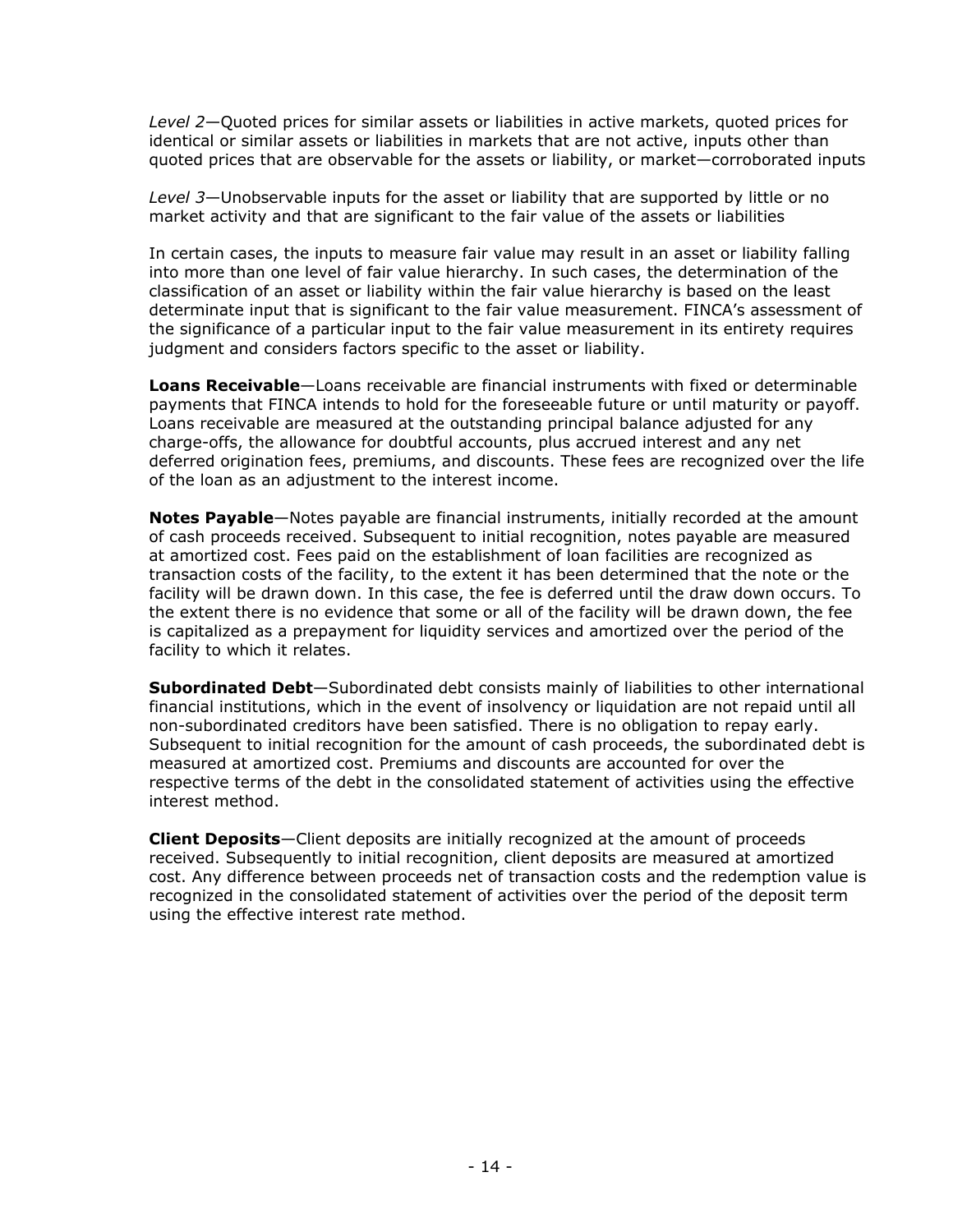#### **Allowance for Doubtful Accounts**

*Impaired Loans*—At each balance sheet date, FINCA assesses whether there is objective evidence of loan impairment. A loan is considered impaired when, based on current information and events it is probable that the principal and interest on the loan will not be paid in accordance with the contractual terms of the agreement. If there is objective evidence of impairment, a provision for loan losses is immediately recognized in the consolidated statement of activities. To assess whether objective evidence exists for a possible credit loss, i.e., any factors which might influence the client's ability to fulfill his contractual payment obligations, FINCA considers:

- Delinquencies in contractual payments of interest or principal,
- Breach of covenants or conditions,
- Initiation of bankruptcy proceedings,
- Any specific information on the client's business (e.g., reflected by cash flow difficulties experienced by the client),
- Changes in the client's market environment, and
- The general economic situation.

Depending on the size of the credit exposure, such losses are either calculated on an individual credit exposure basis or are collectively assessment for a portfolio of credit exposures with similar risk characteristics. The carrying amount of the loan is reduced through the use of the allowance for doubtful accounts and the amount of the loss is recognized in the consolidated statement of activities under provision for loan losses.

*Individually Assessed Loans*—Credit exposures are considered individually significant if they have a certain size, partly depending on the individual Subsidiary. As a FINCA-wide rule, all credit exposures over a country specific threshold are individually assessed for a credit loss.

Additionally, the aggregate exposure to the client and the realizable value of collateral held are taken into account when deciding on the allowance for doubtful accounts. If there is objective evidence that an impairment has occurred, the amount of the loss is measured as the difference between the asset's carrying amount and the present value of its expected future cash flows discounted at the loan's effective interest rate. If a credit exposure has a variable interest rate, the discount rate for measuring the present value of expected future cash flows is the current effective interest rate determined under the contract. This policy is applied consistently for all loans whose contractual interest varies based on subsequent changes in an independent factor. The calculation of the present value of the contractual future cash flow of a collateralized loan reflects the cash flow that may result from foreclosure less costs for obtaining and selling the collateral. While not all products require collateral, and collateral requirements vary by country, FINCA utilizes several methods for clients to collateralize their loans, including mandatory savings, real estate, fixed assets or an additional guarantor.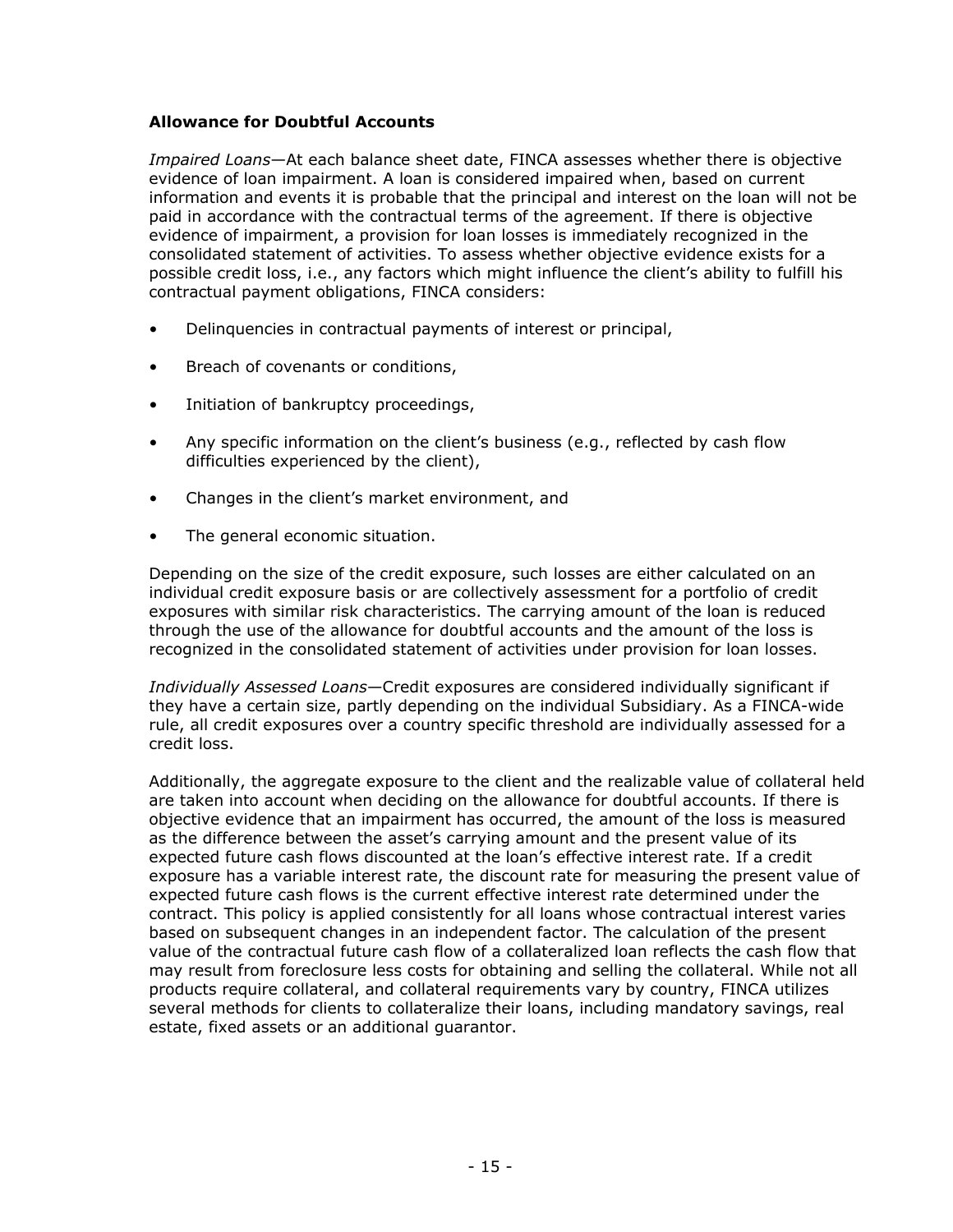*Collectively Assessed Loans*—The collective assessment for credit exposure losses is performed for large homogeneous group loans that have similar risk characteristics. In addition, individually assessed loans are included for collective assessment when specific characteristics of the individually assessed loan indicate that it is probable that there would be an incurred loss in a group of loans with those characteristics. The allowance for collectively assessed loan portfolio is determined under ASC 450, *Contingencies* using a statistical methodology, supplemented by FINCA's management judgment. Such determination is based on a quantitative analysis of historical default rates for loan portfolios with similar risk characteristics in the individual Subsidiary (migration analysis), grouped into geographical segments with a comparable risk profile. After a qualitative analysis of this statistical data, FINCA management approves appropriate rates as the basis for their collectively assessed loans. Deviations from this guideline were allowed, if necessitated by the specific situation of the Subsidiary.

Future cash flows in a group of loans that are collectively evaluated for loan losses are estimated based on the contractual cash flows of the assets in the group and historical loss experience for assets with credit risk characteristics similar to those in the group. Historical loss experience is adjusted based on current observable data to reflect the effects of current conditions that did not affect the period on which the historical loss experience is based and to remove the effects of conditions in the historical period that do not exist currently. The methodology and assumptions used for estimating future cash flows are reviewed regularly by FINCA to reduce any differences between loss estimates and actual loss experience.

*Writing Off Loans*—When a loan is determined uncollectible, it is written off against the related allowance for doubtful accounts. Such loans are written off after all the necessary procedures have been completed and the amount of the loss has been determined. Subsequent recoveries of amounts previously written off decrease the amount of the provision for credit losses in the consolidated statement of activities and are recorded when cash is received.

**Property and Equipment**—Items of property and equipment assets (long-lived assets) are measured at cost, less accumulated depreciation and recognized impairment losses.

Cost includes expenditures that are directly attributable to the acquisition, delivery to the intended location, and preparation for its productive use. The cost of self-constructed assets includes the cost of materials and direct labor, any other costs directly attributable to bringing the asset to a working condition for its intended use, and the costs of dismantling and removing the items and restoring the site on which they are located. Purchased software that is integral to the functionality of the related equipment is capitalized as part of that equipment.

The cost of replacing part of an item of property or equipment is recognized in the carrying amount of the item, to the extent that improvements increase the economic life of the asset and the costs of improvements can be reasonably measured. The costs of the dayto-day servicing of property and equipment are recognized in the consolidated statement of activities as incurred.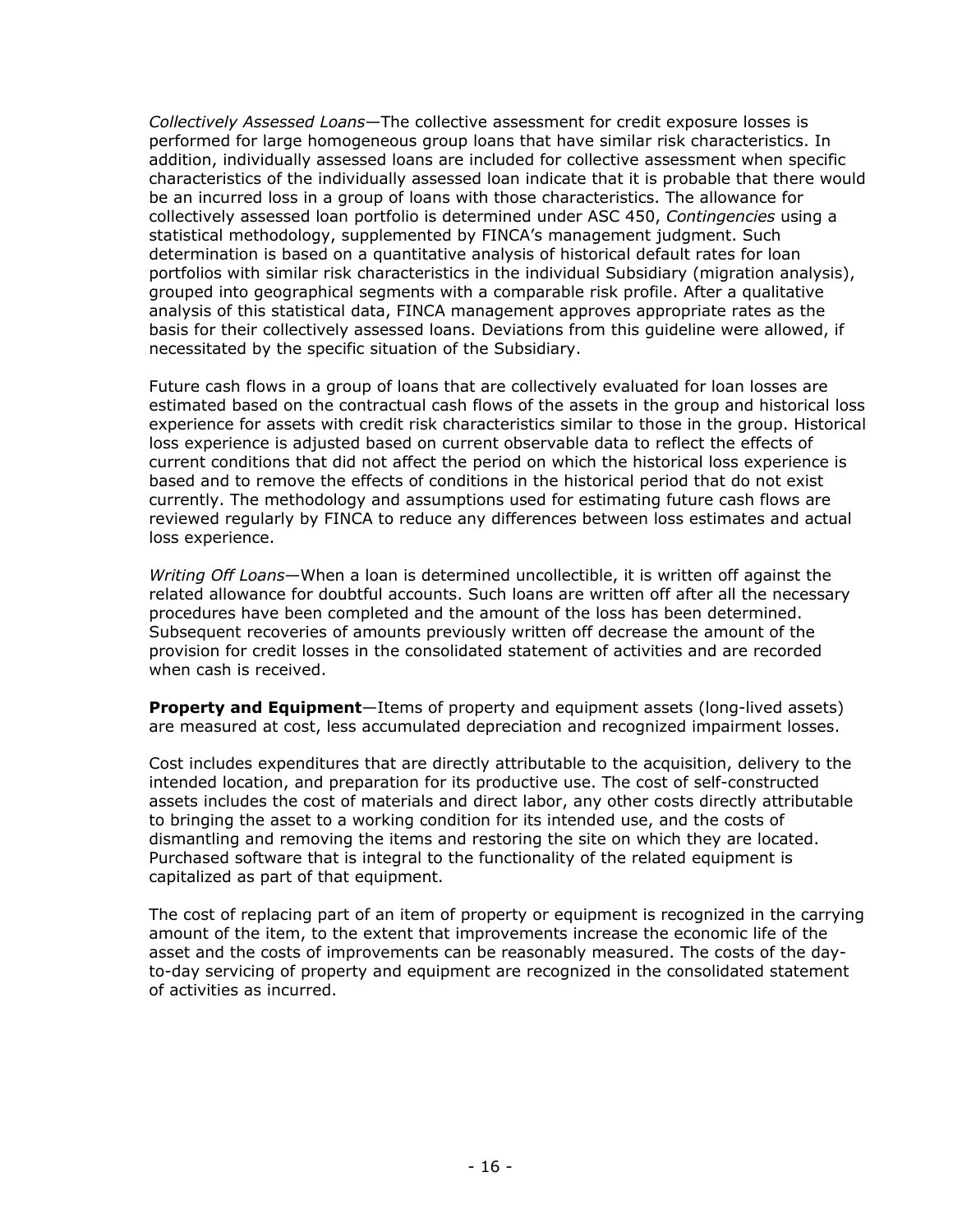Depreciation is recognized in the consolidated statement of activities on a straight-line basis over the estimated useful lives of each item of property and equipment:

| Buildings and offices          | $20 - 50$ years |
|--------------------------------|-----------------|
| Computer equipment             | $2-5$ years     |
| Furniture and office equipment | 5-7 years       |
| <b>Vehicles</b>                | 3-5 years       |
| Other                          | $2-5$ years     |

Leasehold improvements are depreciated over the shorter of the lease term or their useful lives. When necessary, assets are componentized to address different useful lives of the component.

Depreciation methods, useful lives and residual values are reassessed at each reporting date. Changes in depreciation methods are counted for as changes in accounting estimates.

*Borrowing Costs*—FINCA does not incur any interest costs that qualify for capitalization under ASC 835-20, *Capitalization of Interest*.

**Intangible Assets**—Costs associated with maintaining computer software programs are recognized as an expense as incurred. Development costs that are directly attributable to the design and testing and after the completion of the preliminary stage of assessing alternatives of identifiable and unique software products controlled by FINCA are recognized as intangible assets when the following criteria are met:

- It is technically feasible and probable to complete the software product so that it will be available for use.
- The software will be used as intended.

Directly attributable costs that are capitalized as part of the software product include the external costs related to software development, direct employee costs and an appropriate portion of directly attributable overheads.

Other development expenditures that do not meet these criteria are recognized as an expense as incurred. Development costs previously recognized as an expense are not recognized as an asset in a subsequent period.

Computer software development costs recognized as assets are amortized over their useful lives, which is three to five years depending on facts and circumstances. Capital work-inprogress is represented by capitalized costs of information systems implementation in process. Capital work-in-progress is not amortized.

**Impairment of Long-Lived Assets**—The carrying amounts of FINCA's long-lived assets, such as property, plant, and equipment, are reviewed for impairment whenever events or changes in circumstances indicate that the carrying amount of an asset may not be recoverable. If any such indication exists, the asset's recoverable amount is estimated to determine the extent of the impairment loss (if any) and accounted for in accordance with ASC 360, *Property, Plant and Equipment*.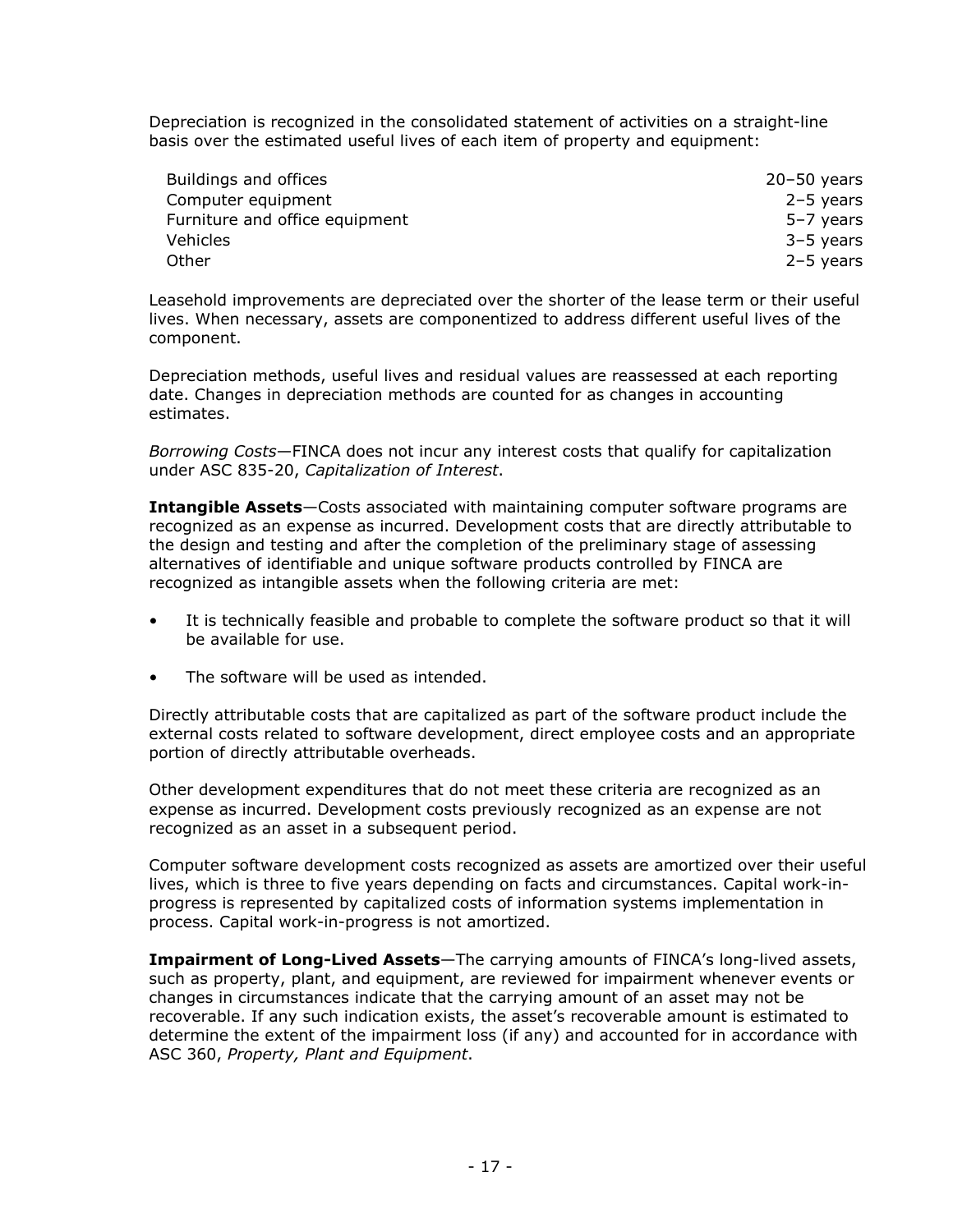If circumstances require a long-lived asset be tested for possible impairment, FINCA first compares undiscounted cash flows expected to be generated by an asset to the carrying value of the asset. If the carrying value of the long-lived asset is not recoverable on an undiscounted cash flow basis, an impairment is recognized to the extent that the carrying value exceeds its fair value. Fair value is determined through various valuation techniques, including discounted cash flow models, quoted market values, and third-party independent appraisals, as considered necessary. The assessment is based on the carrying amount of the asset (asset group) at the date it is tested for recoverability, whether in use (or under development). If an asset is part of a group that includes other assets and liabilities not covered by ASC 360, the impairment testing applies to the entire group of assets. Impairment losses are recognized in the consolidated statement of activities.

Impairment losses recognized in prior periods are not reversed regardless of changes in facts and circumstances surrounding the asset or group of assets.

**Leased Assets**—Where at least one of the following criteria has been met, FINCA accounts for the asset acquired through the lease as an outright purchase or capitalized lease:

- The lease transfers ownership over asset by the end of the lease term
- The lease contains an option to purchase the leased property at a bargain price
- The lease term is equal or greater than 75% of the estimated economic life of the asset economic life
- The present value of the minimum lease payments equals or exceeds 90% of the fair value of the leased property

The amount initially recognized as an asset is the lower of the fair value of the leased property and the present value of the minimum lease payments payable over the term of the lease. The corresponding lease commitment is shown as a liability. Lease payments are analyzed between capital and interest. As of December 31, 2015 had no finance leases.

Leases that fail to meet the criteria above are classified as operating leases and the total rentals payable under the lease are charged to the consolidated statement of activities on a straight-line basis over the lease term. The aggregate benefit of lease incentives is recognized as a reduction of the rental expense over the lease term on a straight-line basis.

#### **Benefit Plans**

*Deferred Contribution Benefit Plan*—FINCA follows statutory and regulatory requirements with regard to establishing employee benefit plans in both the international jurisdictions it operates and in United States.

FINCA has established an employee contribution plan that allows employees to defer compensation up to a maximum amount as permitted by the Internal Revenue Code. FINCA makes contributions to the plan as a discretionary employer match.

*Deferred Defined Benefit Plan*—In addition, FINCA has established a nonqualified defined senior executive retirement plan for certain officers and directors, which provides benefits payable upon retirement. FINCA's net obligation in respect of benefit plans is calculated by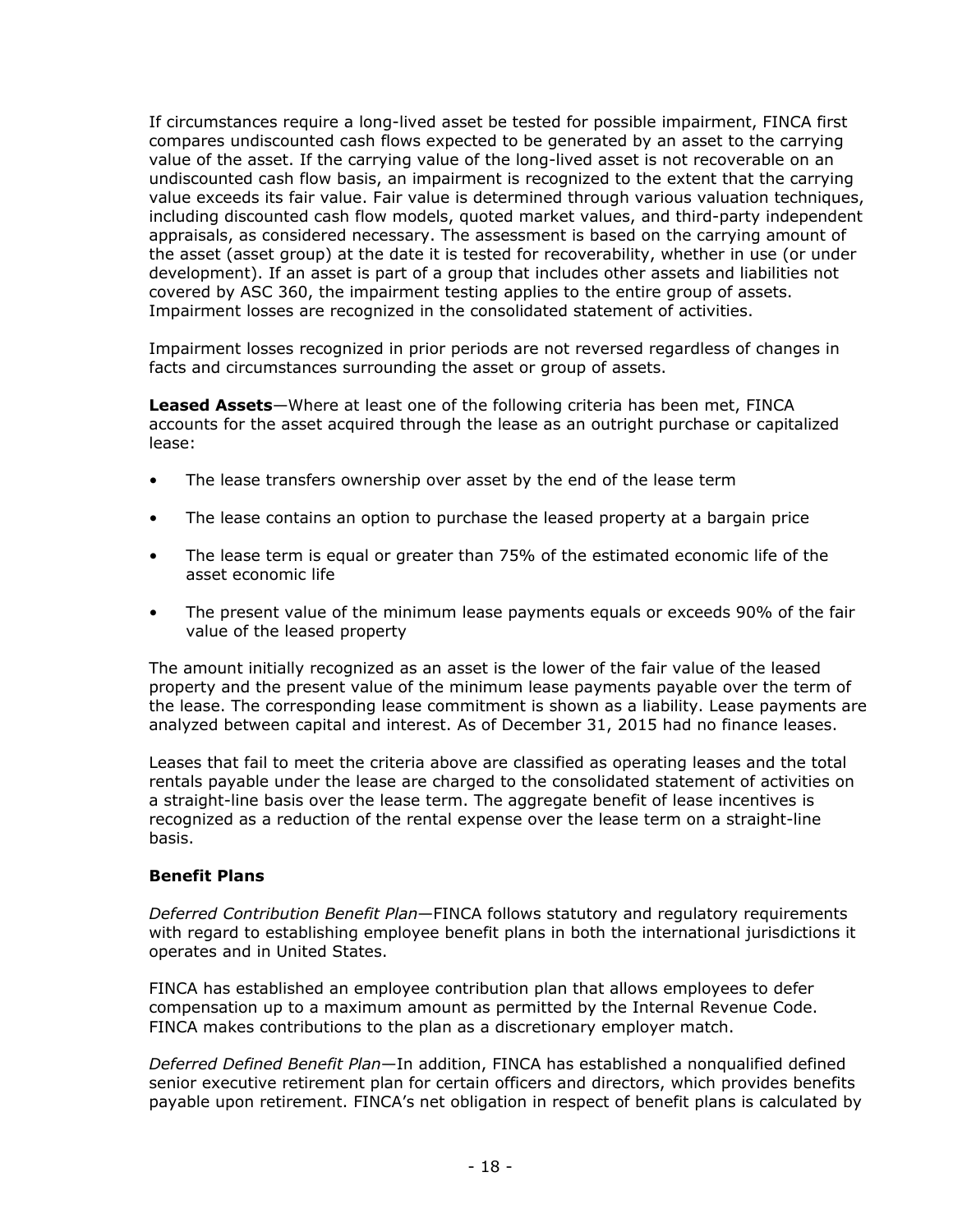estimating the amount of future benefit that plan participants have earned in return for their service in the current and prior periods; that benefit is discounted to determine its present value. The discount rate is the yield at the reporting date approximating the terms of FINCA's obligations. The calculation is performed by a qualified actuary using the projected unit credit method.

When the benefits of a plan are improved, the portion of the increased benefit relating to past service by employees is recognized in the consolidated statement of activities on a straight-line basis over the average period until the benefits become vested. To the extent that the benefits vest immediately, the expense is recognized immediately in the consolidated statement of activities.

With respect to actuarial gains and losses that arise in calculating FINCA's obligation in respect of a plan, to the extent that any cumulative unrecognized actuarial gain or loss exceeds 10% of the greater of the present value of the benefit obligation at the beginning of the year, that portion is recognized in the consolidated statement of activities over the expected average remaining working lives of the employees participating in the plan.

When the calculation results in a benefit to FINCA, the recognized asset is limited to the net total of any unrecognized actuarial losses and past service costs and the present value of any future refunds from the plan or reductions in future contributions to the plan.

Settlements are recorded for irrevocable transactions that relieve FINCA of the primary responsibility for the benefit obligation and significant risks related to the obligation and assets used to affect the settlement. Curtailments are recorded for events that significantly reduce the expected years of future service of present employee(s) or eliminate for a significant number of employee(s) the accrual of defined benefits for some or all of their future services.

*Other Benefits*—FINCA provides other benefits to its employees, which are measured on an undiscounted basis and are expensed as the related service is provided.

A provision is recognized for the amount expected to be paid under short-term cash bonus, or if FINCA has a present legal or constructive obligation to pay this amount as a result of past service provided by the employee and the obligation can be reasonably estimated.

**Deferred Revenue**—FINCA defers award revenues from federal agencies and other donors to the extent they exceed expenses incurred for the purposes specified under the award and contract restrictions. All proceeds from monetization of commodities inventory are reported as deferred revenues. To the extent of expenses incurred the corresponding revenue is recognized in the consolidated statement of activities as program income. When donor contributions are used to purchase assets, the assets are recognized in the consolidated statement of financial position. Another liability is recognized to reflect the obligation to use the funds for restricted purposes. The deferred revenue is recognized on the consolidated statement of activities at which time expenses are incurred for program activities.

**Contingency Provisions**—Contingency provisions, including claims and legal actions arising in the course of business, are recorded as liabilities when the likelihood of loss is probable and an amount or range of loss can be reasonably estimated. Provisions are not recognized for future operating losses.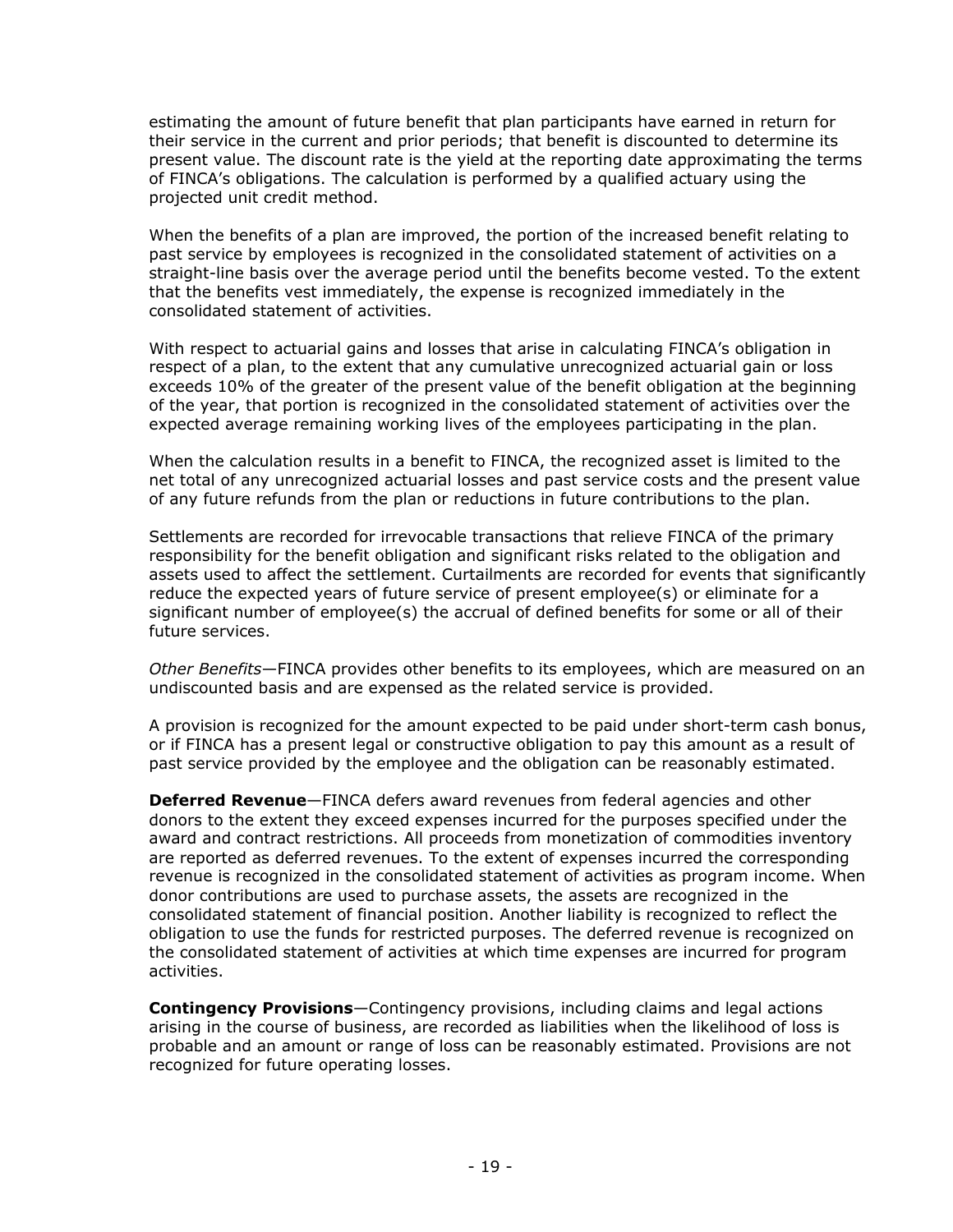Provisions are measured at the present value of the expenditures expected to be required to settle the obligation using a pretax rate that reflects current market assessments of the time value of money and the risks specific to the obligation.

**Assets held for sale and Discontinued Operations**—Assets and disposal groups are classified as held for sale if their carrying amount will be recovered principally through a sale transaction rather than through continuing use. In accordance with ASC 360-10, *Impairment or Disposal of Long-Lived Assets*, assets held for sale are reported at the lower of the carrying amount or estimated fair value. The operations of assets held for sale which also qualify as discontinued operations, are reported separately as discontinued operations on the 'Statement of Activities' in accordance with ASC 205-20, *Discontinued Operations*.

#### **New Standards and Interpretations**

*(a) FINCA has adopted the following new standards, amendments, and interpretations effective on January 1, 2015, which are relevant to its operations:* 

Accounting Standards Update (ASU) No. 2014-08—*Presentation of Financial Statements and Property Plant, and Equipment (Topic 360). Reporting Discontinued Operations and Disclosures of Disposals of Components of an Entity*. The update requires that an entity reports the disposal of a component or a group of components in discontinued operations if the disposal represents a strategic shift that has (or will have) a major effect on the entity's operations. Examples of a strategic shift that has (or will have) a major effect on an entity's operations and financial results could include a disposal of a major geographical area, a major line of business, a major equity method investment, or other major parts of an entity. The update will be implemented prospectively and for disposals that occur within annual periods on or after December 15, 2014 and within annual periods on or after December 15, 2015. FINCA has implemented the update for disposals that in 2015.

Accounting Standards Update (ASU) No. 2015-16—*Business Combinations (Topic 805): Simplifying the Accounting for Measurement-Period Adjustments*. The Financial Accounting Standards Board (FASB) issued ASU 205-16 which eliminates the requirement for an acquirer in a business combination to account for measurementperiod adjustments retrospectively. Instead, acquirers must recognize measurementperiod adjustments during the period in which they determine the amounts, including the effect on earnings of any amounts they would have recorded in previous periods if the accounting had been completed at the acquisition date. There were no acquisitions in 2015.

*(b) Standards, amendments, and interpretations to existing standards that are not yet effective and have not been early adopted by FINCA are as follows:* 

Accounting Standards Update (ASU) No. 2016-14—*Presentation of Financial Statements for Not-for-Profit Entities*. On August 18, 2016, the FASB issued ASU 2016-14, which significantly changes the presentation requirements for financial statements of not-for-profit entities (NFPs). The amendments are intended to improve the guidance on net asset classification as well as the information presented in the financial statements and financial statement notes regarding liquidity, financial performance, and cash flows for NFPs. Specifically, the ASU addresses (1) the complexity and understandability of net asset classifications, (2) the lack of consistency in the type of information provided about expenses, and (3) inconsistencies in the reporting of (a) operating information in the statement of activities and (b) operating cash flows in the statement of cash flows. The ASU's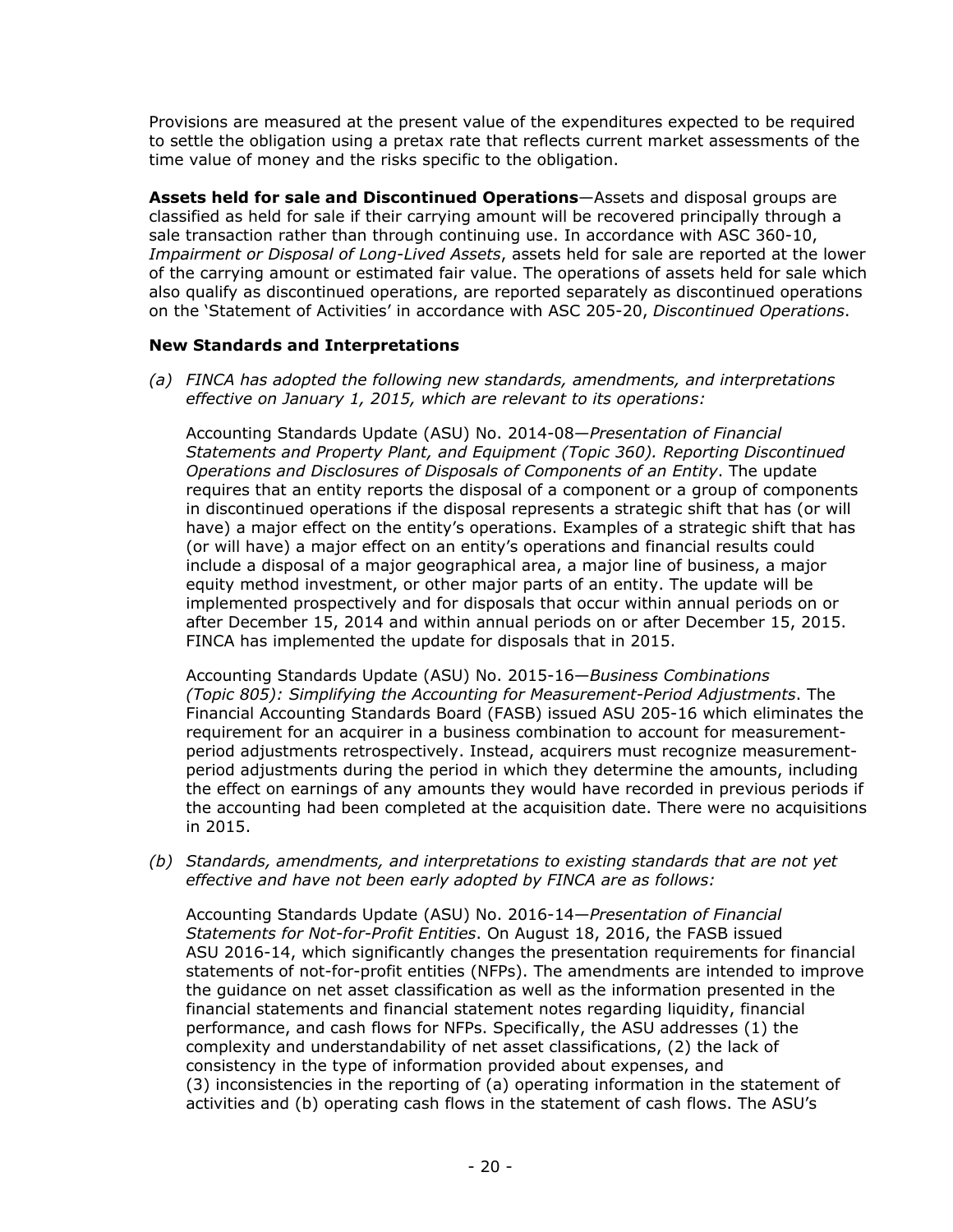amendments are effective for fiscal years beginning after December 15, 2017, and for interim periods within fiscal years beginning after December 15, 2018. Early adoption is permitted. FINCA will evaluate the impact of the update on its consolidated financial statement and will consider the early adoption of the update.

Accounting Standards Update (ASU) No. 2016-13—*Credit Losses (Topic 326): Measurement of Credit Losses on Financial Instruments (issued June 16, 2016).* In June 2016, the FASB issued ASU 2016-13 which (1) significantly changes the impairment model for most financial assets that are measured at amortized cost and certain other instruments from an incurred loss model to an expected loss model; and (2) provides for recording credit losses on available-for-sale (AFS) debt securities through an allowance account. The Update requires credit losses on most financial assets measured at amortized cost and certain other instruments to be measured using an expected credit loss model (referred to as the current expected credit loss (CECL) model). Under this model, entities will estimate credit losses over the entire contractual term of the instrument (considering estimated prepayments, but not expected extensions or modifications unless reasonable expectation of a troubled debt restructuring exists) from the date of initial recognition of that instrument. For notfor-profit entities, the amendments in the ASU are effective for fiscal years beginning after December 15, 2020, and interim periods within fiscal years beginning after December 15, 2021. FINCA will evaluate the impact of the update on its consolidated financial statement and will consider the early adoption of the update.

Accounting Standards Update (ASU) No. 2016-01—*Recognition and Measurement of Financial Assets and Financial Liabilities (issued January 5, 2016).* On January 5, 2016, the FASB issued Accounting Standards Update 2016-01, Financial Instruments— Overall: Recognition and Measurement of Financial Assets and Financial Liabilities (the ASU). Changes to the current GAAP model primarily affects the accounting for equity investments, financial liabilities under the fair value option, and the presentation and disclosure requirements for financial instruments. In addition, the FASB clarified guidance related to the valuation allowance assessment when recognizing deferred tax assets resulting from unrealized losses on available-for-sale debt securities. The accounting for other financial instruments, such as loans, investments in debt securities, and financial liabilities is largely unchanged. FINCA will evaluate the impact of the update on its consolidated financial statement.

Accounting Standards Update (ASU) No. 2014-09—*Revenue from Contracts with Customers (Topic 606).* The core principle of the update is that an entity should recognize revenue to depict the transfer of promised goods or services to customers in an amount that reflects the consideration to which the entity expects to be entitled in exchange for those goods or services. To achieve that core principle, an entity should apply the following steps:

- 1. Identify the contract(s) with a customer.
- 2. Identify the performance obligations in the contract.
- 3. Determine the transaction price.
- 4. Allocate the transaction price to the performance obligations in the contract.
- 5. Recognize revenue when (or as) the entity satisfies a performance obligation.

The update is effective for the annual reporting period ending after December 15, 2017. Early application is permitted, however, not earlier than reporting period ending after December 15, 2016. The update must be applied retrospectively to each prior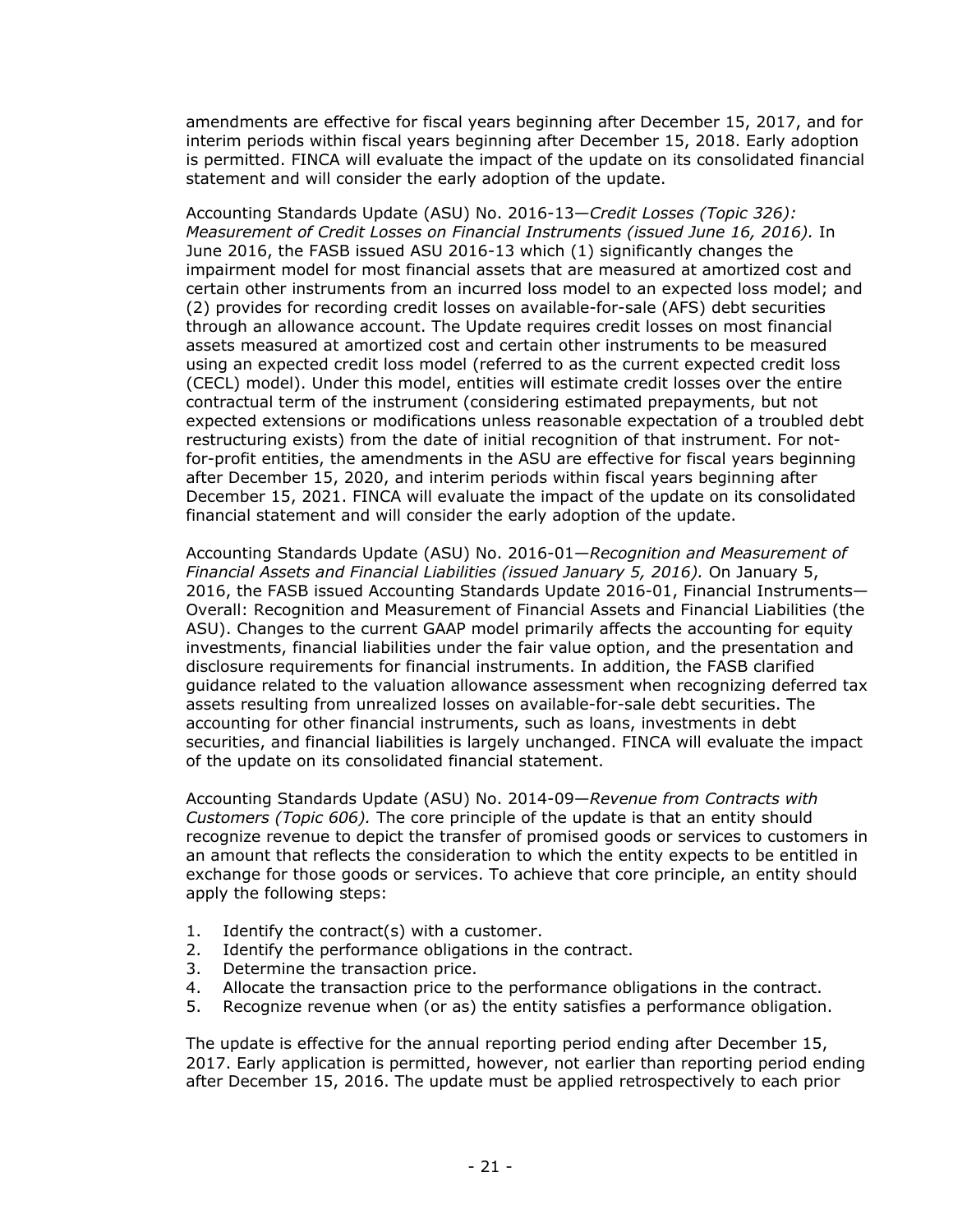reporting period presented or retrospectively with cumulative effect of initially applying this update recognized at the date of the initial application.

FINCA will evaluate the impact of the update on its consolidated financial statement and will consider the early adoption of the update.

#### **4. USE OF ESTIMATES**

The preparation of the consolidated financial statements in conformity with accounting principles generally accepted in the United States of America requires management to make estimates and assumptions that affect the reported amounts of assets and liabilities in the consolidated financial statements. Estimates and assumptions may also affect disclosures of contingent assets and liabilities at the date of the consolidated financial statements, and the reported amount of revenues and expenses. Actual expenses could differ from management estimates.

#### **5. CAPITAL REQUIREMENTS**

Capital requirements are individually addressed at each subsidiary in accordance with respective countries' laws that prescribe certain regulatory capital requirements. At December 31, 2015, the majority of FINCA's Subsidiaries were not subject to any regulatory capital requirements.

#### **6. FAIR VALUES OF FINANCIAL INSTRUMENTS**

Except as detailed in the following table, management considers that the carrying amounts of financial assets and financial liabilities recognized in the consolidated financial statements approximate their fair values and are categorized as Level 2.

|                                                      |                          | 2015                     |
|------------------------------------------------------|--------------------------|--------------------------|
| <b>Financial Assets</b>                              | Carrying<br>Amount       | <b>Fair Value</b>        |
| Loans receivable<br>Certificate of deposit and other | \$793,927,099<br>761,142 | \$809,811,356<br>761,142 |
| <b>Financial Liabilities</b>                         |                          |                          |
| Financial liabilities held at amortized cost:        |                          |                          |
| Deposits from clients                                | \$168,340,679            | \$168,396,446            |
| Notes payable                                        | 584,814,387              | 588,305,417              |
| Subordinated debt                                    | 24,453,715               | 24,846,814               |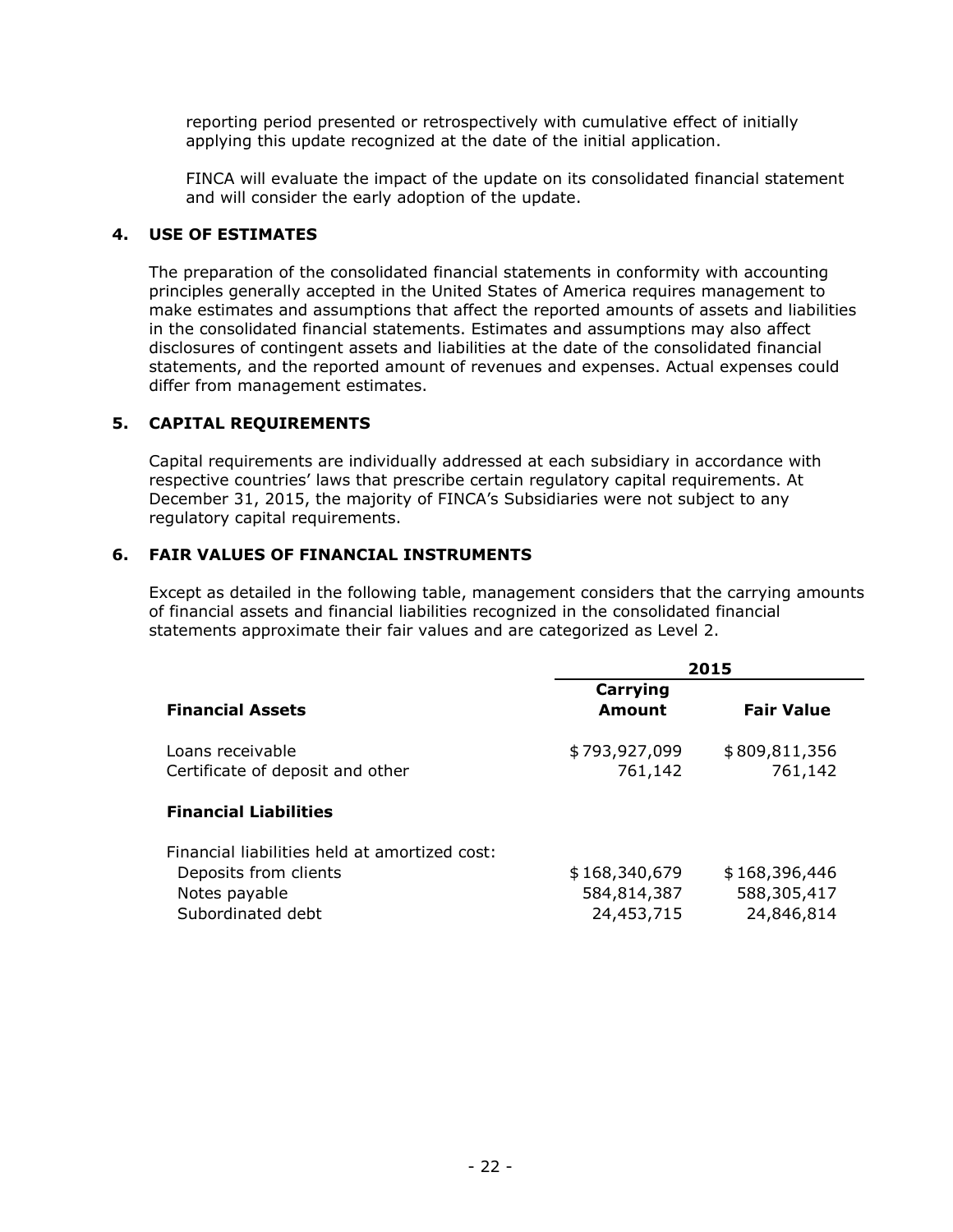Financial instruments that are measured at fair value on a recurring basis at December 31, 2015 are as follows:

| <b>Financial Assets</b>                              | Level 1 | Level 2       | Level 3                        | Total                    |
|------------------------------------------------------|---------|---------------|--------------------------------|--------------------------|
| Loans receivable<br>Certificate of deposit and other | \$      | \$809,811,356 | \$<br>$\sim$<br>761,142        | \$809,811,356<br>761,142 |
| <b>Financial Liabilities</b>                         |         |               |                                |                          |
| Financial liabilities held at<br>amortized cost:     |         |               |                                |                          |
| Deposits from clients                                | \$      | \$168,396,446 | \$<br>$\overline{\phantom{a}}$ | \$168,396,446            |
| Notes payable                                        |         | 588,305,417   | ٠                              | 588,305,417              |
| Subordinated debt                                    |         | 24,846,814    |                                | 24,846,814               |

The fair values of loans receivable, deposits from clients, notes payable and subordinated debt categorized as Level 2 have been determined in accordance with generally accepted pricing models based on a discounted cash flow analysis. The most significant inputs are discount rates which were derived from a blend of quoted prices for the instruments and quoted prices for similar instruments on the measurement date.

There were no changes in Level 3 fair value measurement in 2015.

The fair value the Company's investment in membership interests in MFX Solutions LLC would be based on unobservable inputs and are considered Level 3 under the fair value hierarchy. Management considers the identification of a proper discount rate and cash flow analysis impractical, as comparable financial instruments are not available; therefore the certificate of deposits are measured and carried at cost. On each balance sheet date, management tests the value of investments for impairment. As of December 31, 2015 management has concluded that the Company's investments available for sale are not impaired.

There were no transfers between Levels 1 and 2 in the period.

#### **7. INCOME TAX EXPENSE**

This item includes all taxes on income. Income tax expense for the years ended December 31, 2015 was as follows:

|                                                       | 2015                   |
|-------------------------------------------------------|------------------------|
| Current tax expense<br>Deferred tax expense (benefit) | \$9,107,281<br>284,696 |
| Total income tax expense                              | \$9,391,977            |

In calculating both the current tax and the deferred tax, the respective country-specific tax rates are applied. The total income tax expense includes local country income taxes for the Subsidiaries and foreign withholding taxes on certain cross-border payments. The average actual income tax rate for the Subsidiaries in 2015 was 26.1%. FINCA is exempt from taxes on income, except for unrelated business income, under the provision of Section  $501(c)(3)$  of the United States Internal Revenue Code and the applicable income tax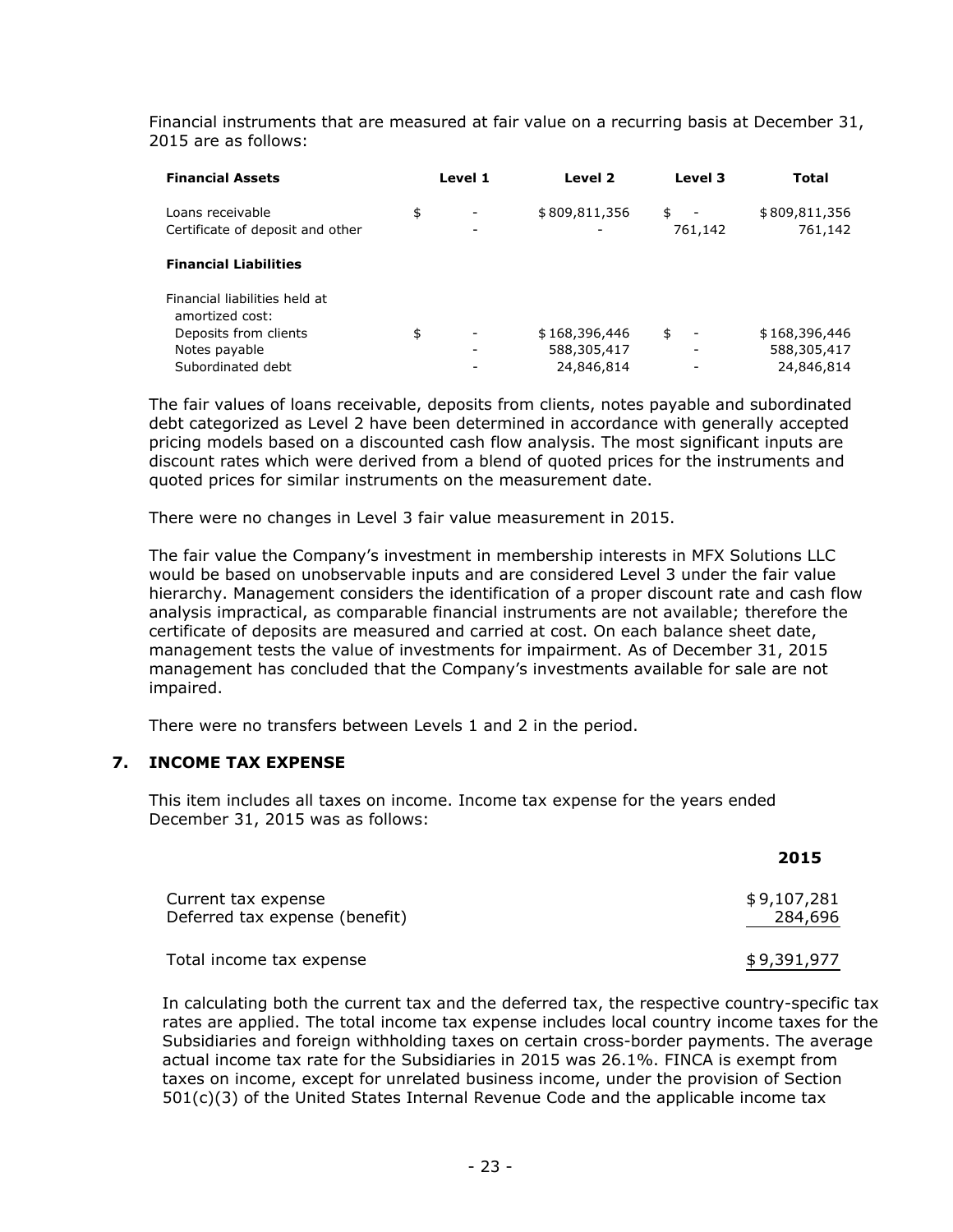regulations of the District of Columbia. In 2015, FINCA recorded federal and state income tax expense of \$10 thousands on the unrelated business income.

| 1,589,538  |
|------------|
|            |
| 4,275,831  |
| 172,530    |
| (234, 420) |
| 389,625    |
| 3,081,392  |
| 783,592    |
| (666, 111) |
|            |
|            |

Total income tax expense 9,391,977 \$9,391,977

**Deferred Income Taxes**—Deferred income taxes are calculated on temporary differences arising between the tax base of assets and liabilities and their carrying amounts, using the enacted tax rate as stipulated by the tax legislation of the respective countries. The movements in deferred tax assets and liabilities (the balances are offset within the same jurisdiction as permitted by ASC 740 *Income Taxes*, and shown on a net basis by Subsidiaries) and the details of the deferred tax assets and liabilities are shown below.

In 2015, FINCA recorded \$0.2 million of income tax expense on \$(2.0) million of temporary differences related to the excess of the amount for financial reporting over the tax basis of the investments in Subsidiaries expected to reverse in the foreseeable future. The temporary differences of \$(2.0) million include \$4.3 million of expected distributions of the Subsidiaries' retained earnings from 2015 and \$(6.3) million for a reversal of expected distributions of the Subsidiaries' retained earnings from prior years. At December 31, 2015, FINCA recorded a deferred tax liability of \$0.5 million on temporary differences related to the investments in Subsidiaries expected to reverse in the foreseeable future.

Foreign withholding taxes have not been recognized on the temporary differences related to the excess of the amount for financial reporting over the tax basis of investments in Subsidiaries that are essentially permanent in duration. This amount becomes taxable upon a repatriation of assets from a subsidiary or a sale or liquidation of a subsidiary. At December 31, 2015, the amount of such temporary differences totaled \$80.5 million. At December 31, 2015, the amount of the unrecognized deferred income tax liability on these temporary differences was approximately \$3.8 million.

ASC 740 generally requires that deferred tax assets be given full recognition, subject to the possible provision of an allowance when it is determined that this asset is unlikely to be realized. The valuation allowance is provided for the portion of the deferred tax assets for which it has been determined that it is more likely than not that the reported asset will not be realized. At December 31, 2015, FINCA has a valuation allowance of \$7.5 million against its deferred tax assets as it believes that it is more likely than not that this portion of its deferred tax assets will not be realized. The principal components of the deferred tax assets for which a valuation allowance has been established include certain foreign country operating loss carryforwards, foreign provisions for credit losses on loans, and foreign tax credits that cannot be realized in the foreseeable future.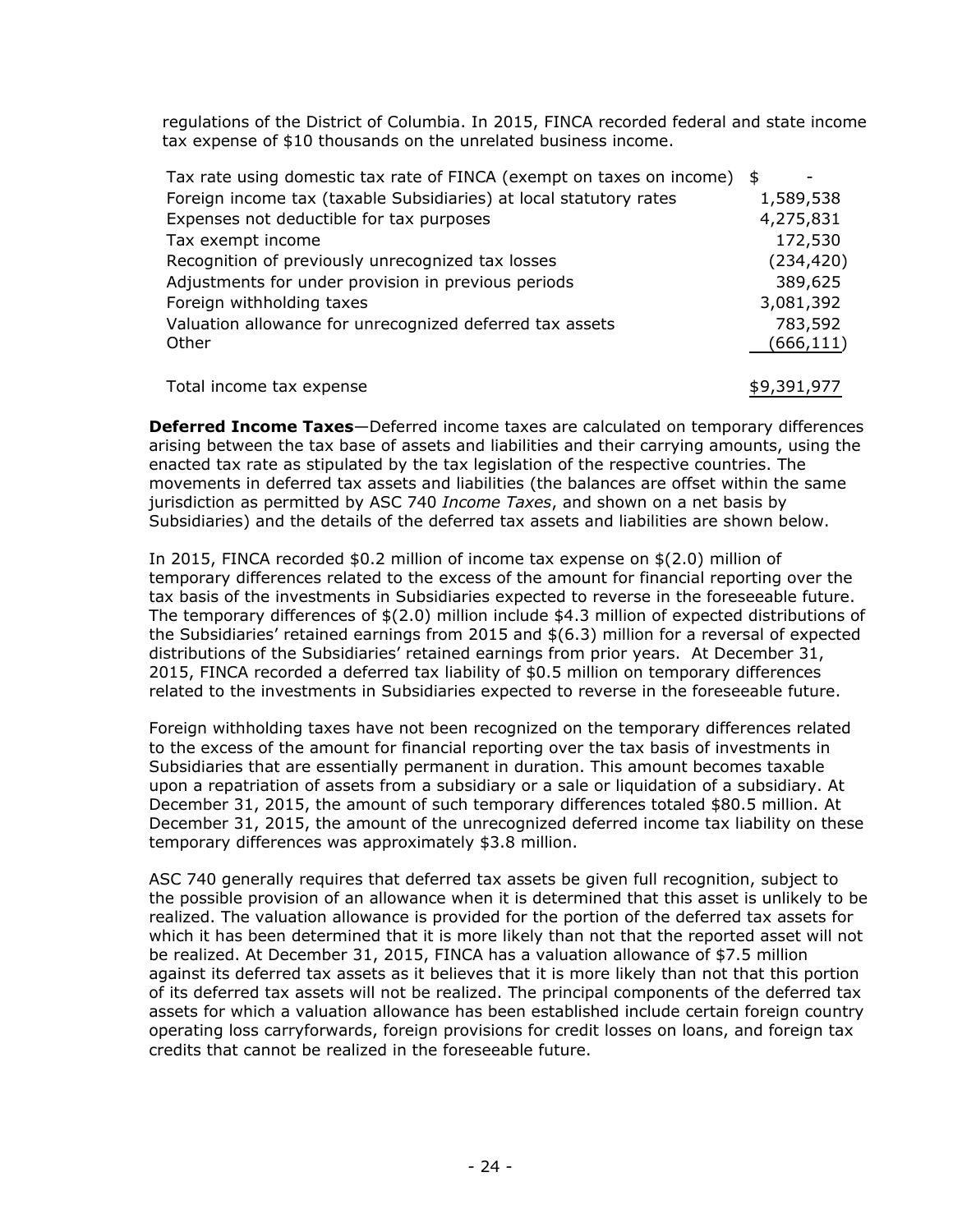**Deferred Tax Assets**—At December 31, 2015, deferred tax assets were recognized by the Subsidiaries in the following jurisdictions: Armenia, Azerbaijan, Georgia, Tajikistan, Honduras, Mexico, DRC, Malawi, Tanzania, Uganda, Pakistan, USA, Afghanistan, Haiti, Nigeria, Russia, and the Netherlands as follows:

| 2015                                                                                                                                                                  | <b>Assets</b><br>(Liability)                                                        |
|-----------------------------------------------------------------------------------------------------------------------------------------------------------------------|-------------------------------------------------------------------------------------|
| Property and equipment, and software<br>Provision for loan loss impairment<br>Cash flow hedges<br>Deferred income/accrued interest<br>Tax loss carryforwards<br>Other | (121, 357)<br>\$<br>4,119,260<br>(1,720,472)<br>1,357,267<br>6,827,451<br>1,482,028 |
| Total deferred tax assets                                                                                                                                             | 11,944,177                                                                          |
| Valuation allowance                                                                                                                                                   | (5,042,422)                                                                         |
| Net deferred tax assets                                                                                                                                               | \$ 6,901,755                                                                        |

**Deferred Tax Liabilities**—At December 31, 2015, deferred tax liabilities are recorded by FMH and FINCA Subsidiaries in the Netherlands, Kyrgyzstan, Ecuador, Nicaragua, Malawi, and Zambia as follows:

| 2015                                                                                                                                                                                          | <b>Assets</b><br>(Liability)                                                  |
|-----------------------------------------------------------------------------------------------------------------------------------------------------------------------------------------------|-------------------------------------------------------------------------------|
| Property and equipment, and software<br>Provision for loan loss impairment<br>Deferred income/accrued interest<br>Tax loss carryforwards<br>Future distribution of retained earnings<br>Other | \$(121, 288)<br>(231, 951)<br>(122, 610)<br>1,501,633<br>(475,879)<br>864,544 |
| Total deferred tax liabilities                                                                                                                                                                | 1,414,449                                                                     |
| Valuation allowance                                                                                                                                                                           | (2,411,751)                                                                   |
| Net deferred tax (liabilities) assets                                                                                                                                                         | (997,302                                                                      |

**Unrecognized Tax Benefits**— FINCA records unrecognized tax benefits as liabilities in accordance with ASC 740 and adjusts these liabilities when its judgment changes as a result of the evaluation of new information not previously available. Because of the complexity of some of these uncertainties, the ultimate resolution may result in a payment that is materially different from our current estimate of the unrecognized tax benefit liabilities. These differences will be reflected as increases or decreases to income tax expense in the period in which new information is available. At December 31, 2015, FINCA did not record any additional unrecognized tax benefits. As a result of a lapse of a statute of limitations, an unrecognized tax benefit of \$0.7 million was recognized. FINCA believes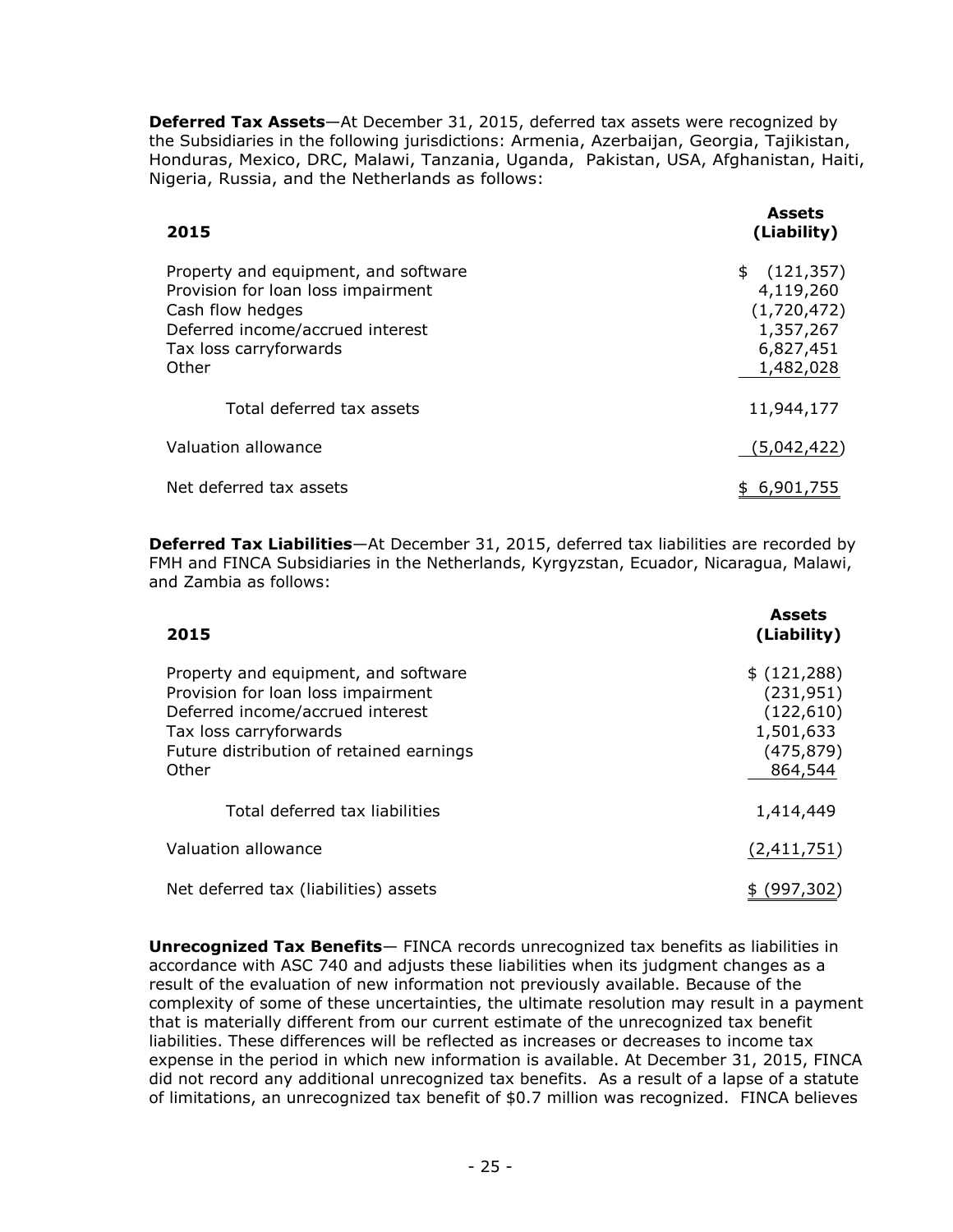that it is not reasonably possible that any unrecognized tax benefits will significantly increase or decrease within 12 months of the reporting date.

At December 31, 2015, no estimated interest and penalties related to unrecognized tax benefits were accrued. As a result of a lapse of a statute of limitations, \$0.7 million benefit was recognized as a reversal of estimated interest and penalties related to unrecognized tax benefits that had been accrued in prior years. The benefit was not included in the income tax expense line item, but it was accrued in the other operating expenses under general and administrative expenses in the consolidated statement of activities. Accrued interest and penalties are generally included within the related accrued liabilities line in the consolidated statement of financial position.

FINCA is subject to taxation in the United States and various states and foreign jurisdictions. As of December 31, 2015, FINCA's tax years 2008–2015 are subject to examination by the tax authorities.

#### **8. RESTRICTED CASH**

Restricted cash balances of \$24.9 million as of December 31, 2015 comprise of undisbursed grant funds to be used in lending and operations, cash balances for countryspecific regulatory requirements, and pledged collateral related to local borrowings and deposits, all of which can be contractually released within 12 months.

#### **9. INVESTMENTS AND OTHER ASSETS**

FINCA's investments and other assets at December 31, 2015, consist of the following:

|                                         | 2015         |
|-----------------------------------------|--------------|
| Short-term investments:                 |              |
| Certificates of deposits                | \$6,078,484  |
| Treasuries                              | 10,602,282   |
| Investment in FINCA Microfinance Fund   | 1,294,907    |
| Long-term investments and other assets: |              |
| Certificates of deposits                | 638,483      |
| Treasuries                              | 1,084,805    |
| Investment in MFX Solutions             | 200,000      |
|                                         | \$19,898,961 |

#### **10. DERIVATIVE ASSETS AND LIABILITIES**

The derivative assets and liabilities are represented by the following balances:

| 2015                                                                                                   | <b>Notional</b><br>Amount  | <b>Fair Value</b><br><b>Assets</b> | <b>Fair Value</b><br><b>Liabilities</b> |
|--------------------------------------------------------------------------------------------------------|----------------------------|------------------------------------|-----------------------------------------|
| Fair value from derivatives with third parties:<br>Foreign exchange swaps<br>Foreign exchange forwards | \$82,066,838<br>34,381,405 | \$20,570,235<br>9,402,790          | \$1,152,086                             |
| Total derivatives with third parties                                                                   | \$116,448,243              | \$29,973,025                       | \$1,152,086                             |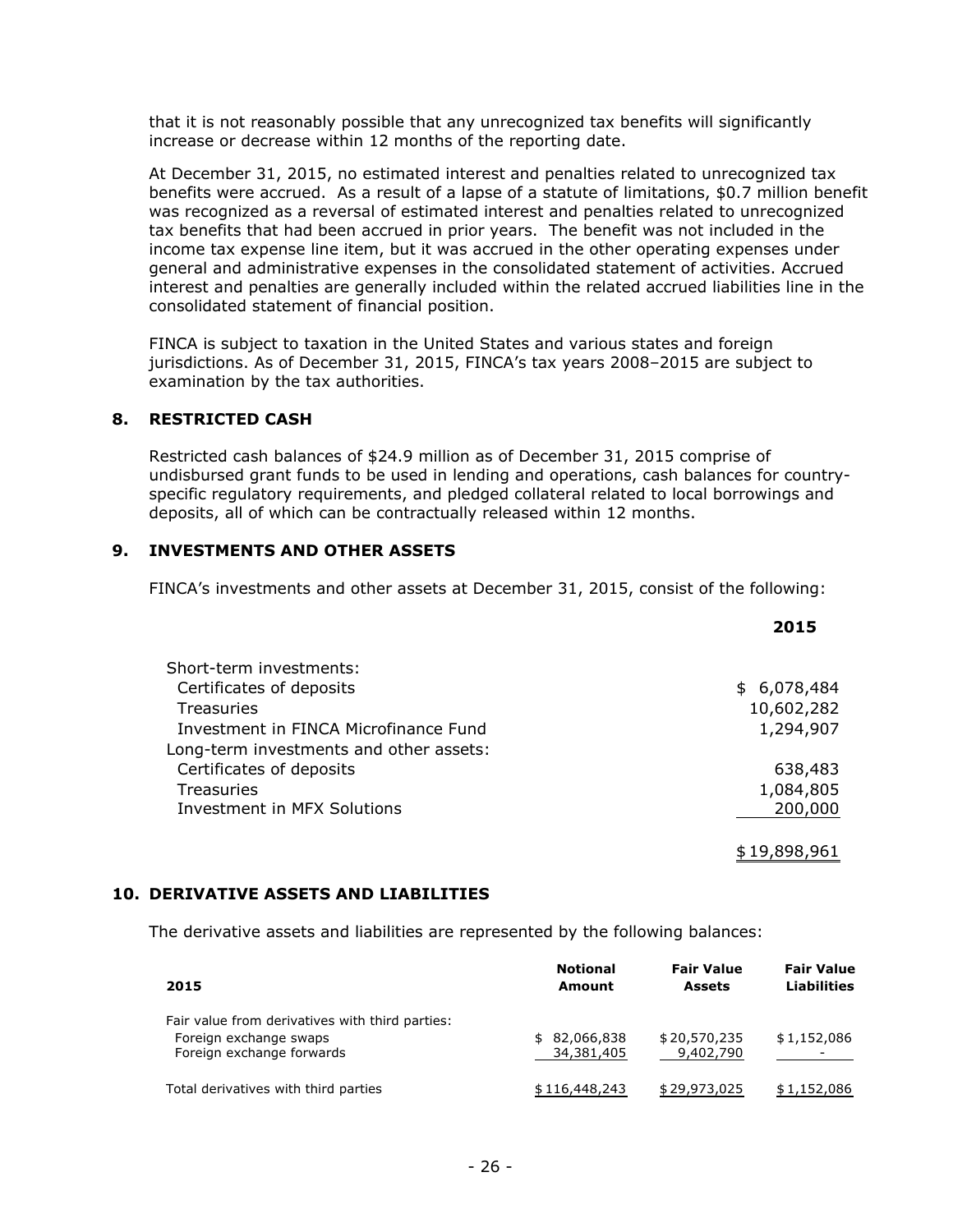Due to the volatility of foreign currencies, the estimated fair value of our derivative instruments is subject to fluctuation from period to period, which could result in significant differences between the current estimated fair value and the ultimate settlement. As of December 31, 2015, \$16.9 million and \$1 million of derivative assets and liabilities, respectively, will settle within 12 months.

Neither of the above balances related to hedge transactions qualified for hedge accounting. The change in derivative assets and liabilities are recorded in 'Investment and Foreign Expense Gain' on the Consolidated Statement of Activities.

#### **11. LOANS RECEIVABLE—NET**

Loans receivable at December 31, 2015 consist of the following:

|                                                                                                                                                                                                     | 2015                                                                      |
|-----------------------------------------------------------------------------------------------------------------------------------------------------------------------------------------------------|---------------------------------------------------------------------------|
| Current gross loans to clients<br>Non-current gross loans to clients                                                                                                                                | \$604,636,808<br>214,214,009                                              |
| Total gross loans to clients                                                                                                                                                                        | 818,850,817                                                               |
| Allowances for doubtful accounts                                                                                                                                                                    | (24,923,718)                                                              |
| Loans receivable-net                                                                                                                                                                                | \$793,927,099                                                             |
|                                                                                                                                                                                                     | 2015                                                                      |
| Allowances for doubtful accounts:<br>Balance-January 1<br>Credit loss provision for the year:<br>Charge for the year<br>Amounts written off-net of recovery<br>Effect of foreign currency movements | \$17,533,632<br>40,643,279<br>(26, 912, 121)<br>(508, 303)<br>(5,832,769) |
| Balance-December 31                                                                                                                                                                                 | \$24,923,718                                                              |

A summary of balances per loan portfolio segments at December 31, 2015 is summarized as follows:

| 2015               | Total<br>Loans<br><b>Principal</b> | <b>Allowance</b><br>for Loan<br><b>Losses</b> | <b>Interest and</b><br><b>Deferred Costs</b><br><b>Capitalized</b> | <b>Ending</b><br><b>Balance</b> |
|--------------------|------------------------------------|-----------------------------------------------|--------------------------------------------------------------------|---------------------------------|
| Less than $$1,000$ | \$301,964,302                      | \$(10,378,948)                                | \$5,796,073                                                        | \$297,381,427                   |
| $$1,001 - $5,000$  | 310,044,352                        | (9,070,487)                                   | 1,577,833                                                          | 302,551,698                     |
| \$5,001-\$10,000   | 84,254,651                         | (2,572,128)                                   | 577,096                                                            | 82,259,619                      |
| More than \$10,001 | 113,872,580                        | (2,902,155)                                   | 763,930                                                            | 111,734,355                     |
| Total              | \$810,135,885                      | \$(24, 923, 718)                              | \$8,714,932                                                        | \$793,927,099                   |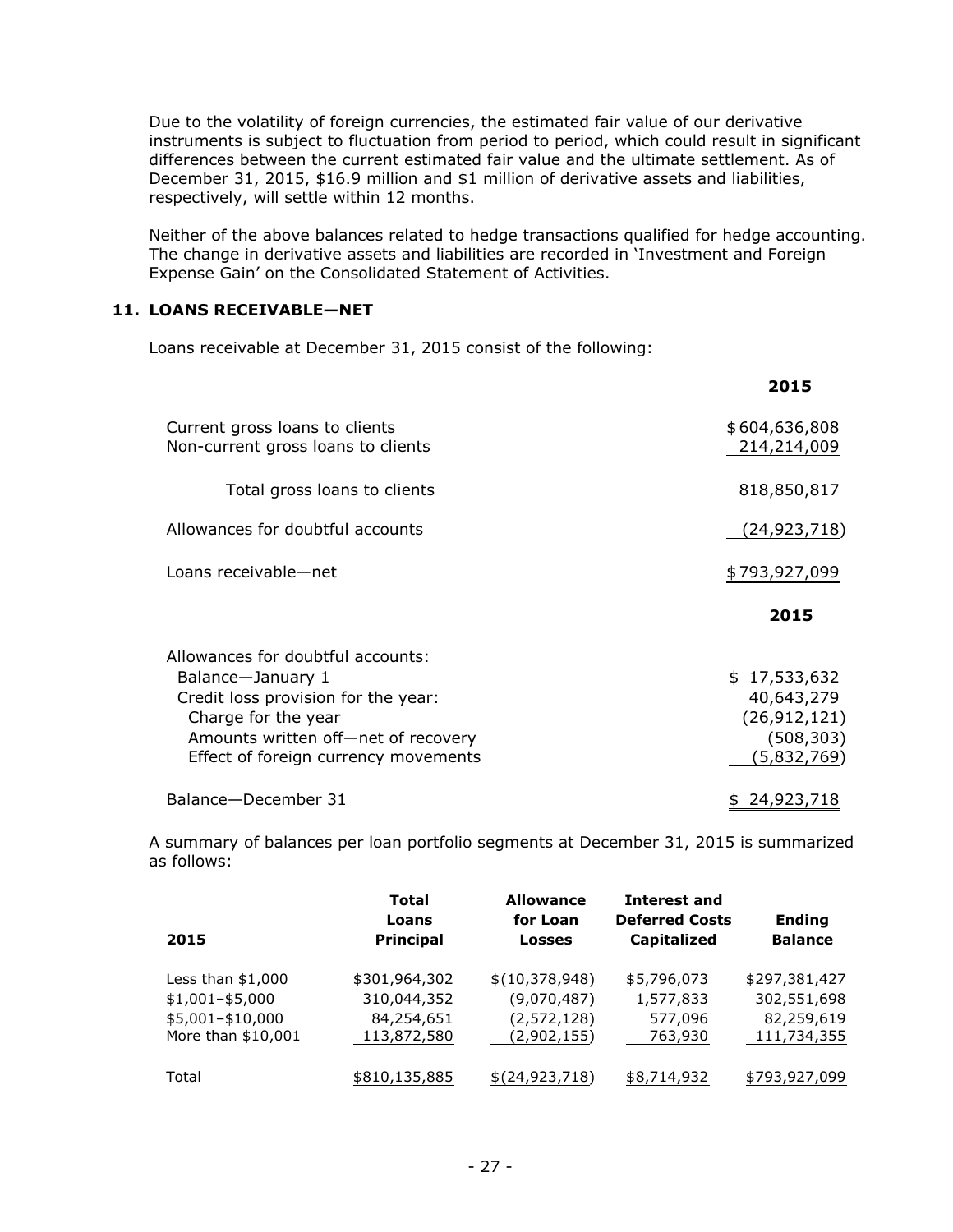Activity in allowance for loan losses by segment at December 31, 2015 is summarized as follows:

| 2015                                                                              | <b>Beginning</b><br><b>Balance</b>                 | <b>Charge-Offs</b><br>Net of<br><b>Recoveries</b>              | <b>Provision</b><br>for the<br>Year                  | Foreign<br>Currency<br><b>Movements</b>                 | <b>Held for Sale</b><br><b>Reclassifications</b>   | <b>Ending</b><br><b>Balance</b>                     |
|-----------------------------------------------------------------------------------|----------------------------------------------------|----------------------------------------------------------------|------------------------------------------------------|---------------------------------------------------------|----------------------------------------------------|-----------------------------------------------------|
| Less than $$1,000$<br>$$1,001 - $5,000$<br>\$5,001-\$10,000<br>More than \$10,001 | \$6,369,554<br>7,208,392<br>2,018,944<br>1,936,742 | \$(11,020,615)<br>(10, 545, 235)<br>(2,591,680)<br>(2.754.591) | \$16,546,873<br>15,424,194<br>3,927,742<br>4,744,472 | \$(1,842,489)<br>(2,437,536)<br>(666, 334)<br>(886,409) | \$325,624<br>(579, 327)<br>(116, 543)<br>(138,060) | \$10,378,947<br>9,070,488<br>2,572,129<br>2,902,154 |
| Total                                                                             | \$17,533,632                                       | \$(26, 912, 121)                                               | \$40,643,281                                         | \$ (5,832,768)                                          | \$ (508, 306)                                      | \$24,923,718                                        |

**Credit Risk**—Credit risk is the potential for financial loss resulting from the failure of a client or counterparty to honor its financial or contractual obligations. Credit risk arises from FINCA's microfinance activities.

FINCA's loan portfolio is made up entirely of loans made to individuals and groups of individuals for a specific purpose.

At December 31, 2015, FINCA's aggregate loan portfolio was \$818.9 million and the respective total allowances for impairment totaled \$24.9 million, providing a coverage ratio of 3.0% of total loan portfolio amount. FINCA conducts biannual historical loan-loss migration analysis across its Subsidiary network in order to determine the probability of default, defined as all loans in arrears in excess of 180 days, as well as an examination of other current observable factors (e.g., macroeconomic, operational, policy and systems changes, and political risk) in order to establish subsidiary credit reserves. In addition, FINCA conducts quarterly vintage loan analysis.

Exposure to credit risk at December 31, 2015, is as follows:

*Impaired Loans*—Impaired loans are loans for which FINCA determines that it is probable that it will be unable to collect all principal and interest due according to the contractual terms of the loan agreement.

*Past Due but Not Impaired Loans*—Past due but not impaired loans are loans where contractual interest or principal payments are past due, but FINCA believes that a credit loss provision is not appropriate on the basis of the level of collateral available and/or the stage of collection of amounts owed to FINCA.

*Loans with Renegotiated Terms*—Loans with renegotiated terms are loans that have been restructured due to deterioration in the client's financial position, and where FINCA has made concessions that it would not otherwise consider. Once the loan is restructured, it remains in this category independent of satisfactory performance after restructuring.

*Allowances for Doubtful Accounts*—FINCA establishes an allowance for doubtful accounts that represents the best estimate of probable or expected losses in its loan portfolio. The main components of this allowance are a specific loss component that relates to individually significant exposures, and a collective loan loss allowance established for groups of homogeneous assets with respect to losses that have been incurred but have not been identified on loans subject to individual assessment for credit loss provision.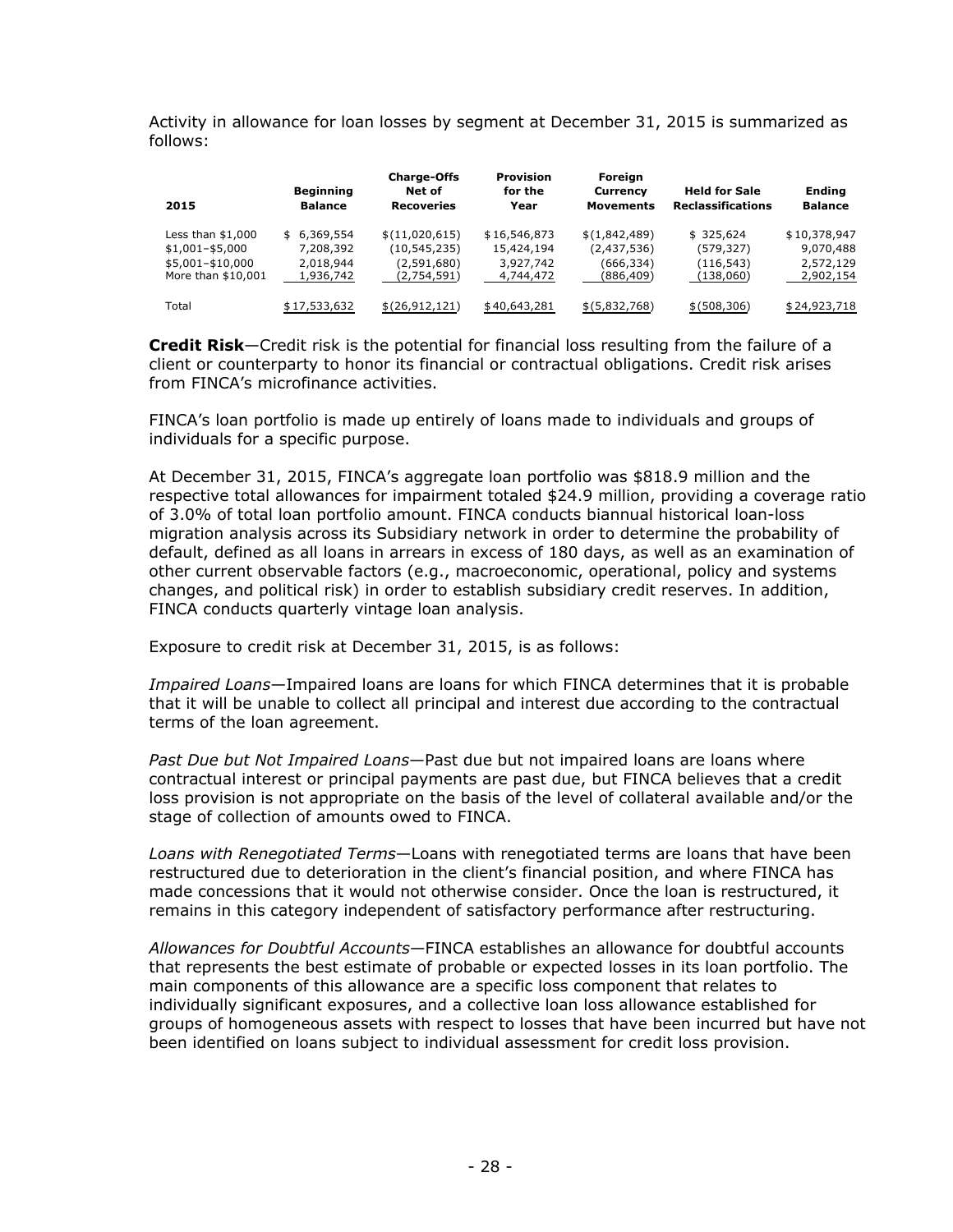The allowance for doubtful accounts is considered by FINCA as adequate to cover probable losses in the loan portfolio as of the balance sheet date. However, no assurance can be given that FINCA, in any particular period, will not sustain loan losses that exceed the allowance, or that subsequent valuation of the loan portfolio, in light of then-prevailing factors, including economic conditions, credit quality of the assets comprising the portfolio, and the ongoing evaluation process, will not require significant changes to the allowance for the doubtful accounts. Additions to the allowance are made through the provision for loan losses. Loan losses are deducted from the allowance and subsequent recoveries are added.

*Write-Offs*—FINCA writes off a loan (and any related allowances for doubtful accounts) when FINCA's Credit Committees and Subsidiaries' Audit Committees determine that the loans are uncollectible. This determination is reached after considering information such as the occurrence of significant changes in a client's financial position, such that the client can no longer pay the obligation, or that proceeds from collateral, if any, will not be sufficient to pay back the entire exposure. For smaller balance standardized loans, charge-off decisions are generally based on a product-specific past due status.

FINCA monitors the credit risk for its client loan portfolio though the past due status of portfolio. Aging of loans receivable as of December 31, 2015 is summarized as follows:

| 2015                  | $31-60$ Days<br><b>Past Due</b> | $61-90$ Days<br><b>Past Due</b> | <b>Greater than</b><br>90 Days<br><b>Past Due</b> | Total<br><b>Past Due</b> | Current       | <b>Total</b><br>Loans<br><b>Receivable</b> |
|-----------------------|---------------------------------|---------------------------------|---------------------------------------------------|--------------------------|---------------|--------------------------------------------|
| Less than             |                                 |                                 |                                                   |                          |               |                                            |
| \$1,000               | \$3,470,612                     | \$2,317,447                     | \$6,242,895                                       | \$12,030,954             | \$295,729,425 | \$307,760,379                              |
| $$1,001 - $5,000$     | 3,269,202                       | 2,166,032                       | 4,936,676                                         | 10,371,910               | 301,250,275   | 311,622,185                                |
| \$5,001-\$10,000      | 840,853                         | 555,644                         | 1,523,969                                         | 2,920,465                | 81,911,278    | 84,831,743                                 |
| More than<br>\$10,000 | 797,565                         | 732,087                         | 1,796,424                                         | 3,326,077                | 111,310,433   | 114,636,510                                |
| Total                 | \$8,378,232                     | \$5,771,210                     | \$14,499,964                                      | \$28,649,406             | \$790,201,411 | \$818,850,817                              |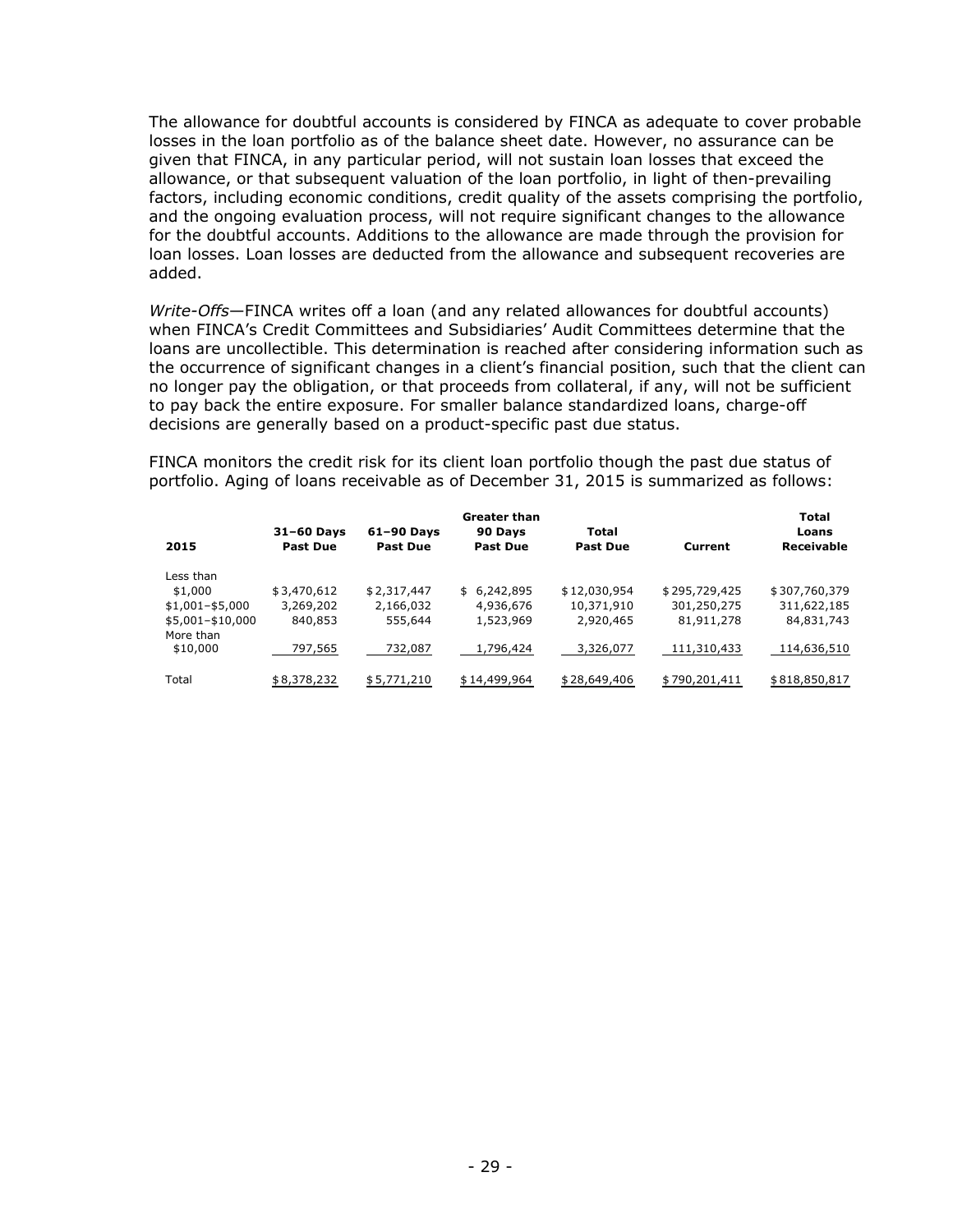#### **12. OTHER RECEIVABLES, PREPAID AND OTHER ASSETS**

The balances representing other receivables, prepaids, and other assets at December 31, 2015 are summarized as follows:

|                                                                                                                                                         | 2015                                    |
|---------------------------------------------------------------------------------------------------------------------------------------------------------|-----------------------------------------|
| Receivable from money remittance and other agencies<br>Current income tax asset<br>Grants receivable<br>Deposit with Internal Revenue Service and other | \$<br>788,480<br>2,851,581<br>3,797,035 |
| fiduciary agencies<br>Receivable commission, rebates, and refunds from                                                                                  | 779,670                                 |
| banks and agencies                                                                                                                                      | 2,436,038                               |
| Financial assets other than cash and cash equivalents<br>and loans receivable                                                                           | 10,652,804                              |
| Prepaid rent<br>Prepaid taxes                                                                                                                           | 2,738,951<br>3,348,840                  |
| Prepayment for fixed assets                                                                                                                             |                                         |
| Office supplies                                                                                                                                         | 868,597                                 |
| Staff advances and loans                                                                                                                                | 649,764                                 |
| Prepaid repair and maintenance expenses<br>Prepaid insurance                                                                                            | 224,224<br>520,155                      |
| Encumbered account                                                                                                                                      |                                         |
| Investment property                                                                                                                                     | 1,080,249                               |
| Other debtors                                                                                                                                           | 2,392,381                               |
| Total                                                                                                                                                   | <u>\$22,475,965</u>                     |

All other receivables, prepaid and other assets have a maturity of no more than 12 months from the balance sheet date, other than \$350 thousand of which is long-term.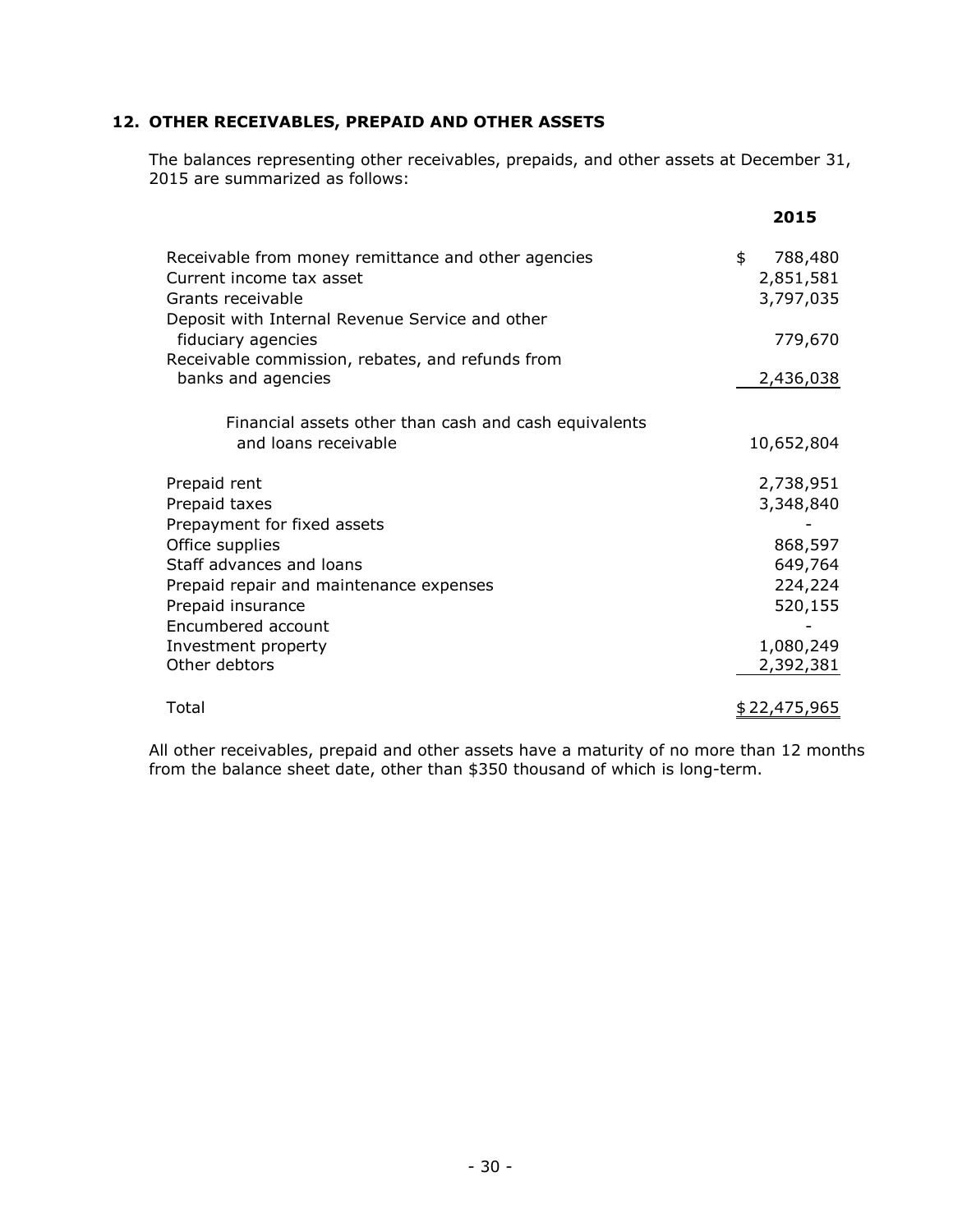#### **13. PROPERTY AND EQUIPMENT**

Property and equipment at December 31, 2015 are summarized as follows:

| Cost                                                                                                                                                                  | <b>Total</b>                                                                         | <b>Buildings</b><br>and Offices                                             | <b>Construction</b><br>in Progress                    | Leasehold<br><b>Improvements</b>                                               | Computer<br>Equipment                                                               | <b>Furniture and</b><br><b>Office</b><br>Equipment                                 | <b>Vehicles</b>                                                               | Other                                                                           |
|-----------------------------------------------------------------------------------------------------------------------------------------------------------------------|--------------------------------------------------------------------------------------|-----------------------------------------------------------------------------|-------------------------------------------------------|--------------------------------------------------------------------------------|-------------------------------------------------------------------------------------|------------------------------------------------------------------------------------|-------------------------------------------------------------------------------|---------------------------------------------------------------------------------|
| Balance-January 1, 2015<br>Acquisitions<br>Disposals<br>Currency translation<br>Disposal of held for sale assets                                                      | \$65,235,911<br>16,468,179<br>(7,959,915)<br>(9,893,096)<br>(836, 356)               | \$5,437,185<br>2,488,035<br>(1,222,128)<br>(367, 411)<br>(109, 560)         | \$3,509,516<br>3,325,397<br>(3,409,413)<br>(543, 754) | \$12,609,224<br>3,557,444<br>(715, 976)<br>(1,734,954)<br>(10, 480)            | \$19,377,192<br>3,627,093<br>(715, 940)<br>(2,602,178)<br>(253,143)                 | \$14,796,673<br>2,681,334<br>(427, 711)<br>(3, 141, 634)<br>(221, 318)             | \$4,814,080<br>422,601<br>(564, 108)<br>(651, 993)<br>(197, 474)              | \$4,692,041<br>366,275<br>(904, 639)<br>(851, 172)<br>(44, 381)                 |
| Balance-December 31, 2015                                                                                                                                             | \$63,014,723                                                                         | \$6,226,121                                                                 | \$2,881,746                                           | \$13,705,258                                                                   | \$19,433,024                                                                        | \$13,687,344                                                                       | \$3,823,106                                                                   | \$3,258,124                                                                     |
| <b>Depreciation and</b><br><b>Impairment Losses</b>                                                                                                                   |                                                                                      |                                                                             |                                                       |                                                                                |                                                                                     |                                                                                    |                                                                               |                                                                                 |
| Balance-January 1, 2015<br>Depreciation and amortization<br><b>Disposals</b><br>Currency translation<br>Disposal of held for sale assets<br>Balance-December 31, 2015 | \$31,727,870<br>8,287,633<br>(2,313,493)<br>(5,092,521)<br>(651,269)<br>\$31,958,220 | \$1,338,834<br>456,873<br>(7, 341)<br>(38, 160)<br>(74, 414)<br>\$1,675,792 | \$                                                    | \$5,067,724<br>1,649,717<br>(553, 320)<br>(811,788)<br>(4, 367)<br>\$5,347,966 | \$11,423,356<br>2,918,770<br>(781, 688)<br>(1,761,587)<br>(244,285)<br>\$11,554,566 | \$9,521,194<br>2,205,600<br>(414, 235)<br>(1,790,318)<br>(218, 370)<br>\$9,303,871 | \$3,406,624<br>558,548<br>(462,808)<br>(463, 831)<br>(71, 579)<br>\$2,966,954 | \$<br>970,138<br>498,125<br>(94, 101)<br>(226, 837)<br>(38, 254)<br>\$1,109,071 |
| <b>Net Carrying Amounts</b>                                                                                                                                           |                                                                                      |                                                                             |                                                       |                                                                                |                                                                                     |                                                                                    |                                                                               |                                                                                 |
|                                                                                                                                                                       |                                                                                      |                                                                             |                                                       |                                                                                |                                                                                     |                                                                                    |                                                                               |                                                                                 |
| Balance-January 1, 2015                                                                                                                                               | \$33,508,041                                                                         | \$4,098,351                                                                 | \$3,509,516                                           | \$7,541,500                                                                    | \$7,953,836                                                                         | \$5,275,479                                                                        | \$1,407,456                                                                   | \$3,721,903                                                                     |
| Balance-December 31, 2015                                                                                                                                             | \$31,056,503                                                                         | \$4,550,329                                                                 | \$2,881,746                                           | \$8,357,292                                                                    | \$7,878,458                                                                         | \$4,383,473                                                                        | 856,152<br>\$                                                                 | \$2,149,053                                                                     |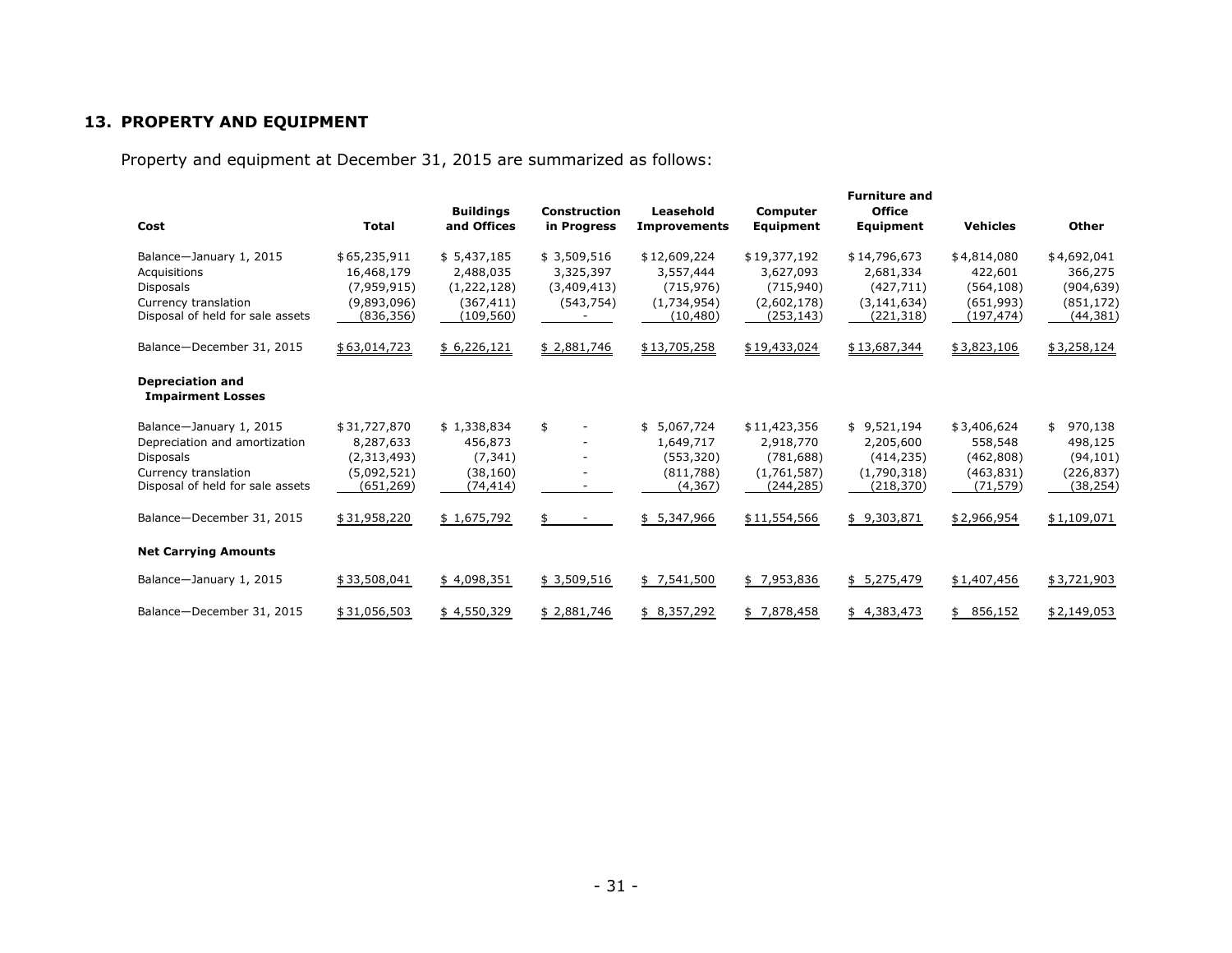Depreciation and amortization expense charged for the years ended December 31, 2015 was \$8.3 million.

#### **14. INTANGIBLE ASSETS**

Intangible assets at December 31, 2015 consist of the following:

| <b>Costs</b>                                                                                                                  | <b>Total</b>                                                       | <b>Capitalized</b><br><b>Software</b>                              | Capital Work-<br><b>In-Progress</b>                | <b>Other</b>         |
|-------------------------------------------------------------------------------------------------------------------------------|--------------------------------------------------------------------|--------------------------------------------------------------------|----------------------------------------------------|----------------------|
| Balance-January 1, 2015<br>Acquisition<br><b>Disposals</b><br>Currency translation<br>Disposal of held for sale               | \$24,628,485<br>4,317,887<br>(797, 797)<br>(4,827,666)<br>(13,099) | \$22,865,806<br>3,448,610<br>(675,040)<br>(4,676,937)<br>(13,099)  | \$1,011,305<br>869,277<br>(122, 757)<br>(150, 729) | \$751,374            |
| Balance-December 31, 2015                                                                                                     | \$23,307,810                                                       | \$20,949,340                                                       | \$1,607,096                                        | \$751,374            |
| Amortization and Impairment                                                                                                   |                                                                    |                                                                    |                                                    |                      |
| Balance-January 1, 2015<br>Amortization for the year<br><b>Disposals</b><br>Currency translation<br>Disposal of held for sale | \$11,666,125<br>4,075,062<br>(92, 566)<br>(3,396,823)<br>(2,825)   | \$11,200,653<br>3,920,796<br>(92, 566)<br>(3, 396, 823)<br>(2,825) | \$                                                 | \$465,472<br>154,266 |
| Balance-December 31, 2015                                                                                                     | \$12,248,973                                                       | \$11,629,235                                                       | \$                                                 | \$619,738            |
| <b>Net Carrying Amounts</b>                                                                                                   |                                                                    |                                                                    |                                                    |                      |
| Balance-January 1, 2015                                                                                                       | \$12,962,360                                                       | \$11,665,153                                                       | \$1,011,305                                        | \$285,902            |
| Balance-December 31, 2015                                                                                                     | \$11,058,837                                                       | \$9,320,105                                                        | \$1,607,096                                        | \$131,636            |

Amortization expense for the years ended December 31, 2015 amounts to \$4.1 million. Included in 2015 amortization expense is \$0.5 million of core banking system licenses written off by FMH.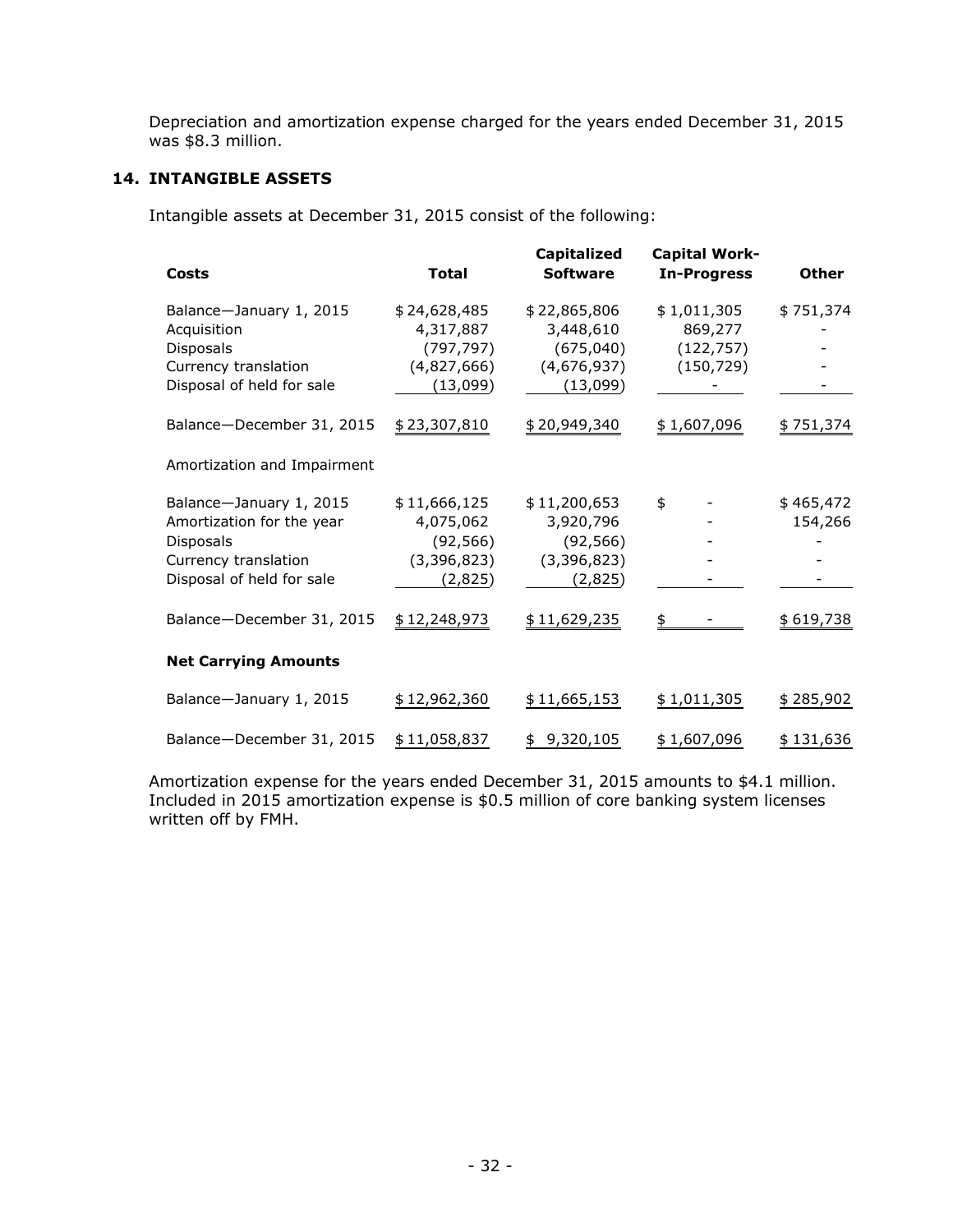#### **15. ACCOUNTS PAYABLE AND OTHER ACCRUED LIABILITIES**

Accounts payable and other accrued liabilities at December 31, 2015 are as follows:

|                                             | 2015         |
|---------------------------------------------|--------------|
| Current:                                    |              |
| Other accounts payable and accrued expenses | \$7,114,440  |
| Professional services                       | 2,799,563    |
| Interest refundable to clients              | 183,696      |
| Office supplies                             | 905,240      |
| Insurance                                   | 680,625      |
| Personnel                                   | 12,957,797   |
| Taxes                                       | 5,617,227    |
| Legal provision                             | 526,267      |
|                                             |              |
|                                             | 30,784,855   |
| Non-current:                                |              |
| Deferred Rent                               | 2,942,860    |
| Total                                       | \$33,727,715 |

All accounts payable and other accrued liabilities have a maturity of no more than 12 months from the balance sheet date, other than the non-current portion of deferred rent of \$2.9 million of which has an amortization term of 11 years. Carrying values approximate fair value at December 31, 2015.

#### **16. CLIENT DEPOSITS**

FINCA accepts and maintains savings deposits from clients in Subsidiary operations. FINCA has been pursuing a strategy to increase client savings in Subsidiary operations eligible to accept voluntary deposits, offering clients access to banking services while receiving lowercost funding in return.

These voluntary deposits represent the majority of FINCA's savings deposits. Additionally, certain loan products are structured to require a deposit at the time the loan is made, representing an additional source of client deposits maintained by FINCA.

**2015**

| Compulsory savings/cash collateral                                                        | \$<br>5,913,554                        |
|-------------------------------------------------------------------------------------------|----------------------------------------|
| Voluntary savings:<br>Saving accounts<br>Term deposit accounts<br>Other voluntary savings | 54,414,511<br>96,766,899<br>11,245,715 |
| Total voluntary savings                                                                   | 162,427,125                            |
| Total deposits from clients                                                               | \$168,340,679                          |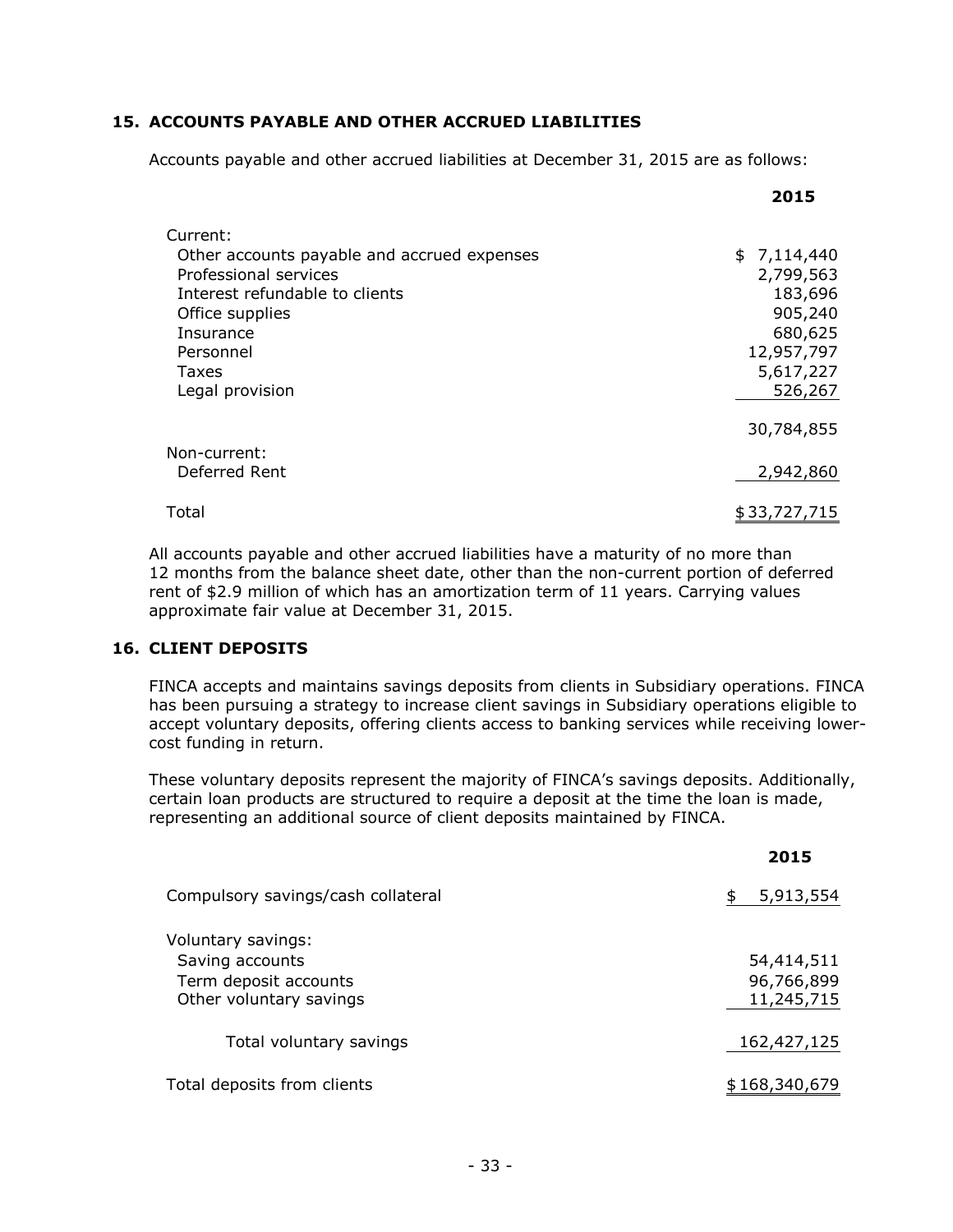#### **17. NOTES PAYABLE**

FINCA and its Subsidiaries have two broad categories of debt: charitable and commercial. The majority of FINCA loans are sourced from international financial institutions supporting microfinance, but FINCA has also borrowed from private sources. Interest rates paid by Subsidiaries range from six months LIBOR  $+$  375 bps up to 36.1% floating and up to 37.5% fixed in local currencies for commercial loans in countries with high perceived risk or with depreciating currencies. In some situations, FINCA, as the parent company, may be directly liable or may offer support for loans provided to Subsidiaries without adequate credit standing, which may be in the form of a direct guarantee, letter of credit, comfort letter, or another form of credit enhancement. As of the balance sheet date, some Subsidiaries have breached covenants contained in financing agreements underlying these obligations. Management believes that these breaches are primarily due to recent global economic conditions which have impacted microfinance, or in some cases due to local political and economic developments. A breach of a loan covenant could permit a lender to accelerate payment of the loan, but would not permit a cross-default beyond the particular Subsidiary. Management has obtained either formal waivers of some of these breaches or assurances from lenders that the covenants will not be enforced. However, no assurance can be provided that these waivers will be extended indefinitely or that all performance can be brought into full compliance. As of December 31, 2015, FINCA, FMH and its Subsidiaries in Armenia, Azerbaijan, Georgia, Kosovo, Kyrgyzstan, Russia, Tajikistan, Ecuador, Mexico, Malawi and Tanzania were in breach of financial covenants regarding loans from international financial institutions amounting to \$233.9 million. As of December 31, 2015, FMH and its Subsidiaries had obtained formal waivers for these breaches of covenants accounting for \$110.1 million and prior to the date of issuance of these consolidated financial statements a further \$16.3 million. All loans for which no formal waivers were obtained or were not obtained before December 31, 2015 are classified as current in the maturity table below.

Notes payable at December 31, 2015 are as follows:

|                  | ----          |
|------------------|---------------|
| Overdraft        | \$            |
| Notes payable:   |               |
| Principal amount | 577,909,053   |
| Accrued interest | 6,905,334     |
|                  | \$584,814,387 |

**2015**

Maturities of principal amounts on notes payable due in future fiscal years is as follows:

| 2016       | \$359,273,258 |
|------------|---------------|
| 2017       | 88,862,297    |
| 2018       | 55,700,245    |
| 2019       | 16,413,915    |
| 2020       | 9,960,726     |
| Thereafter | 47,698,612    |
|            |               |
|            | \$577,909,053 |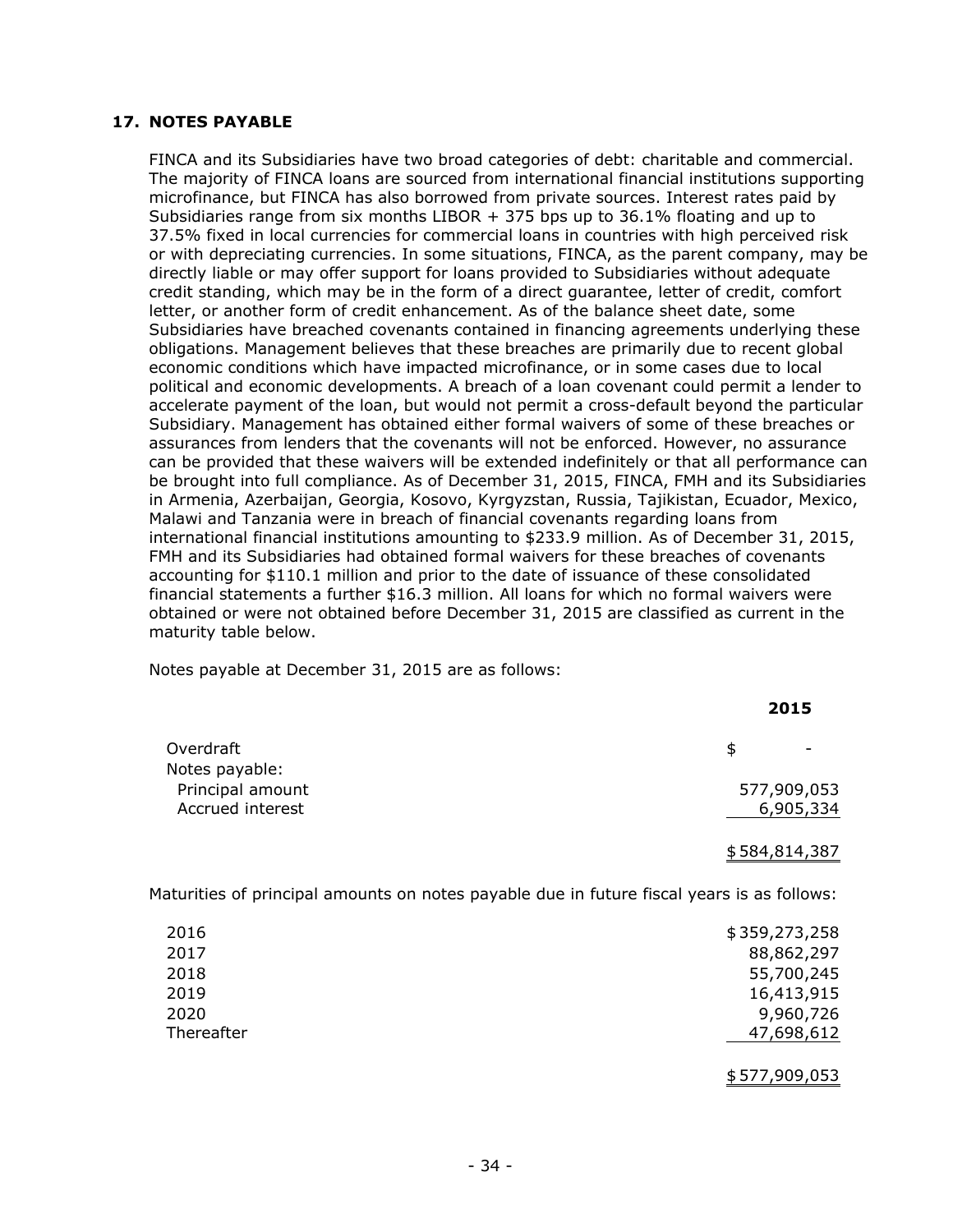The book value of notes payable at December 31, 2015 is as follows:

|                                | ᆂᇦᆂᇦ          |
|--------------------------------|---------------|
| Non-current:<br>Notes payable: |               |
| Secured                        | \$25,894,591  |
| Unsecured                      | 142,438,986   |
| Collateralized borrowings      | 49,717,170    |
|                                | 218,050,747   |
| Current:                       |               |
| Overdrafts                     |               |
| Notes payable:                 |               |
| Secured                        | 24,660,523    |
| Unsecured                      | 341,495,857   |
| Collateralized borrowings      | 607,260       |
|                                | 366,763,640   |
| Total notes payable            | \$584,814,387 |

**2015**

#### **18. SUBORDINATED DEBT**

The balance is mainly represented by subordinated debt which was received in 2009 by seven Subsidiaries from the Microfinance Fund of which \$19.6 million was outstanding at December 31, 2015. Maturity of this debt is on September 20, 2016, and an effective interest rate varies in the range of 12.8% to 16.2%. Subordinated debt agreements with Subsidiaries contain the following key provisions: no early redemption and the principal of the subordinated debt are junior in right of repayment to holders of senior debt. Each individual subordinated debt agreement includes a number of financial covenants.

The remaining subordinated debt balance consists of debt from external financial institutions to FINCA Georgia (\$2.8 million) and FINCA Nicaragua (\$2.0 million) as of December 31, 2015.

#### **19. DEFERRED REVENUE**

FINCA receives awards from U.S. government and other agencies for various purposes. Awards not yet received are accrued to the extent unreimbursed expenses have been incurred for the purposes specified by an approved award. FINCA defers award revenue received under approved awards, to the extent they exceed expenses incurred for the purposes specified under the awards' restrictions. Proceeds from monetization of commodities inventory are also reported as refundable advances until proceeds are used for program expenses.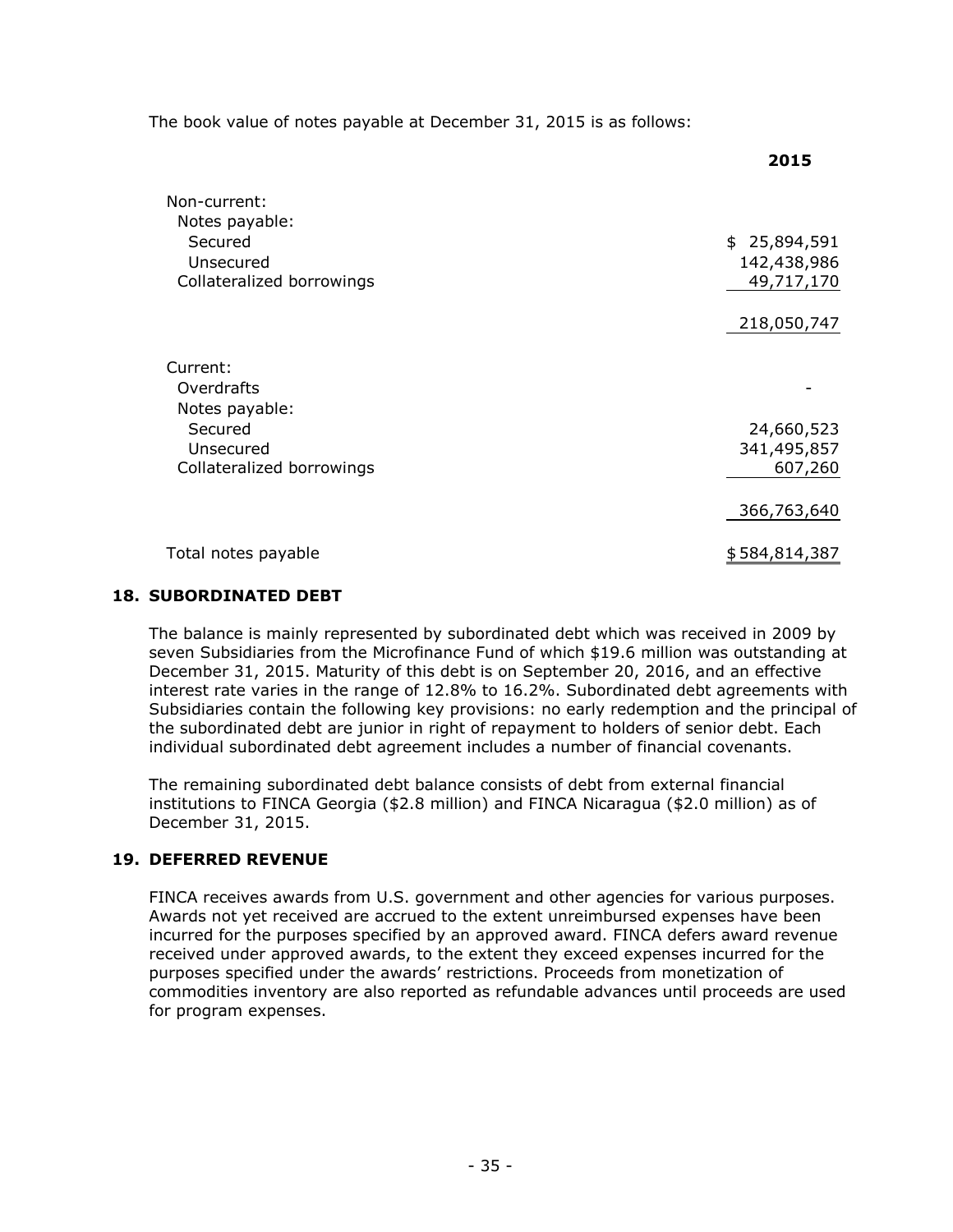The balance of deferred revenue at December 31, 2015 is as follows:

| United States Department of Agriculture | \$1,958,984 |
|-----------------------------------------|-------------|
| <b>Others</b>                           | 4,079,954   |
| Total                                   | \$6,038,938 |

#### **20. EMPLOYEE BENEFITS**

**Pension Plan Deferred Compensation**—FINCA has implemented an employee retirement plan (the "Plan") under Internal Revenue Code Section 403(b). Under the Plan, qualified employees may defer compensation up to the maximum amount permitted by the Internal Revenue Code. The elective deferral limits and catch-up limit were \$18,000 and \$6,000 for 2015, respectively. FINCA may make contributions to the Plan as a discretionary employer match. FINCA's contributions to the Plan for the year ended December 31, 2015 was \$0.4 million.

**Defined Benefit Agreement**—FINCA also maintains a nonqualified defined senior executive retirement plan agreement (the "Agreement") for certain officers and directors, which provides benefits payable upon retirement from FINCA (no sooner than at age 65). In addition, a death benefit is payable to a surviving spouse or named beneficiary in the event of the death of the eligible officer/director. The Agreement is offered at the sole discretion of FINCA's board of directors. Currently, several key employees are enrolled in the Agreement. In 2015, one plan participant reached the vesting period, and there were \$1 million of settlements, which reduced the benefit obligation. These settlements were due to a lump sum settlement payment of \$0.6 million and a settlement gain of \$0.4 million. The total benefits paid during 2015 were \$0.7 million, which consisted of the lump sum settlement of \$0.6 million and the net employer benefits paid of \$0.1 million.

The net liability of FINCA's defined benefit agreement recognized at December 31, 2015 is summarized as follows:

|                                      | 2015        |
|--------------------------------------|-------------|
| Benefit obligation-beginning of year | \$4,618,475 |
| Service cost                         | 79,309      |
| Interest cost                        | 149,041     |
| Actuarial gain                       | (93, 838)   |
| Settlement                           | (1,011,441) |
| Net employer benefits paid           | (142, 500)  |
| Benefit obligation-end of year       | \$3,599,046 |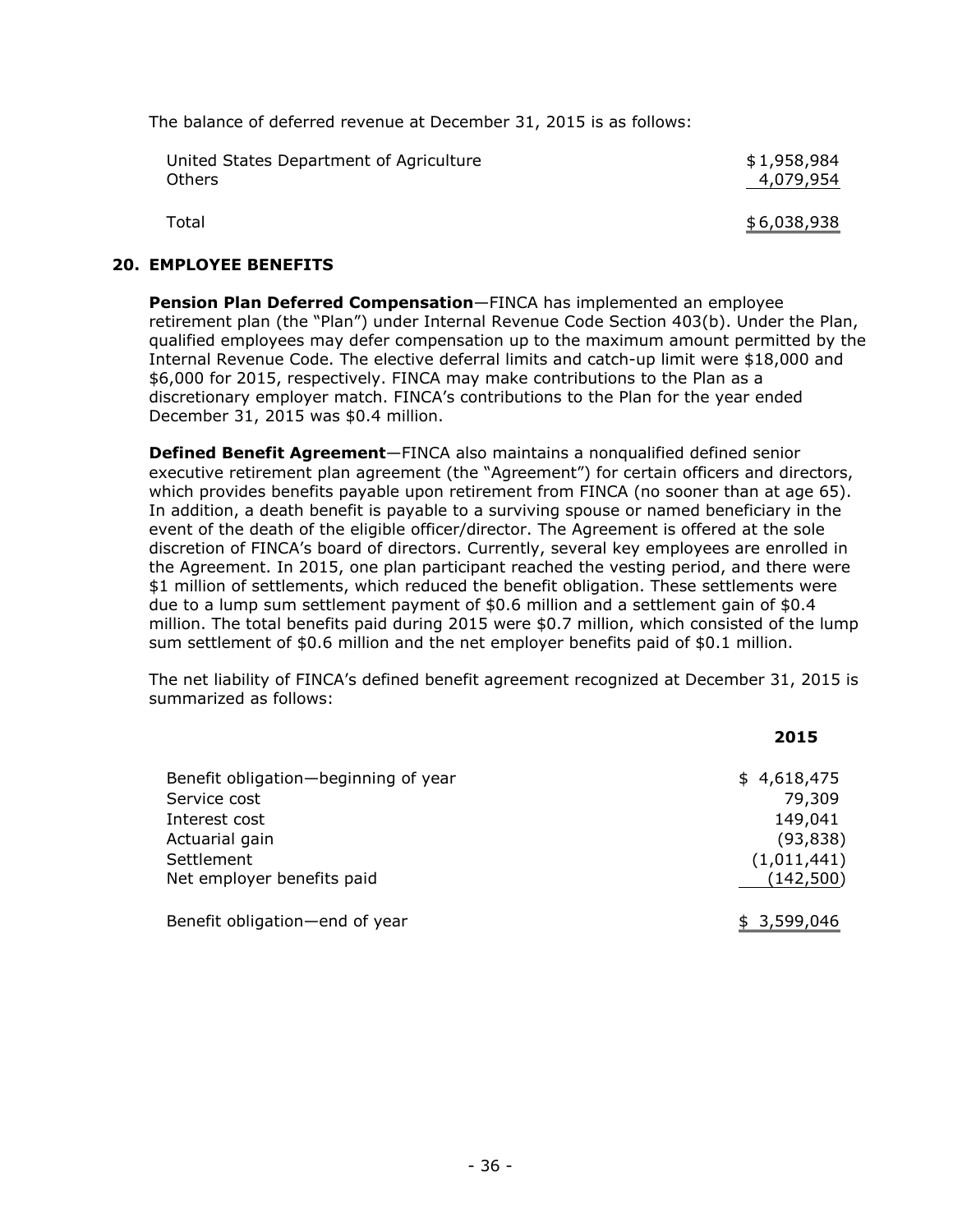The change in plan assets at December 31, 2015 is summarized as follows:

|                                                                                                             | 2015                  |
|-------------------------------------------------------------------------------------------------------------|-----------------------|
| Fair value of assets-beginning of year<br>Employee contributions<br>Employer contributions<br>Benefits paid | 708,289<br>(708, 289) |
| Fair value of assets-end of year                                                                            |                       |

The funded status of FINCA's defined benefit at December 31, 2015 is summarized as follows:

|                                                                                              | 2015                                    |
|----------------------------------------------------------------------------------------------|-----------------------------------------|
| Benefit obligation-end of year                                                               | \$3,599,046                             |
| <b>Funded status</b><br>Unrecognized prior service cost<br>Unrecognized net actuarial losses | $$$ $(3,599,046)$<br>594,478<br>907,929 |
| Accrued benefit cost                                                                         | \$(2,096,639)                           |

The amount of net periodic cost at December 31, 2015 is summarized as follows:

|                                                                                                                                                               | 2015                                                 |
|---------------------------------------------------------------------------------------------------------------------------------------------------------------|------------------------------------------------------|
| Service cost<br>Interest cost<br>Amortization of actuarial loss (10% corridor)<br>Settlement of pension obligation loss<br>Amortization of prior service cost | \$79,309<br>149,041<br>159,021<br>255,188<br>126,206 |
| Total net periodic cost                                                                                                                                       | \$768,765                                            |

Components other than net periodic cost included in the consolidated statement of activities for the year ended December 31, 2015 are summarized as follows:

|                                                    | 2015                        |
|----------------------------------------------------|-----------------------------|
| Net actuarial loss<br>Prior service (credit)       | \$ (508, 047)<br>(126, 206) |
| Total related credits other than net periodic cost | \$ (634, 253)               |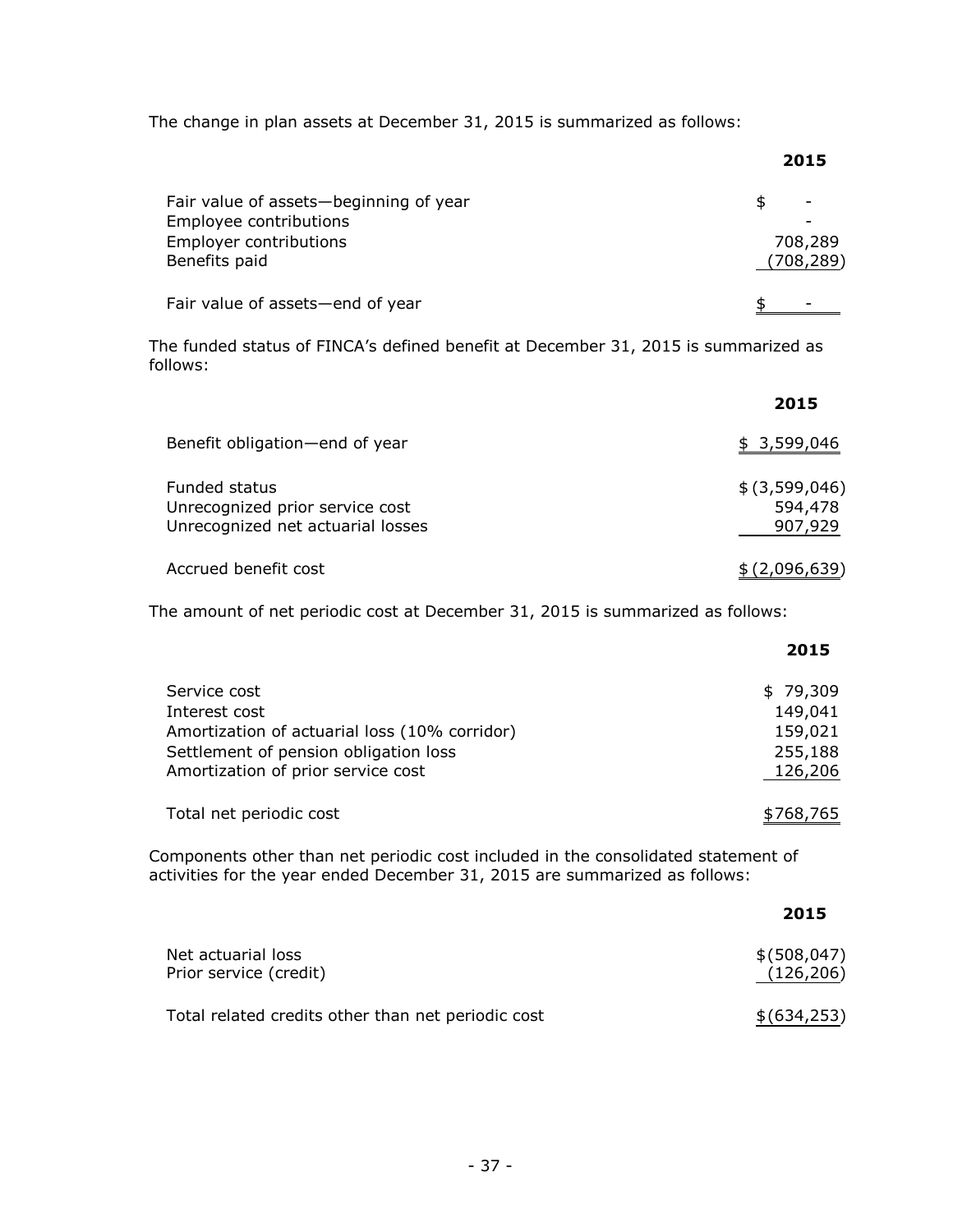Items not yet recognized as components of net periodic pension cost at December 31, 2015 are summarized as follows:

|                                                                                                                                 | 2015                     |
|---------------------------------------------------------------------------------------------------------------------------------|--------------------------|
| Unrecognized prior service cost<br>Unrecognized net actuarial losses                                                            | \$<br>594,478<br>907,929 |
| Total unamortized pension prior service cost and losses                                                                         | \$1,502,407              |
| Weighted-average assumptions used to determine benefit obligations at December 31,<br>2015 are as follows:                      |                          |
|                                                                                                                                 | 2015                     |
| Discount rate<br>Salary scale                                                                                                   | 3.8%<br>N/A              |
| Weighted-average assumptions used to determine net period pension cost for the years<br>ended December 31, 2015 are as follows: |                          |
|                                                                                                                                 | 2015                     |

| Discount rate | 3.3% |
|---------------|------|
| Salary scale  | N/A  |

Based upon the assumptions used to measure pension obligations, FINCA expects to make the following benefit payments in aggregate over the next five years:

#### **Years Ending December 31**

| 2016                                          | \$133,903 |
|-----------------------------------------------|-----------|
| 2017                                          | 618,591   |
| 2018                                          | 164,504   |
| 2019                                          | 162,973   |
| 2020                                          | 633,152   |
| In aggregate for five fiscal years thereafter | 879,801   |
|                                               |           |

FINCA's defined benefit plan is exposed to actuarial risks, such as investment, interest rate, and life expectancy risks.

*Investment Risk*—The present value of the defined benefit plan liability is calculated using the December 31, 2015 Citigroup pension discount curve and the expected benefit payments from the plan. This curve is the published yield curve of high-grade corporate bond rates.

*Interest Risk*—A decrease in the bond interest rate will increase the plan liability.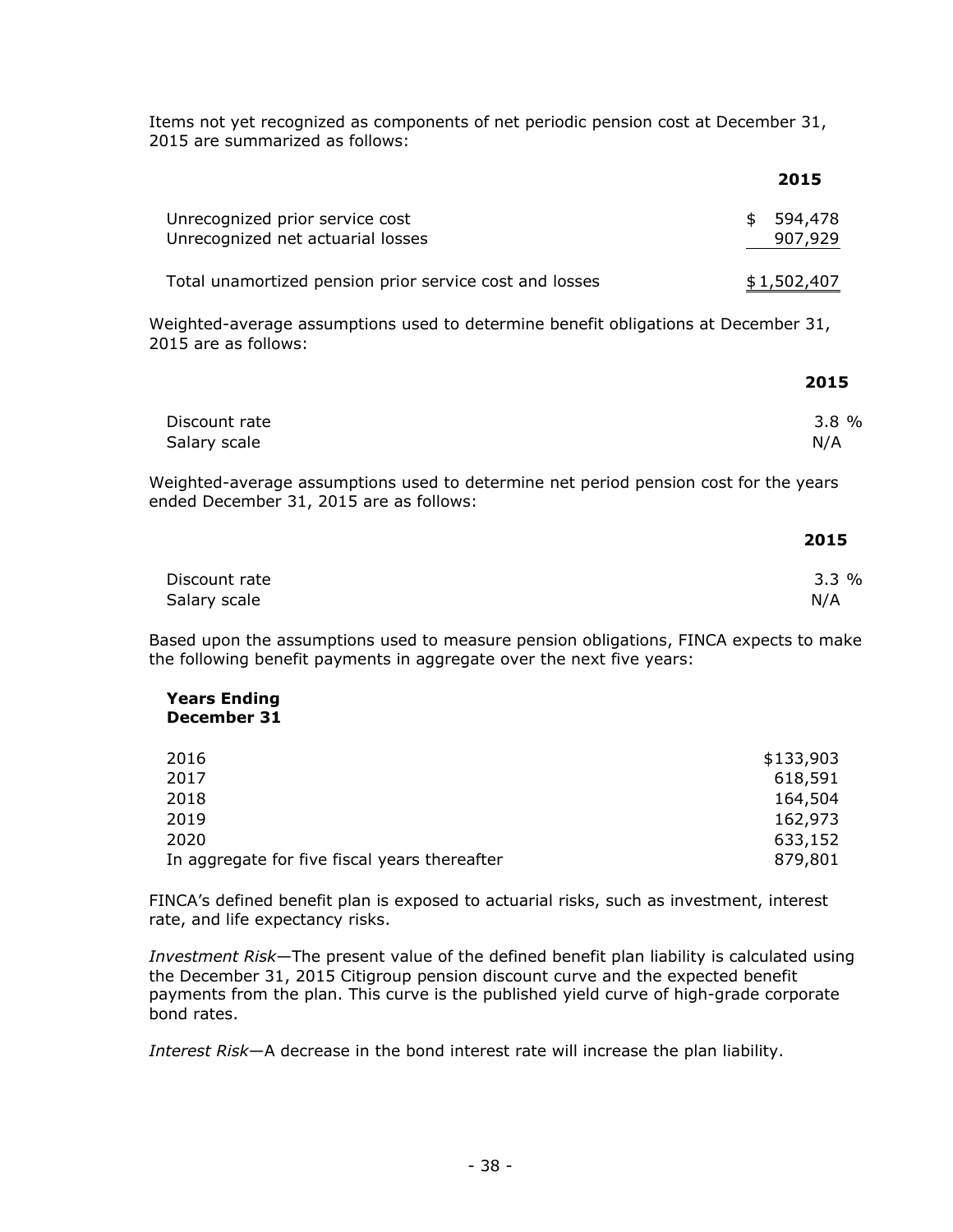*Life Expectancy Risk*—The present value of the defined benefit plan liability is calculated using the published mortality tables for plan participants during and after employment with FINCA. An increase in the life expectancy of the plan participants will increase the plan's liability.

Significant actuarial assumptions for the determination of the defined obligation are discount rate and the life-expectancy of plan participants. The sensitivity analysis below has been determined based on reasonably possible changes of the discount rate assumption occurring at the end of the reporting period, while holding all other assumptions constant.

If the discount rate is a 500 basis points higher (lower) the defined benefit obligation would decrease (increase) by \$0.2 million.

#### **21. COMMITMENTS AND CONTINGENCIES**

At December 31, 2015, FINCA was obligated under a number of operating leases for premises used primarily for branch operations and office purposes. In a significant portion of the business locations where FINCA operates, the operating lease agreements are negotiated on a month-to-month or year-by-year basis and are in line with general rental market conditions.

Future minimum lease payments under existing lease contracts are due, in dollars, as follows:

|                                                  | 2015                      |
|--------------------------------------------------|---------------------------|
| Less than one year<br>Between one and five years | \$6,173,623<br>22,143,043 |
| More than five years                             | 7,817,441<br>\$36,134,107 |

Rent expense was \$14.7 million for the years ended December 31, 2015.

There are no contingent assets, contingent liabilities, and capital commitments at December 31, 2015. As discussed in Note 25, FINCA issued guarantees to the third parties on behalf of its subsidiaries.

#### **22. NON-CURRENT ASSETS HELD FOR SALE AND DISCONTINUED OPERATIONS**

As of December 31, 2015, the assets and liabilities related to FINCA S.A. de C.V. (FINCA El Salvador) were actively marketed for sale at a price which was reasonable compared to its book value. The decision to sell the assets and liabilities related to FINCA El Salvador was approved by FINCA's Executive Committee (authorized by the Board of Directors) on December 27th, 2015. Management is committed to the sale and is expected to be recorded within one year. Therefore, as of December 31, 2015, in the assets and liabilities related to FINCA El Salvador meets the Held-For-Sale criteria in accordance with ASC 360-10 *Impairment or Disposal of Long-Lived Assets*. In accordance with ASC 360-10, the assets and liabilities held for sale were written down to their fair value, less costs to sell, of \$2.5 million. This fair value is equal to the selling price negotiated by the third party buyer, and therefore is recorded within level 3 of the fair value hierarchy.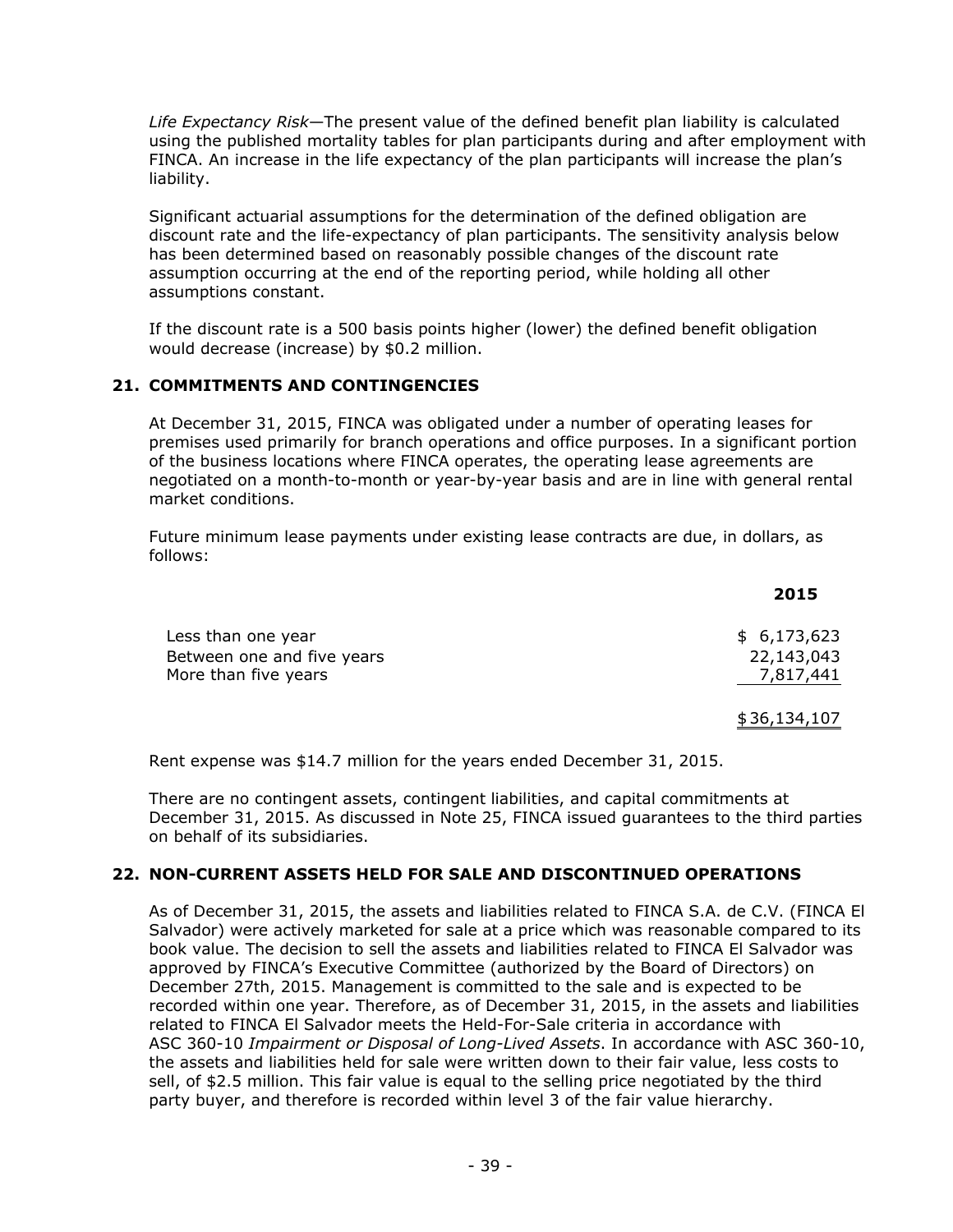The pending sale of FINCA El Salvador by FINCA represents a discontinued operation in accordance with ASC 205-20, *Discontinued Operations*. FINCA El Salvador is a component of FINCA in which the cash flows will be eliminated from ongoing FINCA operations and will not have any significant involvement after the disposal transaction. Assets and liabilities of FINCA El Salvador are as follows:

(a) Assets of disposal group classified as held for sale

|                                                                                                                                                      |                                                                                                                                              | 2015                                             |
|------------------------------------------------------------------------------------------------------------------------------------------------------|----------------------------------------------------------------------------------------------------------------------------------------------|--------------------------------------------------|
|                                                                                                                                                      | Cash and cash equivalents<br>Loans to customers, net                                                                                         | \$<br>892,988<br>10,196,694                      |
|                                                                                                                                                      | Total                                                                                                                                        | \$11,089,682                                     |
| (b)                                                                                                                                                  | Liabilities of disposal group classified as held for sale, excluding intercompany<br>liabilities of \$5.6 million                            |                                                  |
|                                                                                                                                                      |                                                                                                                                              | 2015                                             |
|                                                                                                                                                      | Accounts payable and other liabilities<br>Notes payable and overdrafts<br>Deferred revenue and refundable advances<br>Deferred tax liability | 613,552<br>\$<br>2,401,536<br>14,263<br>6,341    |
|                                                                                                                                                      | Total                                                                                                                                        | \$3,035,692                                      |
| Analysis of the result of the discontinued operations, and the result recognized on the<br>re-measurement of assets of disposal group is as follows: |                                                                                                                                              |                                                  |
|                                                                                                                                                      |                                                                                                                                              | 2015                                             |
|                                                                                                                                                      | Net operating income<br>Expenses<br>Intercompany expenses eliminated on consolidation<br>Other income (expenses)                             | \$3,994,137<br>(3,962,351)<br>705,292<br>109,401 |
|                                                                                                                                                      | Profit before income tax of discontinued operations                                                                                          | 846,479                                          |
|                                                                                                                                                      | Tax                                                                                                                                          | (6, 341)                                         |
|                                                                                                                                                      | Profit after income tax of discontinued operations                                                                                           | 840,138                                          |

Loss recognized on the re-measurement of assets of disposal group (1,896,096) Loss for the year from discontinued operations  $$(1,055,958)$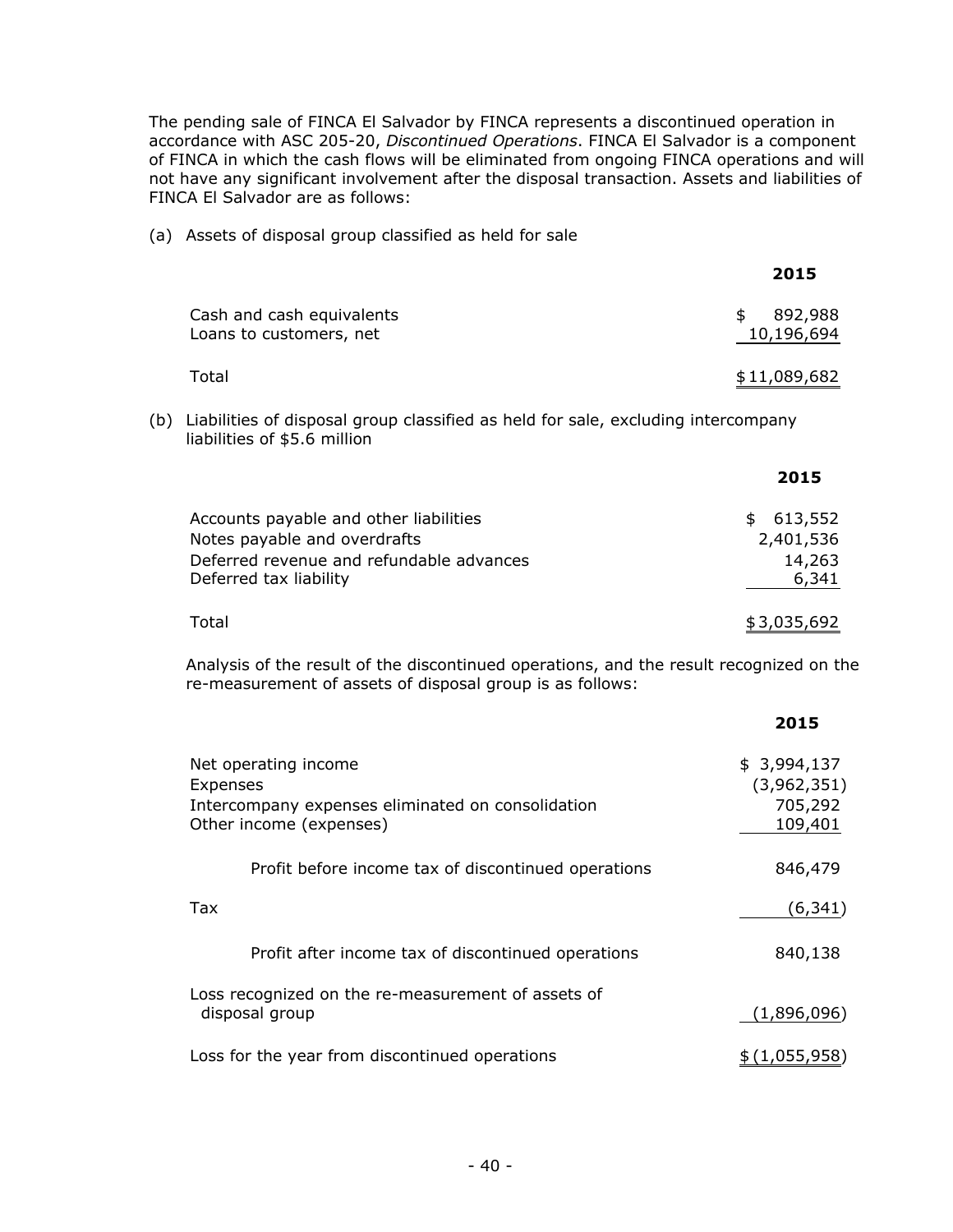(c) Cash flows

## **2015**

| From operating activity<br>From investing activity<br>From financing activity | \$ (769, 875)<br>(116, 842)<br>(920, 359) |
|-------------------------------------------------------------------------------|-------------------------------------------|
| Total cash flows                                                              | \$(1,807,076)                             |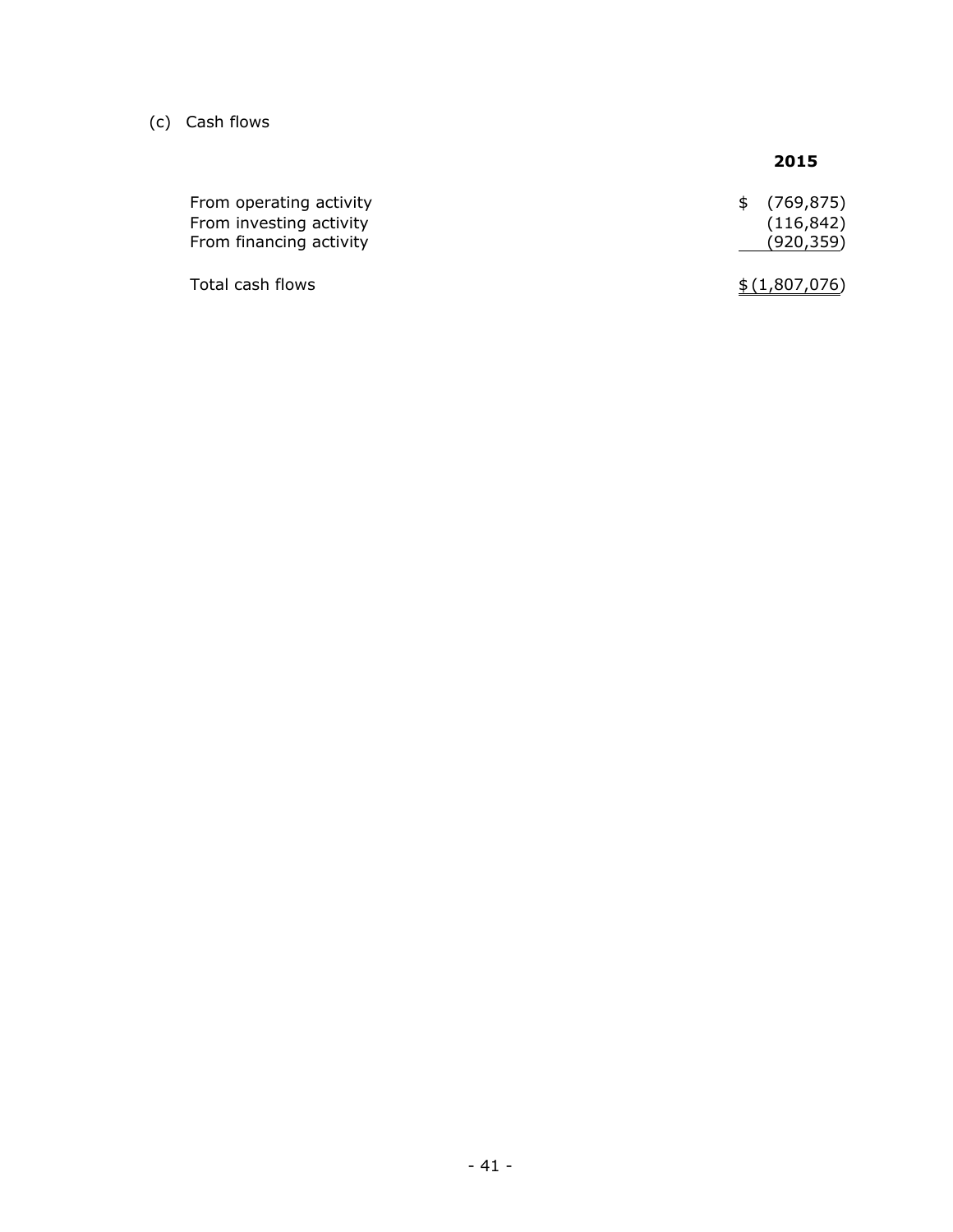#### **23. FINCA ENTITIES**

Through its headquarters, foreign representative offices and branches, controlled subsidiaries and affiliates, FINCA operates in 27 countries. All subsidiaries are controlled by FINCA directly or indirectly through FMH (see Note 1). The significant microfinance operating subsidiaries and controlled affiliates of FINCA at the end of the reporting period are listed below:

| <b>Americas</b>                         |                                                                                                            |
|-----------------------------------------|------------------------------------------------------------------------------------------------------------|
| Ecuador                                 | Banco para la Asistencia Comunitaria, FINCA S.A. Joint Stock Company                                       |
| El Salvador                             | Asociación de Fomento Integral Comunitaria de El Salvador Not-for-profit Association<br>FINCA S.A. de C.V. |
| Guatemala                               | Fundación Internacional para la Asistencia Comunitaria de Guatemala Foundation<br>FINCA S.A.               |
| Haiti                                   | FINCA HAITI Non-Governmental Organization                                                                  |
| Honduras                                | Sociedad Financiera FINCA Honduras, S.A. Joint Stock Company                                               |
|                                         | Fundación Internacional para la Asistencia Comunitaria de Honduras Not-for-profit Organization             |
| Mexico                                  | SOFOM                                                                                                      |
|                                         | Mexico SAPI                                                                                                |
|                                         | Fundación Integral Comunitaria, A.C. Civil Association                                                     |
| Nicaragua                               | Financiera FINCA Nicaragua, S.A. Joint Stock Company                                                       |
|                                         | Fundación Internacional para la Asistencia Comunitaria de Nicaragua Not-for-profit Foundation              |
| Africa                                  |                                                                                                            |
| Congo                                   | FINCA DR CONGO SARL Limited Liability Joint Stock Company                                                  |
| Malawi                                  | FINCA Limited Company Limited by Shares                                                                    |
| Nigeria                                 | <b>FINCA Microfinance Bank Limited</b>                                                                     |
| Tanzania                                | FINCA Tanzania Limited Company Limited by Shares                                                           |
| Uganda                                  | Foundation for International Community Assistance Uganda Limited Company Limited by Shares                 |
| Zambia                                  | Foundation for International Community Assistance-Zambia Limited Company Limited by Shares                 |
| <b>Eurasia</b>                          |                                                                                                            |
| Armenia                                 | FINCA Universal Credit Organization Closed Joint Stock Company                                             |
| Azerbaijan                              | FINCA Azerbaijan Limited Liability Company                                                                 |
| Georgia                                 | JSC FINCA Bank Georgia Closed Joint Stock Company                                                          |
| Kosovo                                  | FINCA International, Inc. (Branch)                                                                         |
| Kyrgyzstan                              | FINCA Micro-Credit Company Closed Joint Stock Company                                                      |
| Russia                                  | FINCA CJSC Closed Joint Stock Company                                                                      |
| Tajikistan                              | FINCA Micro-Credit Deposit Organization Limited Liability Company                                          |
| <b>Middle East</b>                      |                                                                                                            |
| Jordan                                  | FINCA Jordan Specialized Micro Loans Company                                                               |
| Afghanistan                             | FINCA Afghanistan Joint Stock Company Limited by Shares                                                    |
| Pakistan                                | FINCA Microfinance Bank Ltd.                                                                               |
| <b>Non-microfinance</b><br>subsidiaries |                                                                                                            |
| Netherlands                             | FINCA Network Support Services BV.                                                                         |
| Netherlands                             | FINCA Microfinance Cooperatief U.A.                                                                        |
| <b>USA</b>                              | <b>FINCA Services USA LLC</b>                                                                              |
| <b>USA</b>                              | FINCA Plus LLC                                                                                             |
| USA                                     | <b>FINCA Microfinance Global Services LLC</b>                                                              |
| <b>Charitable affiliates</b>            |                                                                                                            |
| United Kingdom                          | FINCA UK                                                                                                   |
| Canada                                  | FINCA Canada                                                                                               |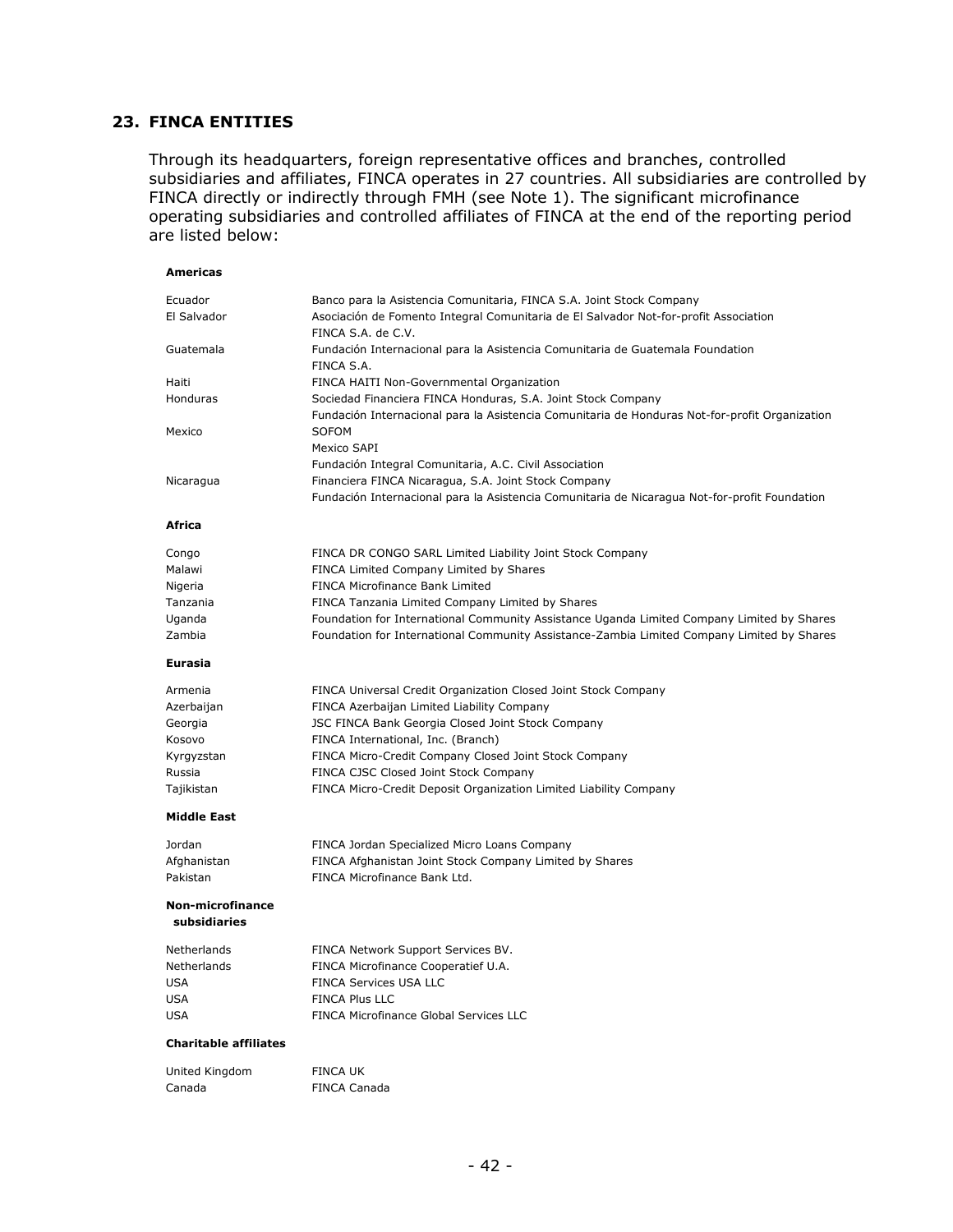#### **24. TEMPORARY RESTRICTED NET ASSETS**

|                               | 2015          | <b>Contributions</b> | <b>Released</b>  | 2015          |
|-------------------------------|---------------|----------------------|------------------|---------------|
| Credit Suisse                 | \$<br>378,850 | 529,160<br>\$        | (419, 259)<br>\$ | 488,751<br>\$ |
| Visa                          | 100,614       |                      | (32, 271)        | 68,343        |
| Haiti & Vibrant Village Fund  | 200,570       | 134,325              | (326, 170)       | 8,725         |
| Zambia                        | 61,258        | 11,706               | (41, 764)        | 31,200        |
| Rumsfeld                      | 46,815        | 160,000              | (140, 875)       | 65,940        |
| Uganda & FINCA Plus           | 85,807        | 107,368              | (156, 686)       | 36,489        |
| Afghanistan                   | 4,769         | 9,583                | (2)              | 14,350        |
| El Salvador                   | 107,630       | 6,228                | (110, 101)       | 3,757         |
| Congo & Whole Planet          | 75,365        | 4,000                | (56, 952)        | 22,413        |
| Ford Foundation               | 41,968        | 119,980              | (41, 948)        | 120,000       |
| Jordan                        | 800           | 24,000               | (0)              | 24,800        |
| Tanzania                      | 10,793        | 8,000                | (4,865)          | 13,928        |
| Malawi                        | 36,128        | 10,137               | (4, 451)         | 41,814        |
| Guatemala                     | 8,261         | 7,152                | (8, 261)         | 7,152         |
| Ecuador                       | 6,000         |                      |                  | 6,000         |
| Russia                        | 2,000         | 800                  |                  | 2,800         |
| Mexico                        | 33,403        | 15,514               | (32, 972)        | 15,945        |
| Pakistan                      | 4,000         |                      |                  | 4,000         |
| Water org (not FINCA Plus)    | 65,000        |                      | (65,000)         |               |
| National Community Foundation | 22,500        | 10,000               | (32,500)         |               |
| Clifford Change Foundation    | 21,169        | 50,000               | (26, 675)        | 44,494        |
| Barefoot                      |               |                      | 3,395            | 3,395         |
| LA Hub                        |               |                      | 1,653            | 1,653         |
| <b>UK MESA</b>                |               | 55,928               |                  | 55,928        |
| UK general org                |               |                      |                  |               |
| Total                         | \$1,313,700   | \$1,263,881          | \$(1,495,704)    | \$1,081,877   |

Temporary restricted net assets activity in 2015 was as follows:

#### **25. RELATED PARTIES**

Balances and transactions between the Company and its subsidiaries, which are related parties of the Company, have been eliminated on consolidation and are not disclosed in this note.

**Senior Management Compensation**—Total compensation paid to the senior management of the Company for the years ended December 31, 2015:

|                          | 2015        |
|--------------------------|-------------|
| Short-term benefits      | \$4,357,179 |
| Post employment benefits | 135,393     |

\$4,492,572

**Guarantees**—FINCA International provides a guarantee directly on a line of credit with an outstanding balance of \$4.6 million as of December 31, 2015.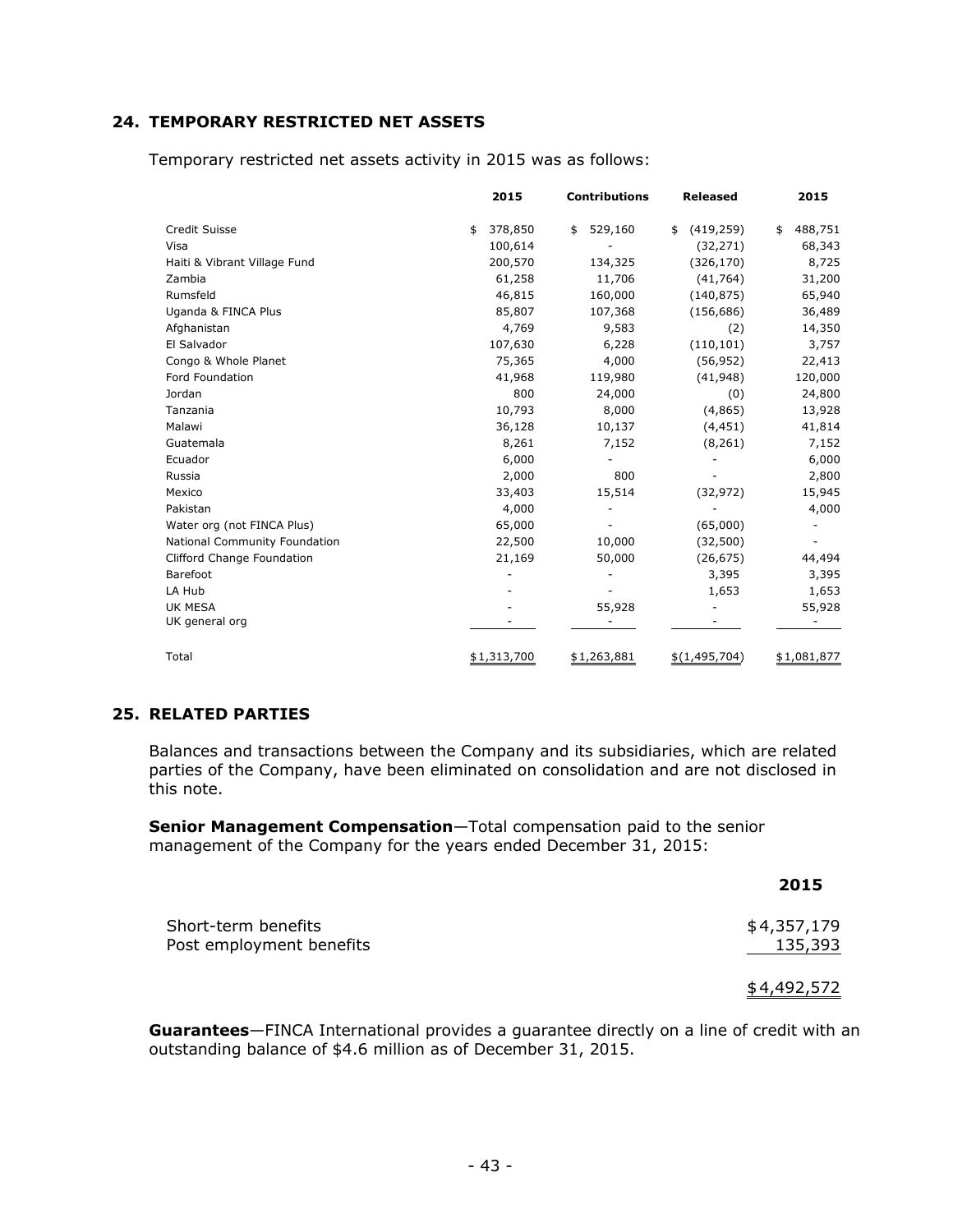#### **26. SUBSEQUENT EVENTS**

FINCA Azerbaijan on March 11, 2016 informed its lenders that it would suspend payment of principal and interest pending formulation and implementation of restructuring options with its lenders. The subsidiary has a cash balance of \$28.5 million as of March 31, 2016 and continues to generate cash from its ongoing operations while negotiations with the lenders are ongoing. There is no recourse to the parent company (FINCA) for any of the liabilities of FINCA Azerbaijan.

Subsequent to the balance sheet date, on June 28, 2016, FINCA Microfinance Holding Company LLC ("FMH") sold 90% of its shares in FINCA El Salvador for \$9.1 million including outstanding debt and accrued unpaid interest, of which \$5.7 million was received in cash and the remainder in the form of a loan by FMH to the Buyer. On December 31, 2016, the remaining minority holding of 10% will be purchased by the Buyer at the same per share price as that agreed in June 2016. The sale proceeds from the minority holding will be added to the loan. As of October 3, 2016, \$3.2 million was outstanding under the loan agreement. The loan balance will be repaid in three installments due June 28, 2017, December 28, 2017, and at final maturity, June 28, 2018.

Subsequent to the balance sheet date, FMH entered into discussions with a third party for the sale of one of its subsidiaries in Mexico. However, there is no certainty that a transaction will be consummated.

\*\*\*\*\*\*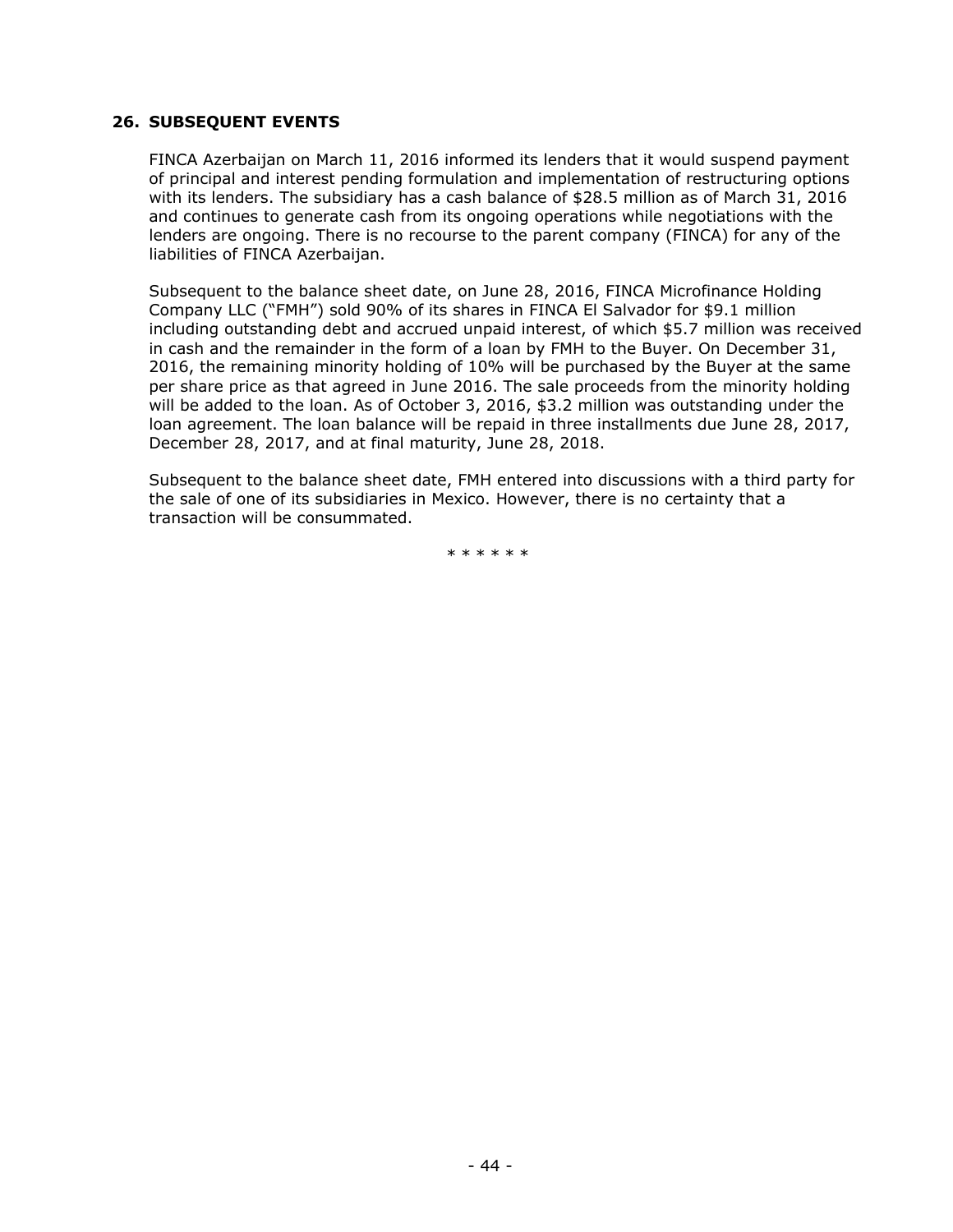# **SUPPLEMENTAL SCHEDULE AND NOTES TO SUPPLEMENTAL SCHEDULE**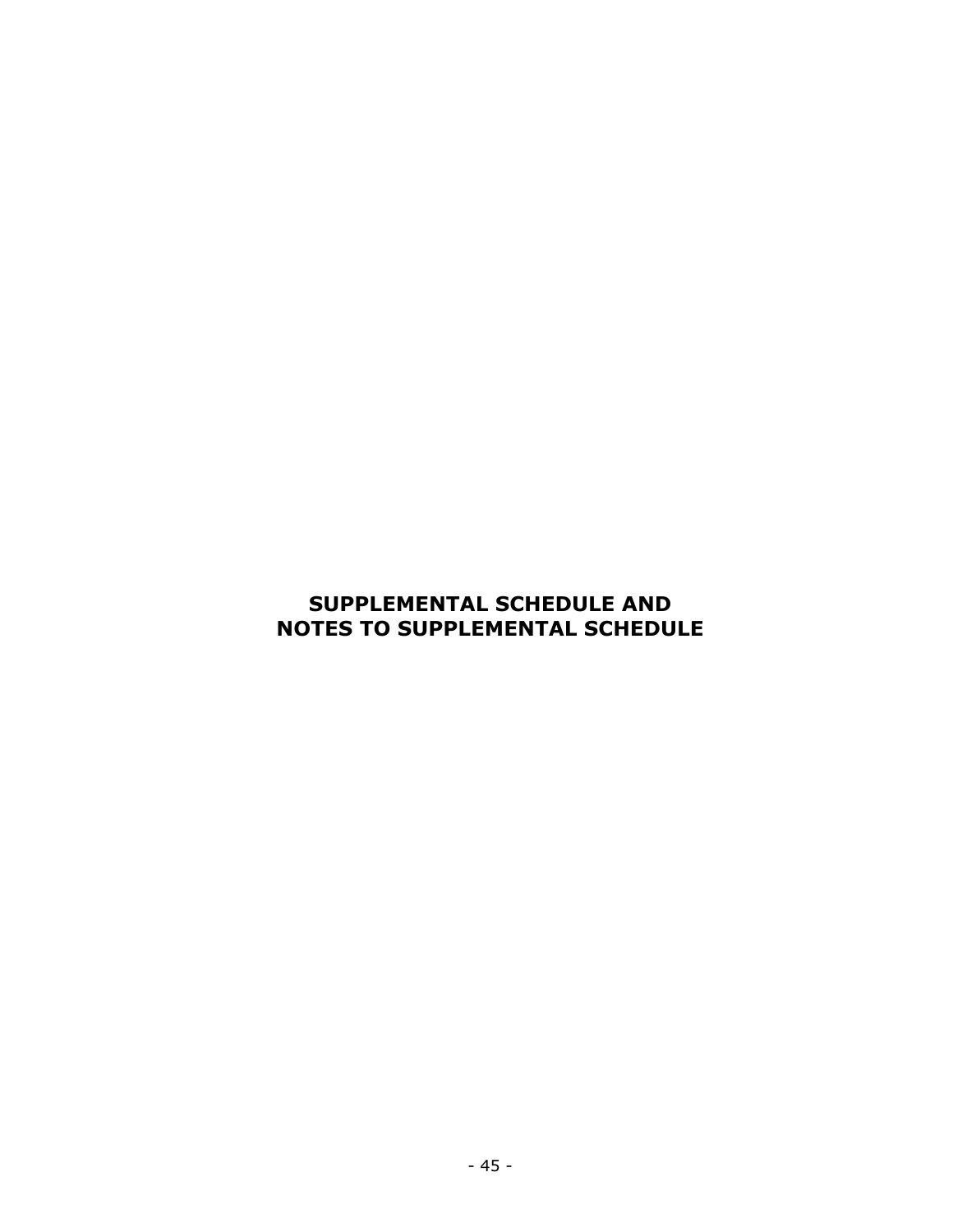## **SUPPLEMENTAL SCHEDULE—CONSOLIDATED SCHEDULE OF FUNCTIONAL EXPENSES FOR THE YEAR ENDED DECEMBER 31, 2015**

|                                       | Program         |                          |                    |               |
|---------------------------------------|-----------------|--------------------------|--------------------|---------------|
|                                       | <b>Services</b> | G&A                      | <b>Fundraising</b> | <b>Total</b>  |
| Salaries and Direct Benefits          | \$106,871,057   | \$3,943,638              | 539,777<br>\$      | \$111,354,472 |
| Fringe benefits                       | 33,444,847      | 2,005,435                | 185,215            | 35,635,497    |
| Travel and entertainment              | 10,286,532      | 343,925                  | 41,440             | 10,671,897    |
| Professional services                 | 13,791,669      | 3,107,455                | 1,089,454          | 17,988,578    |
| Occupancy and utilities               | 16,546,357      | 948,321                  |                    | 17,494,678    |
| Equipment and office maintenance      | 2,972,251       | 674,318                  |                    | 3,646,569     |
| <b>Interest Expenses</b>              | 94,775,110      | 149,041                  |                    | 94,924,151    |
| Direct training and hiring            | 2,071,539       | 108,955                  |                    | 2,180,494     |
| Advertising                           | 4,288,721       | 6,266                    | 190,701            | 4,485,688     |
| Communications                        | 5,930,191       | 195,104                  | 71                 | 6,125,366     |
| Equipment, commodities, and vehicles  | 2,307,138       | 22,767                   |                    | 2,329,905     |
| Security                              | 5,578,120       | 720                      | ۰                  | 5,578,840     |
| Bank and credit card fees             | 2,363,501       | 125,221                  |                    | 2,488,722     |
| Office supplies                       | 7,611,537       | 90,134                   | 238                | 7,701,909     |
| Depreciation and amortization expense | 11,965,397      | 264,584                  |                    | 12,229,981    |
| Provision for loan losses             | 40,643,279      | $\overline{\phantom{a}}$ |                    | 40,643,279    |
| Taxes other than income               | 3,559,804       | 3,106                    |                    | 3,562,910     |
| Insurance                             | 1,399,270       | 586                      |                    | 1,399,856     |
| Other direct cost                     | 3,904,773       | 216,943                  | 1,644,606          | 5,766,322     |
| License and subscription fees         | 2,176,501       | 1,924,619                |                    | 4,101,120     |
| Impairment of assets held for use     | 518,969         |                          |                    | 518,969       |
| General and administrative allocation | 1,227,864       | (1, 227, 864)            |                    |               |
| Total operating expenses              | \$374,234,427   | \$12,903,274             | \$3,691,502        | \$390,829,203 |